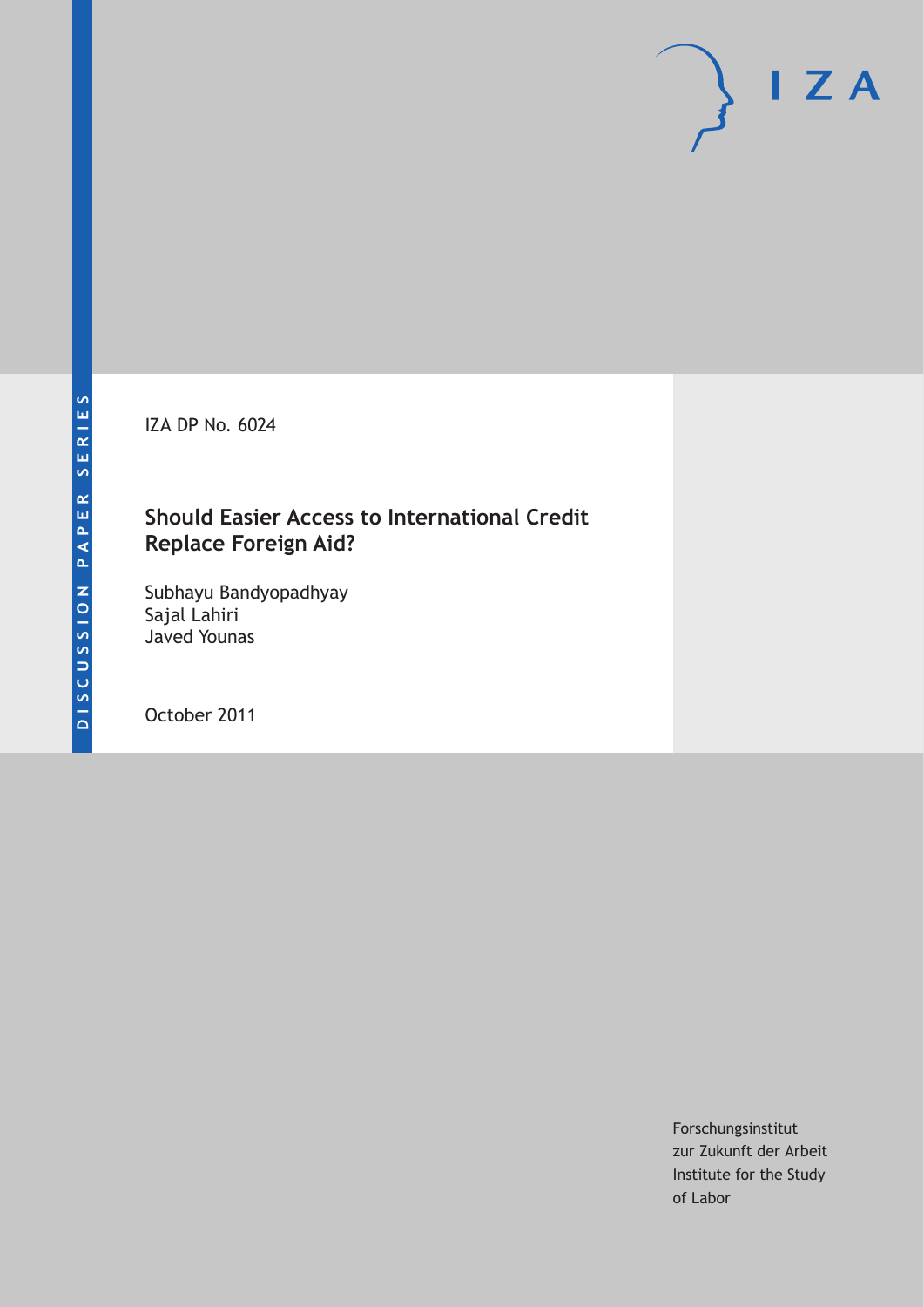# **Should Easier Access to International Credit Replace Foreign Aid?**

### **Subhayu Bandyopadhyay**

*Federal Reserve Bank of St. Louis and IZA* 

#### **Sajal Lahiri**

*Southern Illinois University Carbondale* 

### **Javed Younas**

*American University of Sharjah* 

Discussion Paper No. 6024 October 2011

IZA

P.O. Box 7240 53072 Bonn **Germany** 

Phone: +49-228-3894-0 Fax: +49-228-3894-180 E-mail: [iza@iza.org](mailto:iza@iza.org)

Any opinions expressed here are those of the author(s) and not those of IZA. Research published in this series may include views on policy, but the institute itself takes no institutional policy positions.

The Institute for the Study of Labor (IZA) in Bonn is a local and virtual international research center and a place of communication between science, politics and business. IZA is an independent nonprofit organization supported by Deutsche Post Foundation. The center is associated with the University of Bonn and offers a stimulating research environment through its international network, workshops and conferences, data service, project support, research visits and doctoral program. IZA engages in (i) original and internationally competitive research in all fields of labor economics, (ii) development of policy concepts, and (iii) dissemination of research results and concepts to the interested public.

IZA Discussion Papers often represent preliminary work and are circulated to encourage discussion. Citation of such a paper should account for its provisional character. A revised version may be available directly from the author.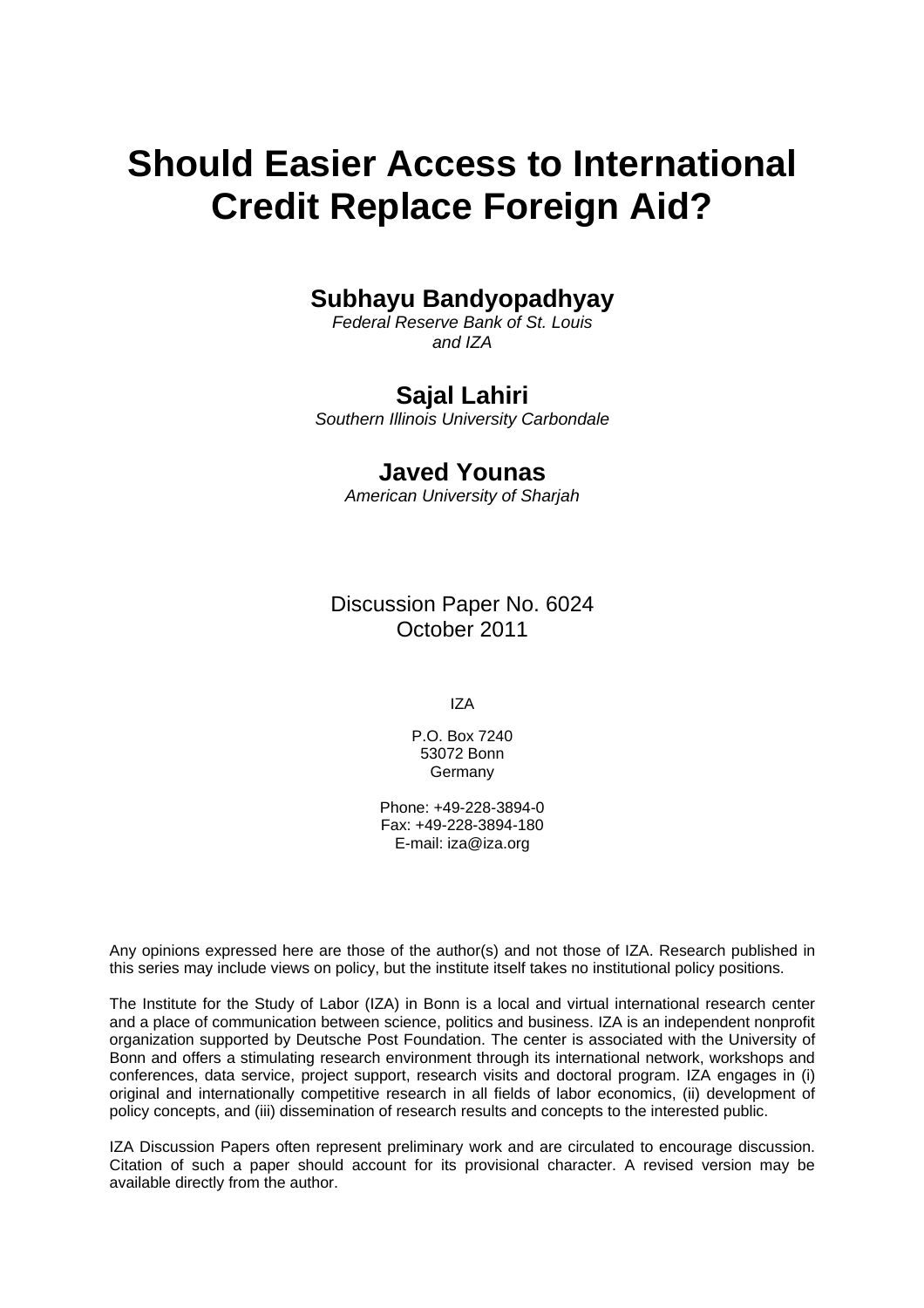IZA Discussion Paper No. 6024 October 2011

## **ABSTRACT**

### **Should Easier Access to International Credit Replace Foreign Aid?[\\*](#page-2-0)**

We examine the interaction between foreign aid and binding borrowing constraint for a recipient country. We also analyze how these two instruments affect economic growth via non-linear relationships. First of all, we develop a two-country, two-period trade-theoretic model to develop testable hypotheses and then we use dynamic panel analysis to test those hypotheses empirically. Our main findings are that: (i) better access to international credit for a recipient country reduces the amount of foreign aid it receives, and (ii) there is a critical level of international financial transfer, and the marginal effect of foreign aid is larger than that of loans if and only if the transfer (loans or foreign aid) is below this critical level.

JEL Classification: F34, F35, O11, O16

Keywords: foreign aid, foreign loans, borrowing constraint, economic growth, fungibility, public input

Corresponding author:

 $\overline{a}$ 

Subhayu Bandyopadhyay Federal Reserve Bank of St. Louis Research Division PO Box 442 St. Louis, MO 63166-0442 USA E-mail: [Subhayu.Bandyopadhyay@stls.frb.org](mailto:Subhayu.Bandyopadhyay@stls.frb.org) 

<span id="page-2-0"></span><sup>\*</sup> The views expressed are those of the authors and do not necessarily represent official positions of the Federal Reserve Bank of St. Louis or of the Federal Reserve System.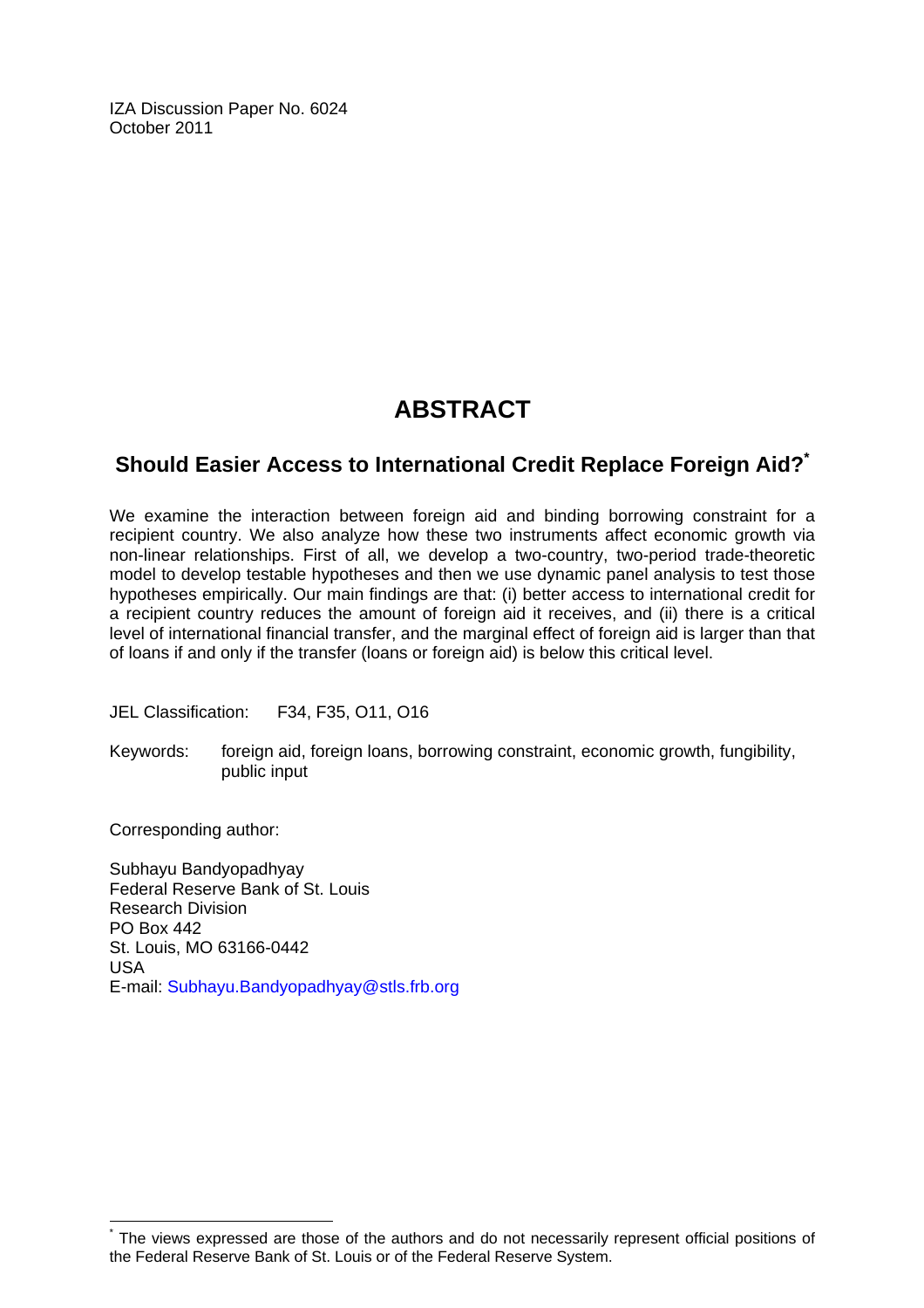### 1 Introduction

Much has been written about the effectiveness or otherwise of foreign aid. Empirical studies on the subject can broadly be classified into three types: foreign aid works (see for example Dalgaard *et al.*, 2004; Hansen and Tarp, 2000); foreign aid does not work (see, for example, Easterly, 2003; Rajan and Subramanian, 2005); and foreign aid works under some conditions (Burnside and Dollar, 2000; Collier and Dollar, 2002).<sup>1</sup>

Convinced that foreign aid does not work, Bauer (1971) argued that it should be replaced by free or easier access to the international credit market. He argued that foreign aid is misused and the need to repay loans would make the recipients use them more effectively.<sup>2</sup>

Foreign aid and international credit can help foster the economic growth of a developing country through various channels: (i) they add to the investible resources for domestic investment, and, thus, augment capital stock; and (ii) they can bridge the foreign exchange gap of a developing country, which, in turn, may provide it with a necessary cushion to import capital goods.<sup>3</sup> Capital inflows may also generate two effects that can be detrimental to the recipient's economy: (i) aid, in particular, which is mainly transferred to the governments, may induce politicians to engage in its misappropriation; and (ii) capital inflows, particularly a large inflow of it, can result in overvaluation of exchange rate of a recipient country, which may render its exports less competitive in the world market. Since most of foreign aid constitutes direct transfers to governments, its impact on economic growth depends on how it is utilized. If aid is used to finance complementary goods in developing countries, such as infrastructure and human development, its effect will be positive. But if it crowds out private investment or is used to generate rent seeking activities by politicians, its effect will

<sup>&</sup>lt;sup>1</sup>For a detailed review of the literature on foreign aid, see Lahiri, 2006; McGillivray *et al.*, 2006.

<sup>2</sup>Stern (1974) while reviewing Bauer (1971) made a robust defense of foreign aid as an instrument for development.

 $3$ These arguments are based on the so-called two-gap model of economic development. See, Chenery and Strout (1966).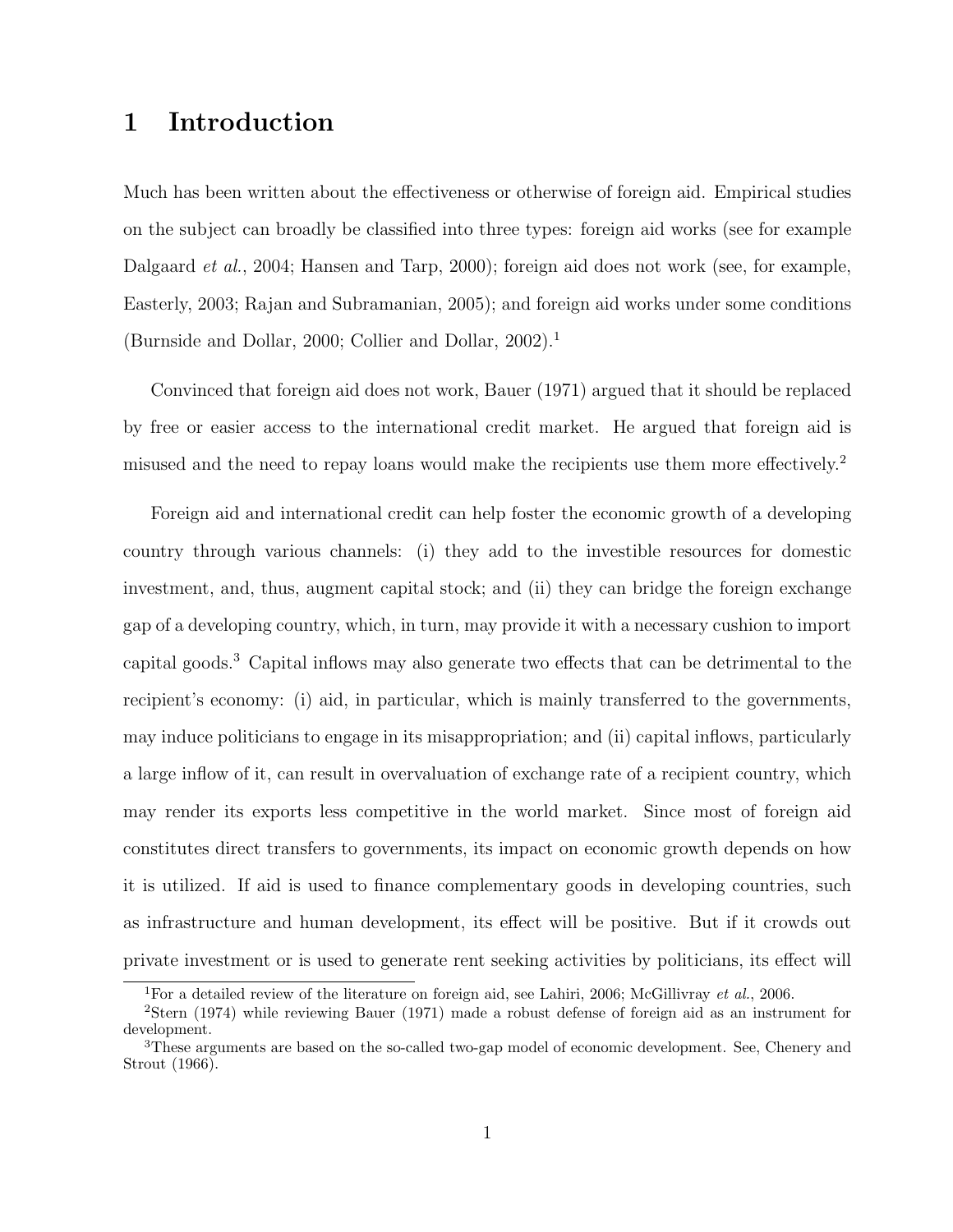be negative. As indicated by Harms and Lutz (2006), the net effect of aid on economic growth, therefore, will depend on which effect dominates.

Even when foreign aid is effective, it is not clear a priori that it is the best form of assistance from abroad.<sup>4</sup> In particular, better access to the international credit market could, for reasons outlined in Bauer (1971), be more effective than foreign aid. We shall examine if that is indeed the case, and revisit this issue both theoretically and empirically.

It should also be pointed out that both foreign aid and foreign lending are much lower than what many development practitioners would like. As far as foreign aid is concerned, although it was agreed by all parties at the United Nations (after the publication of the Pearson Commission Report in the 1960s) that developed countries should provide 1% of their national income as aid, the actual amount of aid has fallen far short of this figure, except for four or five countries. As for loans, there is extensive evidence to suggest that private firms in many developing countries face severe credit constraints. Galindo and Schiantarelli (2003) provide evidence for several Latin American countries. Harrison and McMillan (2003) find that many manufacturing firms in the Ivory Coast face severe credit constraints. Using firm-level data in the manufacturing sector from six African countries, Bigsten *et al.* (2003) estimate the extent of credit constraints among firms of various sizes. Hericourt and Poncet (2007) find binding credit constraints among private manufacturing firms in China. Finally, Rajan and Zingales (1998) provide extensive evidence of sector-level financial development (or the lack of it) for 41 developed and developing countries.

For our theoretical contribution, we construct a two-period, two-country (recipient and donor) trade-theoretic model where the recipient country is subject to a binding borrowing constraint. The donor gives foreign aid in period 1 for the provision of a public input. However, foreign aid is fully fungible and the recipient spends only a certain fraction of foreign aid for the public input and the rest is given back to the consumers as lump-sum

 $4$ See Addison *et al.* (2005) for a discussion on alternative ways of financing development assistance.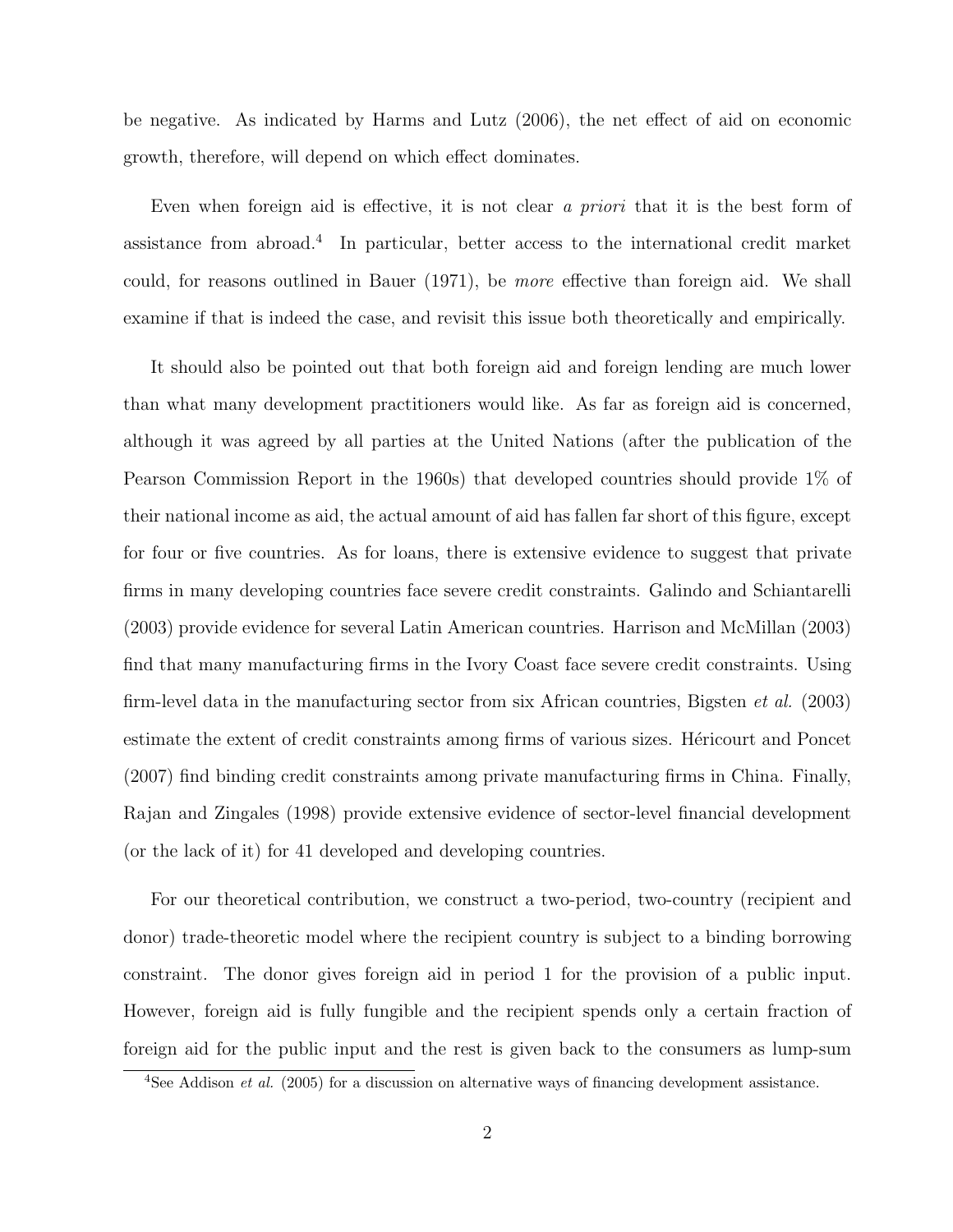payments. This fraction is chosen optimally by the recipient government. In this framework, we compare the effect of a relaxation of the borrowing constraint with an equivalent amount of foreign aid, on the recipient welfare. We find that when the initial level of lending and foreign aid are low, the marginal effect on welfare of a change in foreign aid is larger than that of a relaxation of the borrowing constraint. When the initial levels of foreign aid and lending are large, we get the opposite effect.

We also consider a situation when the donor government choses the level of foreign aid optimally. We assume the donor to be altruistic.<sup>5</sup> To be more specific, we consider a simultaneous-move game where each government chooses respectively the instrument at its disposal. In this case we find that a relaxation of the borrowing constraint reduces the amount of foreign aid the donor gives.

From our theoretical analysis, we thus derive two testable hypotheses: (i) more loans reduces the level of foreign aid, and (ii) foreign aid is more (less) effective than loans if the initial level of the two variables is low (high). In our empirical analysis, we test these two hypothesis using a panel data on 114 aid-recipient countries for the period 1997-2008. Data on foreign aid is collected from the OECD, and to measure access to foreign borrowing, we take offshore bank loans data from the Bank of International Settlement (BIS) Locational Banking Statistics. We estimate two separate sets of regressions using the system Generalized Method of Moments (GMM) approach, mainly to address the endogeneity problem in multiple variables. In the first, we regress aid against loans and other control variables. Our results strongly support hypothesis (i) above. In the second, in order to test hypothesis (ii) we regress growth rate of GDP against aid, the square of aid, loans, the square of loans and other controls. We find a U-shaped relationship between growth and loans, and an inverted U-shaped relationship between growth and aid. These two together imply that the marginal

<sup>&</sup>lt;sup>5</sup>It is well known that in reality donors have many motives for giving foreign aid, and self-interest also play a major role in aid allocation. See, for example, Maizels and Nissanke (1984).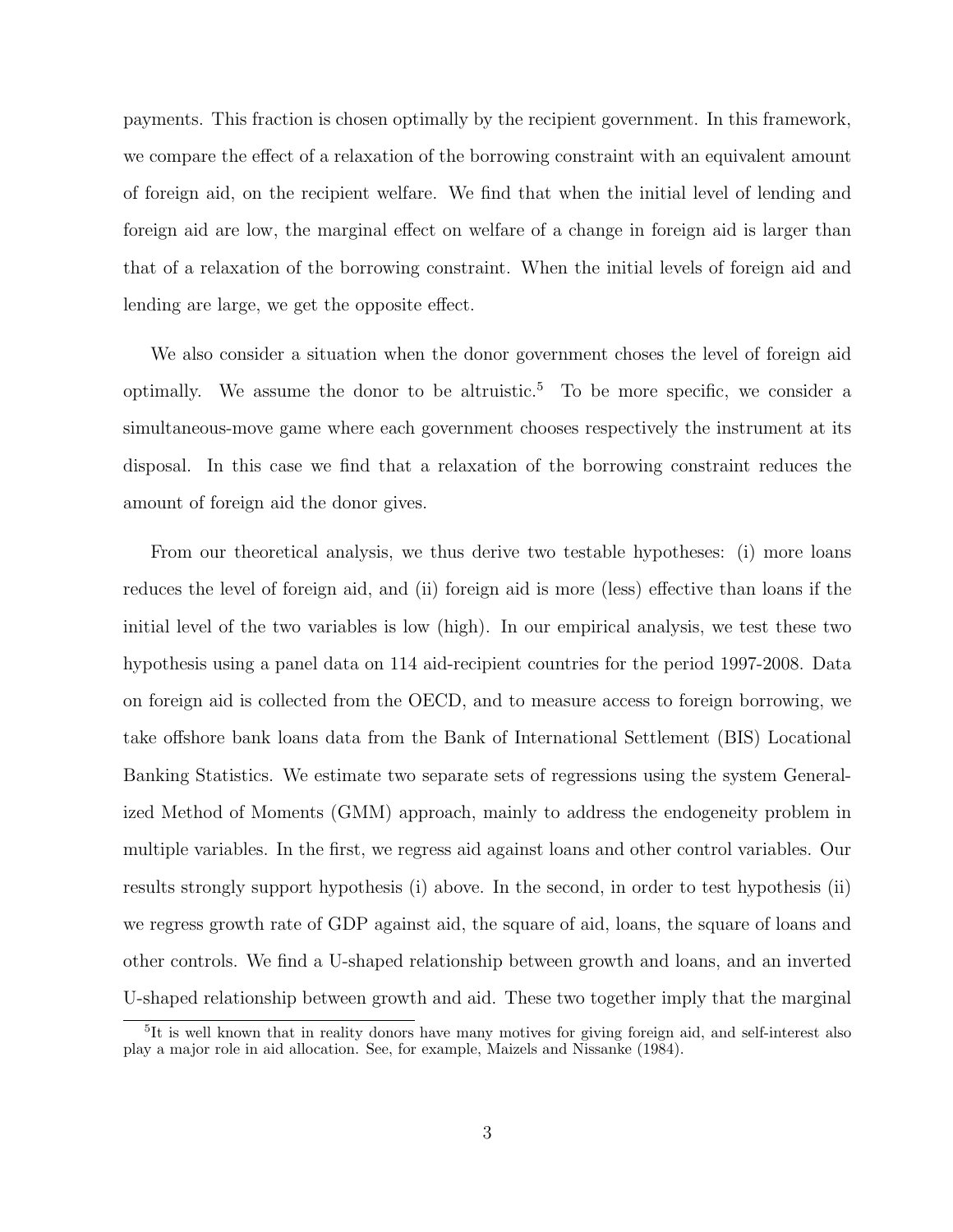effect of aid on growth is bigger (smaller) than that of loans at lower (higher) levels of the two variables, supporting our theoretical findings.

The layout of the paper is as follows. In the following section, we shall develop the theoretical framework. This section is divided into two subsections. In subsection 2.1, we consider the case where foreign aid is exogenous and examine the effects of foreign aid and loans on growth. In section 2.2, foreign aid is optimally chosen by the donor and there we examine the effect of a relaxation of the borrowing constraint on the optimal level of foreign aid. Section 3 carries out the empirical analysis. It is also divided into two subsection. In subsection 3.1, we estimate the effect of loans on foreign aid, and in section 3.2 the effects of aid and loans on growth. Some concluding remarks are made in section 4.

### 2 The Basic Theoretical Model

There are two countries, and two periods. The countries are a recipient country of foreign aid (labeled  $\alpha$ ) and a donor country (labeled  $\beta$ ). In period 1, the recipient country receives T amount of foreign aid from the donor. Foreign aid is given for the purpose of providing a public input, the level of which is denoted by  $q$ . However, we assume that foreign aid is fully fungible and the recipient can allocate a proportion of it as lump-sum payments to consumers.<sup>6</sup> The recipient government uses a proportion  $\lambda$  of foreign aid and an amount  $\overline{L}$ obtained by lump-sum taxation of its nationals, to pay for a public input  $g$  which increases production in period 2. Given the difficulties in most countries with lump-sum taxation, we shall take  $\bar{L}$  to be exogenous.<sup>7</sup> In each period and in each country, there are n private goods produced and consumed. The consumption side of the two economies is represented by the inter-temporal expenditure function of a representative consumer:  $E^{\alpha}(p, p/(1+r), u^{\alpha})$  and  $E^{\beta}(p, p/(1+r^*), u^{\beta} - \theta u^{\alpha})$  respectively, where  $u^{\alpha}$  and  $u^{\beta}$  are utility levels, and r and r<sup>\*</sup> interest

<sup>&</sup>lt;sup>6</sup>Many studies have found that, for all intents and purposes, aid is indeed fungible, See, for example, Boone, 1996; Feyzioglu et al., 1998; and Swaroop et al., 2000.

<sup>7</sup>See Wilson (1991) on limitations on lump-sum taxation.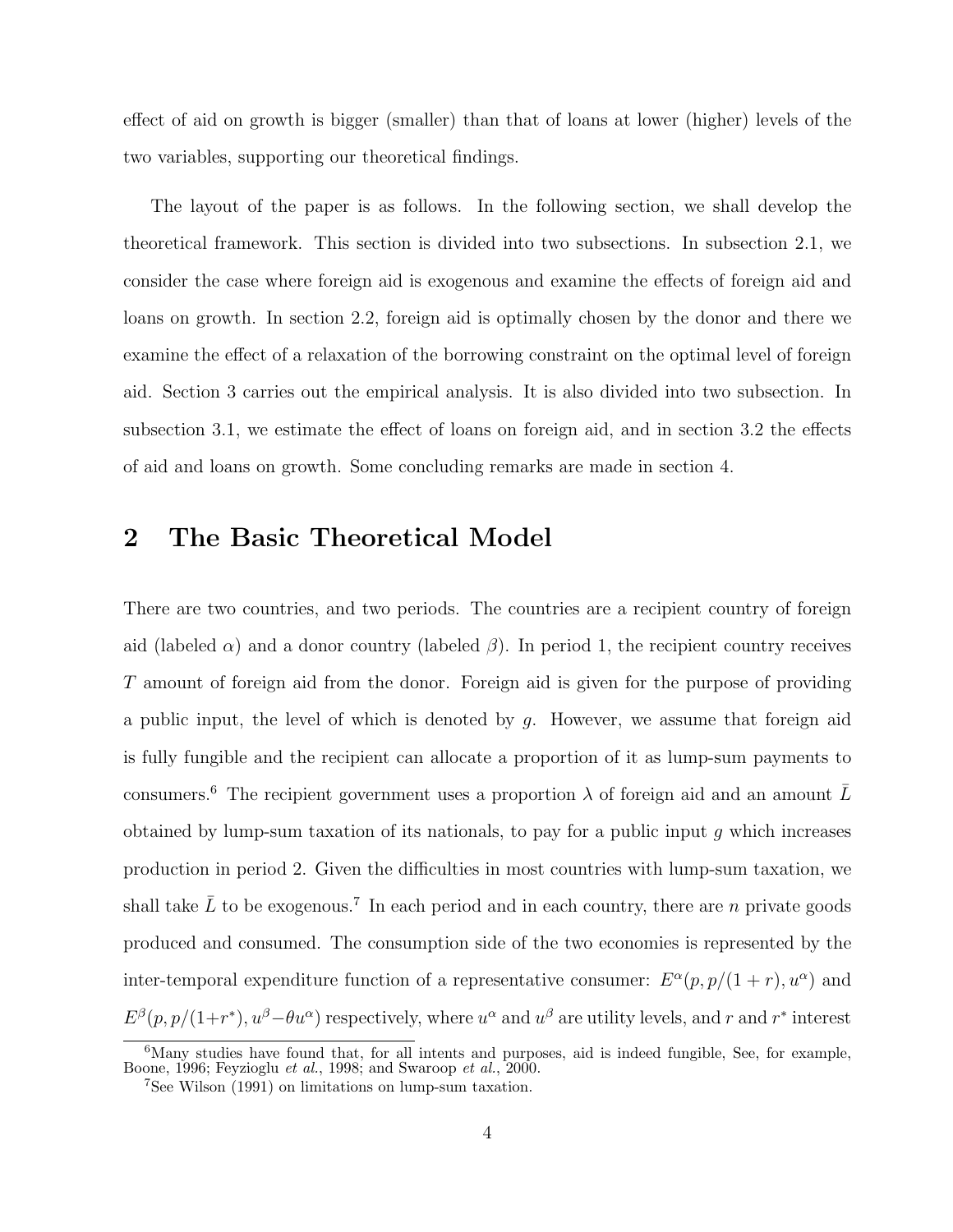rates, in the two countries, and the  $nx1$  vector  $p$  is the vector of prices.<sup>8</sup> In specifying the expenditure function in the donor country, we have assumed that its representative consumer is altruistic toward its counterpart in the recipient country and  $\theta$  is the altruism parameter. We shall assume both countries to be small in goods market so that  $p$  is exogenously given. The revenue functions — which represent the total value added — in the two countries in period 1 are given by  $R^{\alpha 1}(p, \bar{K})$  and  $R^{\beta 1}(p)$  where  $\bar{K}$  is the level of initial capital stock in the recipient country.<sup>9</sup> In period 2, the revenue functions are  $R^{\alpha}^2(p, \bar{K} + I, g)$  and  $R^{\beta}^2(p)$ where I is the level of investment made in period 1,  $R_{33}^{\alpha 2} \le 0$ , and  $R_{22}^{\alpha 2} < 0$ . We also assume that private capital and public input are complements  $(R_{23}^{\alpha2} \geq 0)$ .

The inter-temporal budget constraint for the representative consumers are:

$$
E^{\alpha}(p, p/(1+r), u^{\alpha}) + I = R^{\alpha 1}(p, \bar{K}) + \frac{R^{\alpha 2}(p, \bar{K} + I, g)}{1+r} - \bar{L} + f((1 - \lambda)T), \quad (1)
$$

$$
E^{\beta}(p, p/(1+r^*), u^{\beta} - \theta u^{\alpha}) = R^{\beta 1}(p) + \frac{R^{\beta 2}(p)}{1+r^*} - T,
$$
\n(2)

where  $(1 - \lambda)T$  is the part of foreign aid that is returned to the representative consumer in recipient country as a lump-sum transfer. Following Lahiri and Raimondos-Møller (1997), we assume that there is a diminishing return to the part of foreign aid that is returned to the consumers in a lump-sum fashion, and this is represented by the function  $f(\cdot)$  with  $f' > 0$ and  $f'' < 0$ . This assumption is also consistent with findings in the recent literature that show that, due to a whole host of reasons, the marginal effect of a large flow of foreign aid can be negligible or negative (see Mavrotas (2006) for a discussion of the issues).

The budget constraint for the government in the recipient country is:

$$
g = \bar{L} + \lambda T,\tag{3}
$$

<sup>&</sup>lt;sup>8</sup>The partial derivative of an expenditure function with respect to the price of a good is the compensated demand function of that good. For this and other properties of the the expenditure function see, for example, Dixit and Norman (1980).

<sup>9</sup>Endowment other than capital are omitted as they do not vary in our analysis. The partial derivative of a revenue function with respect to the price of a good is the output supply function of that good.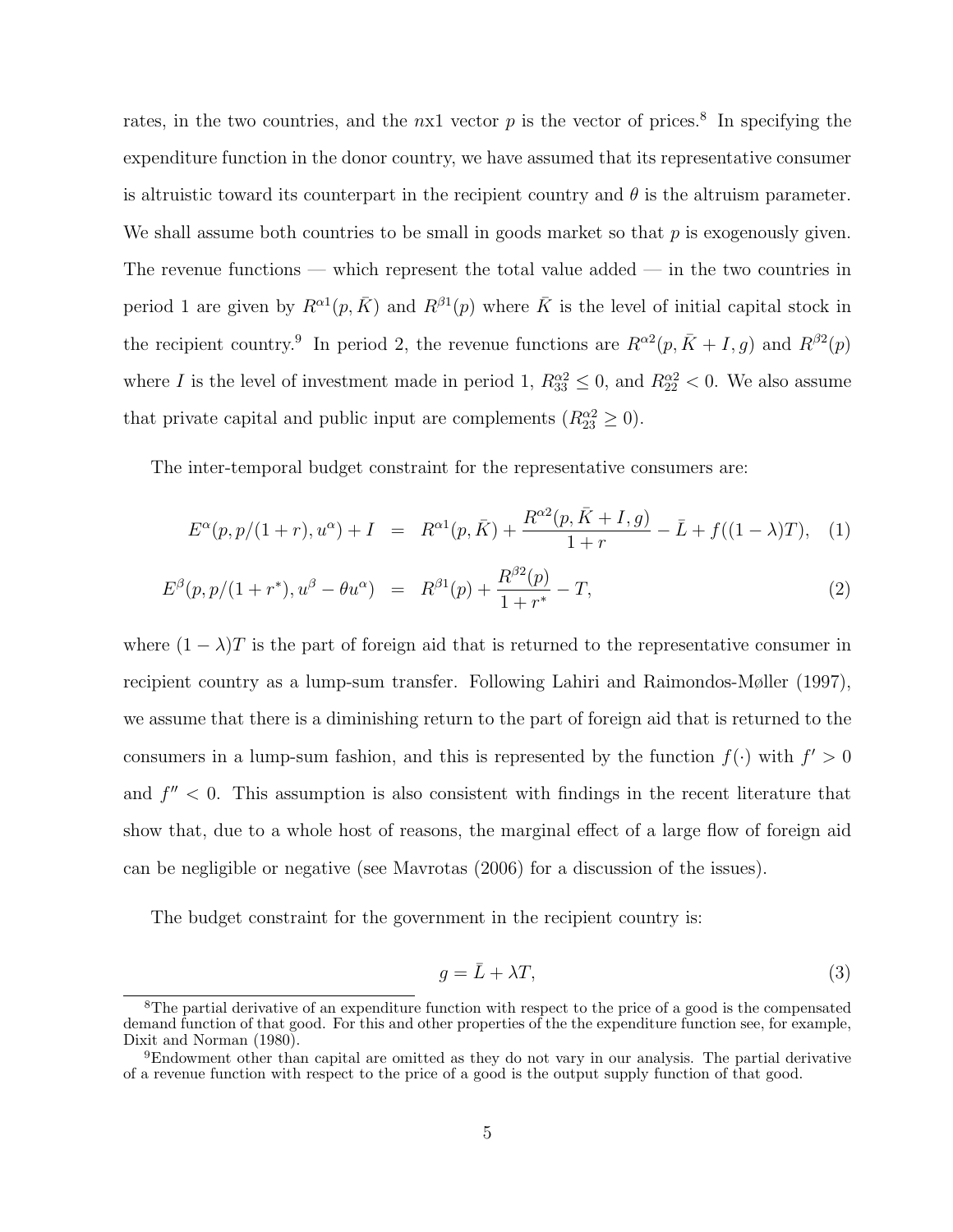i.e., public input is financed by a fixed lump-sum taxation and a proportion of foreign aid.

The level of investment in the recipient country is determined optimally by the representative consumer. It is done by setting  $\partial u^{\alpha}/\partial I = 0$ , taking r as given. This gives:

$$
1 = R_2^{\alpha 2} / (1 + r). \tag{4}
$$

The left-hand side is the marginal cost of investment in the sense of consumption foregone, and the right-hand side is the present value of the marginal return to investment.

We assume that the representative consumer in the donor country can borrow as much as he/she wants from the international capital market at an exogenous interest rate  $r^*$ . However, the representative consumer in the recipient country is subject to a binding borrowing constraint. He/she can borrow only the amount  $\bar{B}$  in period 1 and repay this amount with interest in period 2. This constraint is given formally by:

$$
B^{\alpha}(r, T, \lambda) \equiv p'E_1^{\alpha} + I - [R^{\alpha 1} - \bar{L} + f((1 - \lambda)T)] = \bar{B} = \frac{R^{\alpha 2} - p'E_2^{\alpha}}{1 + r},
$$
(5)

where  $B^{\alpha}(\cdot)$  is the demand for loans in period 1 in the recipient country.<sup>10</sup>

This completes the description of the basic model. It has five equations in  $(1)-(5)$  and five endogenous variables  $u^{\alpha}$ ,  $u^{\beta}$ , g, I and r.

#### 2.1 The case of exogenous aid

In this section we shall first consider the optimal determination of the proportion  $\lambda$  allocated for the provision of public input  $q$ . Having done so, we shall then compare the effect of a change in the level of foreign aid with that of a relaxation of the borrowing constraint.

 ${}^{10}E_i^{\alpha}$  is the partial derivative with respect to the *i*th argument of the expenditure function. For example,  $E_1$  is the nx1 vector of period-1 consumptions. All vectors are column vectors and for a vector x, its transpose is denoted by  $x'$ .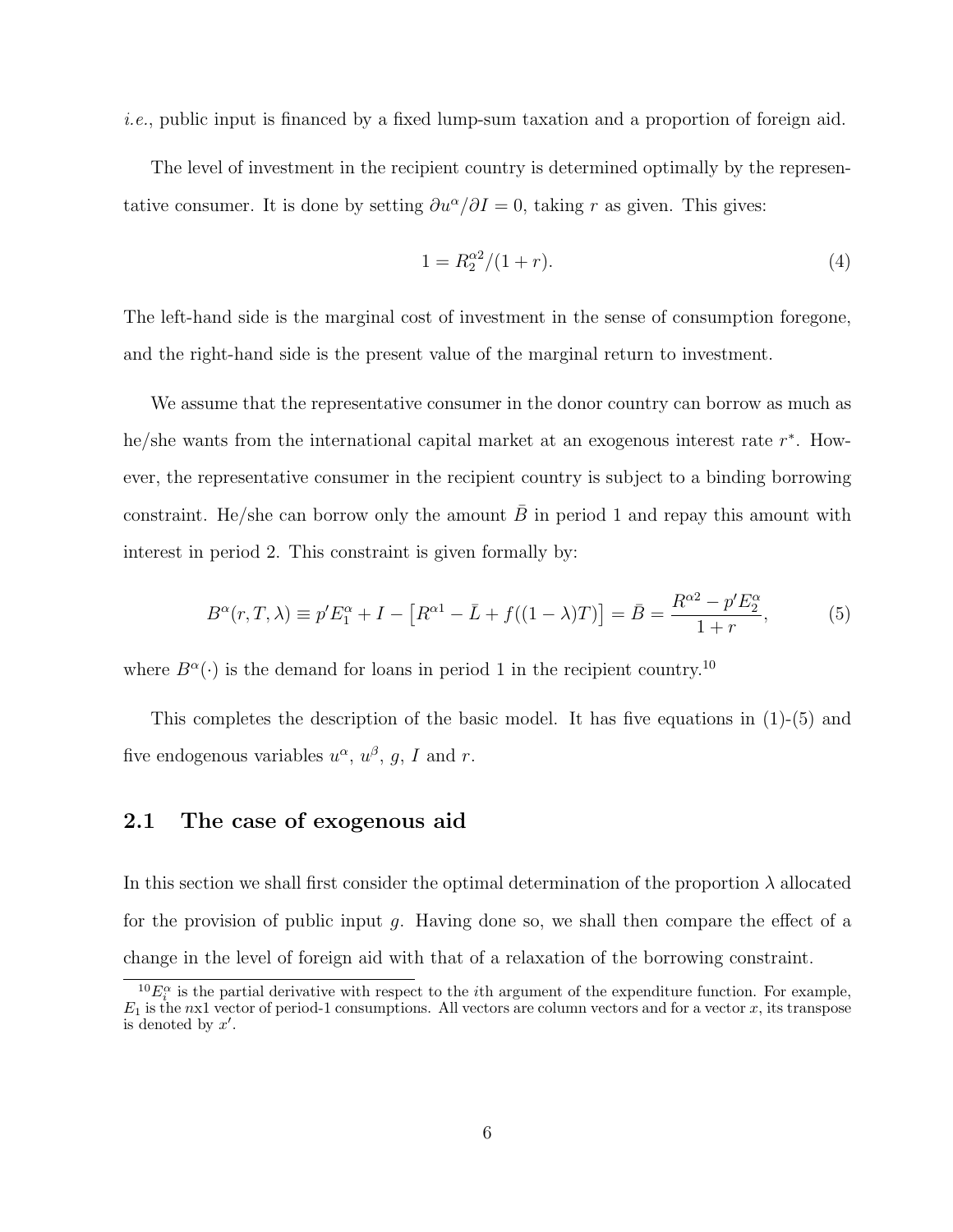Differentiating  $(1)-(3)$  and using  $(4)$  and  $(5)$ , we get:

$$
E_3^{\alpha} du^{\alpha} = -\frac{\bar{B}}{1+r} \cdot dr + \left[ \frac{\lambda R_3^{\alpha 2}}{1+r} + (1-\lambda)f' \right] dT + T \left[ \frac{R_3^{\alpha 2}}{1+r} - f' \right] d\lambda, \quad (6)
$$

$$
E_3^{\beta} d(u^{\beta} - \theta u^{\alpha}) = -dT,\tag{7}
$$

where  $E_3^i$  is the reciprocal of the marginal utility of income in country  $i$   $(i = \alpha, \beta)$ . It is also well-known that  $E_{33}^i > 0$   $(i = \alpha, \beta)$  implying diminishing marginal utility of income.

The first term on the right-hand side of (6) is the intertemporal term-of-trade effect: an increase in the rate of interest lowers the welfare of the borrower. For a given level of the interest rate, an increase in foreign aid raises the welfare of the recipient in two ways: (i) it increases the provision of the public input and thus welfare and this effect is proportional to  $\lambda$  (the proportion of aid allocated for public input provision), and (ii) it increases the lumpsum income of the recipient and this is proportion to the proportion of aid not allocated for public input provision. An increase in  $\lambda$  has a positive effect on recipient welfare (via increase in the provision of public input) and a negative effect (a decrease in the lump-sum income out of foreign aid). An increase in foreign aid reduces the income of the donor and, thus, its welfare, for a given level of recipient welfare (see (7)).

Differentiating (4), we get:

$$
R_{22}^{\alpha 2}dI = -R_{23}^{\alpha 2}dg + dr.
$$
\n
$$
(8)
$$

That is, an increase in public input  $g$  increases the level of investment because of the complementarity between the public input and private capital, and an increase in the rate of interest r reduces investment by reducing the present value of the rate of return on investment.

Differentiating  $(5)$ , and using  $(6)$ ,  $(3)$  and  $(8)$ , we find:

$$
-\frac{\bar{B}\epsilon^{\alpha}}{1+r} \cdot dr = d\bar{B} + \left[ -c_y^{\alpha 1} \left\{ \frac{\lambda R_3^{\alpha 2}}{1+r} + (1-\lambda)f' \right\} + \frac{\lambda R_{23}^{\alpha 2}}{R_{22}^{\alpha 2}} + (1-\lambda)f' \right] dT -T \left[ \frac{c_y^{\alpha 1} R_3^{\alpha 2}}{1+r} - \frac{R_{23}^{\alpha 2}}{R_{22}^{\alpha 2}} + f'(1-c_y^{\alpha 1}) \right] d\lambda,
$$
 (9)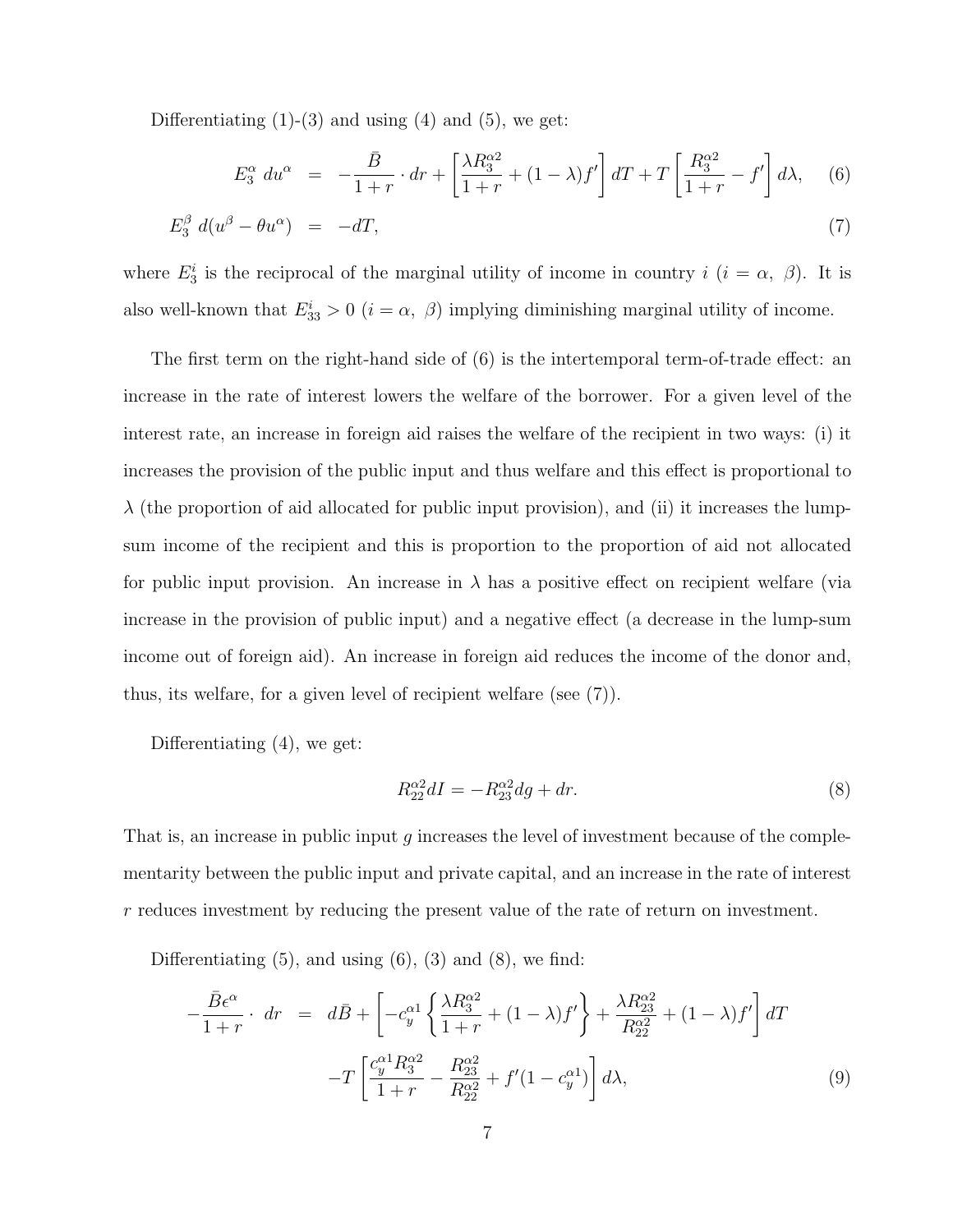where  $c_y^{\alpha 1}$  is the marginal propensity to spend on period 1 consumption, *i.e.*,

$$
c^{\alpha 1}_y = \frac{\partial (p'E^\alpha_1)}{\partial u^\alpha} \cdot \frac{1}{E^\alpha_3} = \frac{p'E^\alpha_{13}}{E^\alpha_3} > 0,
$$

and  $\epsilon^{\alpha}$  is the absolute value of the loans demand elasticity with respect to the interest rate:

$$
\epsilon^{\alpha}=-\frac{\partial B^{\alpha}}{\partial(1+r)}\cdot\frac{1+r}{\bar{B}}>0.
$$

A relaxation of the borrowing constraint  $\bar{B}$  increases the supply of loans and thus reduces the rate of interest. An increase in  $T$  increases utility of the recipient and thus the level of private consumption in period 1. This increases the demand for loans and thus the equilibrium interest rate. This effect is given by the first term in the coefficient of  $dT$  in (9). An increase in T increases the provision of public input making investments more profitable. This increases the demand for investment expenditure and, thus, the demand for loans, increasing the equilibrium interest rate. This is the second term. An increase in  $T$  increases the lump-sum income of the recipient in period 1, reducing the demand for loans and, thus, the equilibrium interest rate. This effect is given by the third term in the coefficient of  $dT$ . An increase in  $\lambda$ , like an increase in T, has three effects on the rate of interest. The only difference is that an increase in  $\lambda$  reduces the lump-sum income of the recipient in period 1 and this increases the demand for loans and the equilibrium interest rate.

Finally, substituting (9) in (6), we get:

$$
E_3^{\alpha} du^{\alpha} = \frac{1}{\epsilon^{\alpha}} \cdot d\bar{B} + T \left[ \left\{ \frac{R_3^{\alpha 2}}{1+r} - f' \right\} \left\{ \frac{\epsilon^{\alpha} - c_y^{\alpha 1}}{\epsilon^{\alpha}} \right\} + \frac{R_{23}^{\alpha 2}}{\epsilon^{\alpha} R_{22}^{\alpha 2}} - \frac{f'}{\epsilon^{\alpha}} \right] d\lambda \qquad (10)
$$
  
+ 
$$
\left[ \left\{ \frac{\lambda R_3^{\alpha 2}}{1+r} + (1-\lambda)f' \right\} \left\{ \frac{\epsilon^{\alpha} - c_y^{\alpha 1}}{\epsilon^{\alpha}} \right\} + \frac{\lambda R_{23}^{\alpha 2}}{\epsilon^{\alpha} R_{22}^{\alpha 2}} + \frac{(1-\lambda)f'}{\epsilon^{\alpha}} \right] dT
$$

A relaxation of the borrowing constraint (*i.e.*, an increase in  $\bar{B}$ ) increases welfare by reducing the interest rate. The effects of T and  $\lambda$  on  $u^{\alpha}$  now have, in addition to the ones discussed after (6), the effects via induced changes in the interest rate.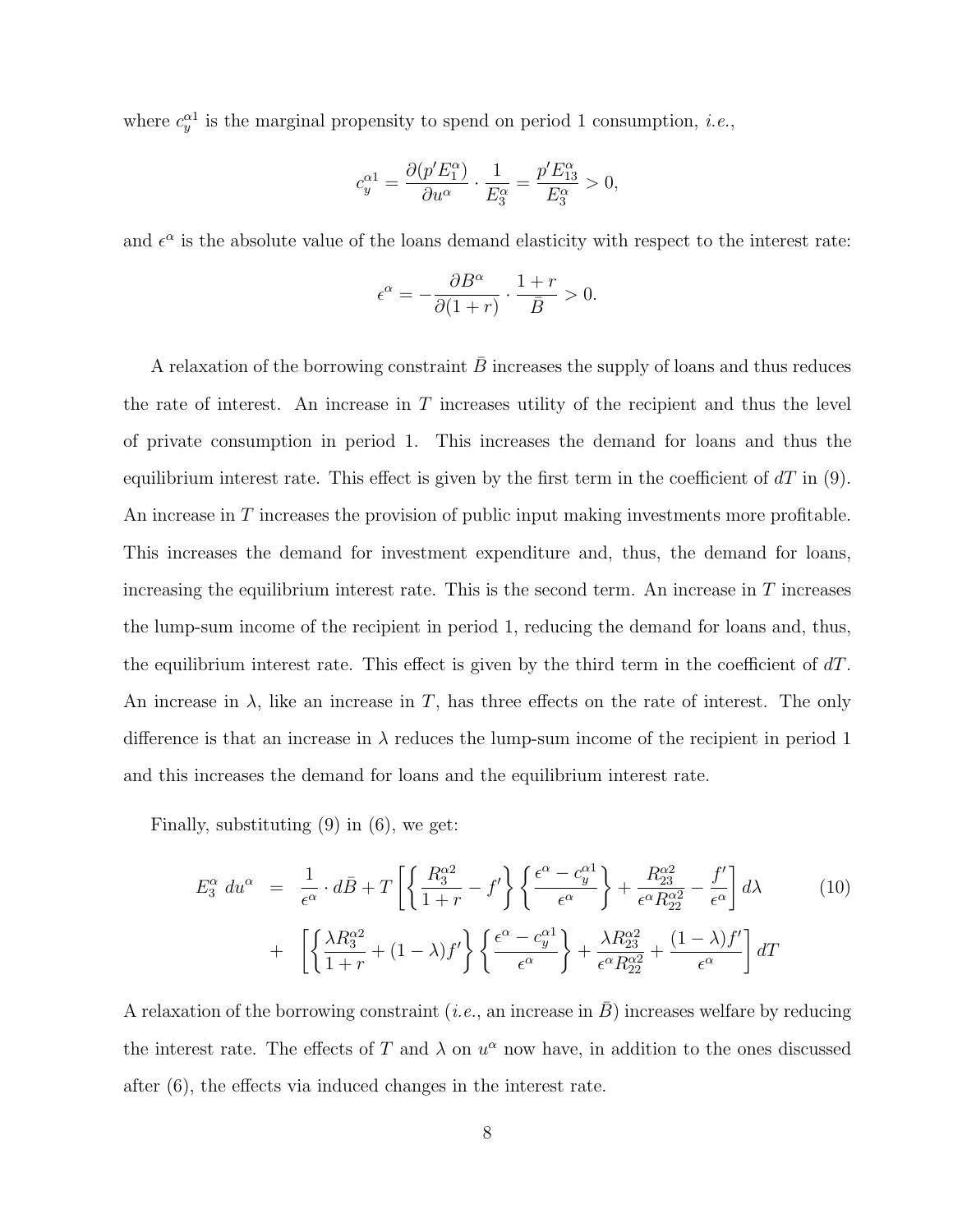After setting  $\partial u^{\alpha}/\partial \lambda = 0$  and some simplifications, we get the first order condition for the recipient government's optimization problem:

$$
u_{\lambda}^{\alpha}(\lambda, T, \bar{B}) = \left[\epsilon^{\alpha} - c_y^{\alpha 1} - \frac{\epsilon_{23}^{\alpha}}{\epsilon_{22}^{\alpha}}\right] R_3^{\alpha 2} - (1+r)f'\left(1 + \epsilon^{\alpha} - c_y^{\alpha 1}\right) = 0,\tag{11}
$$

where 
$$
\epsilon_{23}^{\alpha} = \frac{\partial R_3^{\alpha 2}}{\partial (\bar{K} + I)} \cdot \frac{\bar{K} + I}{R_3^{\alpha 2}} = R_{23}^{\alpha 2} \cdot \frac{\bar{K} + I}{R_3^{\alpha 2}} > 0,
$$
  

$$
\epsilon_{22}^{\alpha} = -\frac{\partial R_2^{\alpha 2}}{\partial (\bar{K} + I)} \cdot \frac{\bar{K} + I}{R_2^{\alpha 2}} = -R_{22}^{\alpha 2} \cdot \frac{\bar{K} + I}{R_2^{\alpha 2}} = -R_{22}^{\alpha 2} \cdot \frac{\bar{K} + I}{1 + r} > 0.
$$

There are two groups of effects from a rise in  $\lambda$  on the welfare of the recipient. The first is via an increase in the public input provision and these effects are given by the first term in (11). The second group of effects comes via a reduction in the lump-sump income out of foreign aid (induced by an increase in  $\lambda$ ), and these effects are given by the second term in (11).

Substituting (11) into (10) we get

$$
E_3^{\alpha} du^{\alpha} = \frac{1}{\epsilon^{\alpha}} \cdot d\bar{B} + f' \left[ 1 + \frac{1 - c_y^{\alpha 1}}{\epsilon^{\alpha}} \right] dT.
$$
 (12)

We are now in a position to compare the effect of foreign aid with that of a relaxation of the borrowing constraint. We assume that at low level of borrowing, price elasticity of demand for loans  $(\epsilon^{\alpha})$  is very high. This would be the case, for example, when there is some indivisibility in the use of loans. We have already assumed that  $f'$  (marginal effect of aid) is large and positive at low levels of foreign aid. From these two assumptions and (12) it follows that at lower levels of borrowing and foreign aid, a relaxation of the borrowing constraint will have a smaller effect on recipient welfare than an equivalent increase in foreign aid, but at higher levels of borrowing and foreign aid, the effects will be just the opposite. This result is stated formally in the following proposition.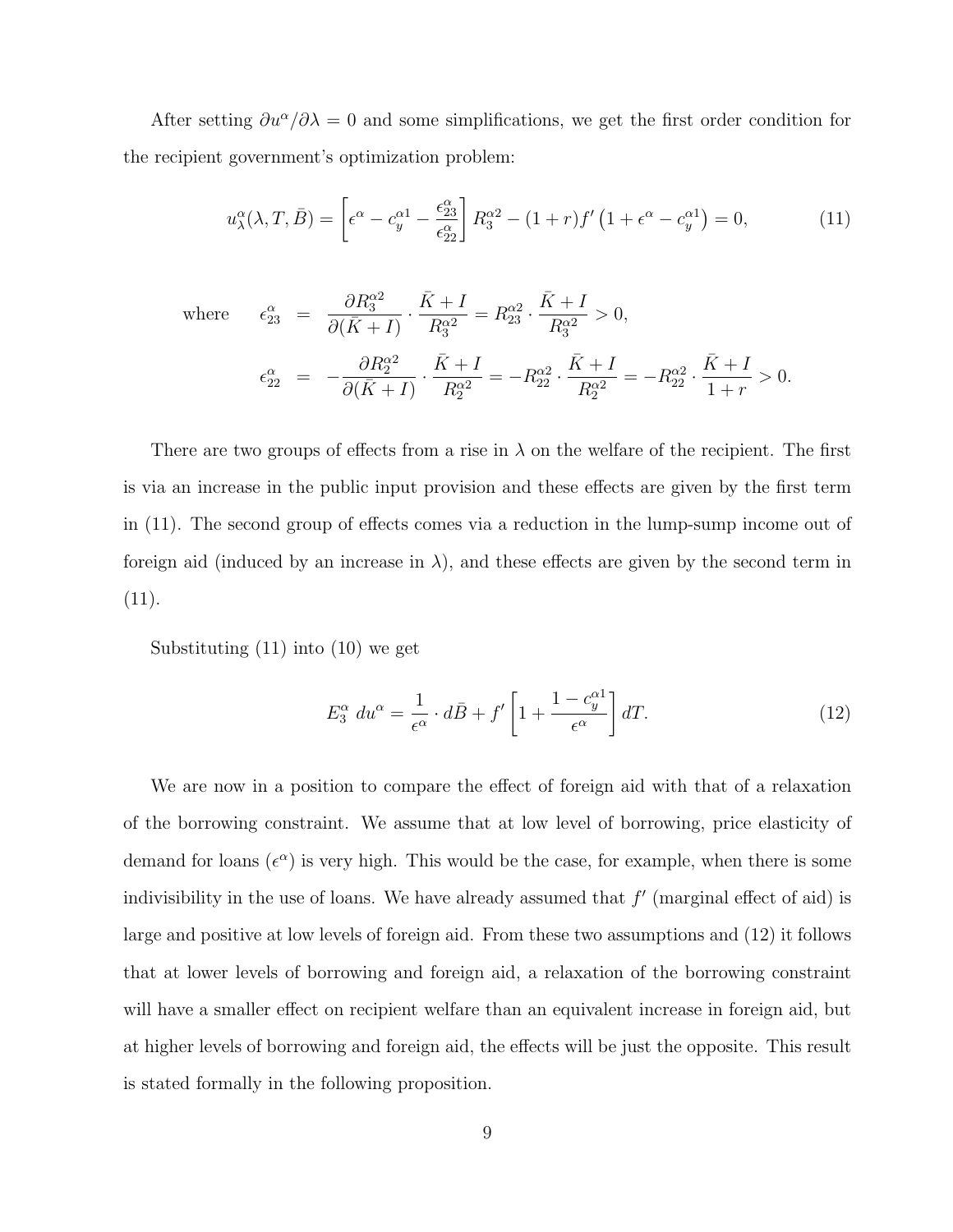**Proposition 1** At low (high) levels of borrowing and foreign aid, an increase in foreign aid has a bigger (smaller) effect on recipient welfare than an equivalent relaxation in the borrowing constraint.

The above proposition will be tested in section 3.2.

#### 2.2 Borrowing Constraints and Aid

In this section we shall examine how the optimal values of aid  $T$  change when the borrowing constraint facing the recipient is relaxed a little. For doing so, we shall consider the optimal determination of the amount of aid T and the proportion  $\lambda$  allocated for the provision of public input g. In particular, we shall consider a simultaneous game between two governments: the donor decides the level of T and the recipient  $\lambda$ . The first-order condition for the recipient government is the same as (11). To obtain the first-order condition for the donor government, we first substitute (10) in (7) to get:

$$
E_3^{\beta} du^{\beta} = \frac{\theta E_3^{\beta}}{E_3^{\alpha} \epsilon^{\alpha}} \cdot d\bar{B} + \frac{T \theta E_3^{\beta}}{E_3^{\alpha}} \left[ \left\{ \frac{R_3^{\alpha 2}}{1+r} - f' \right\} \left\{ \frac{\epsilon^{\alpha} - c_y^{\alpha 1}}{\epsilon^{\alpha}} \right\} + \frac{R_{23}^{\alpha 2}}{\epsilon^{\alpha} R_{22}^{\alpha 2}} + \frac{f'}{\epsilon^{\alpha}} \right] d\lambda \quad (13)
$$
  
+ 
$$
\left[ -1 + \frac{\theta E_3^{\beta}}{E_3^{\alpha}} \left( \left\{ \frac{\lambda R_3^{\alpha 2}}{1+r} + (1-\lambda)f' \right\} \left\{ \frac{\epsilon^{\alpha} - c_y^{\alpha 1}}{\epsilon^{\alpha}} \right\} + \frac{\lambda R_{23}^{\alpha 2}}{\epsilon^{\alpha} R_{22}^{\alpha 2}} + \frac{(1-\lambda)f'}{\epsilon^{\alpha}} \right) \right] dT.
$$

Most of the effects in (13) appear via changes in the utility of the recipient and those have been explained before. The only extra effect is the direct negative effect of T on donor welfare (see (7)). This extra effect is the first term in the coefficient of  $dT$  above.

From (13), setting  $\partial u^{\beta}/\partial T$ , we obtain the first-order condition for the donor country's optimization problem as:

$$
u_T^{\beta}(\alpha, T, \bar{B}) = -1 + \frac{\theta E_3^{\beta}}{E_3^{\alpha}} \left( \left\{ \frac{\lambda R_3^{\alpha 2}}{1+r} + (1-\lambda)f' \right\} \left\{ \frac{\epsilon^{\alpha} - c_y^{\alpha 1}}{\epsilon^{\alpha}} \right\} + \frac{\lambda R_{23}^{\alpha 2}}{\epsilon^{\alpha} R_{22}^{\alpha 2}} + \frac{(1-\lambda)f'}{\epsilon^{\alpha}} \right)
$$
  
= 0. (14)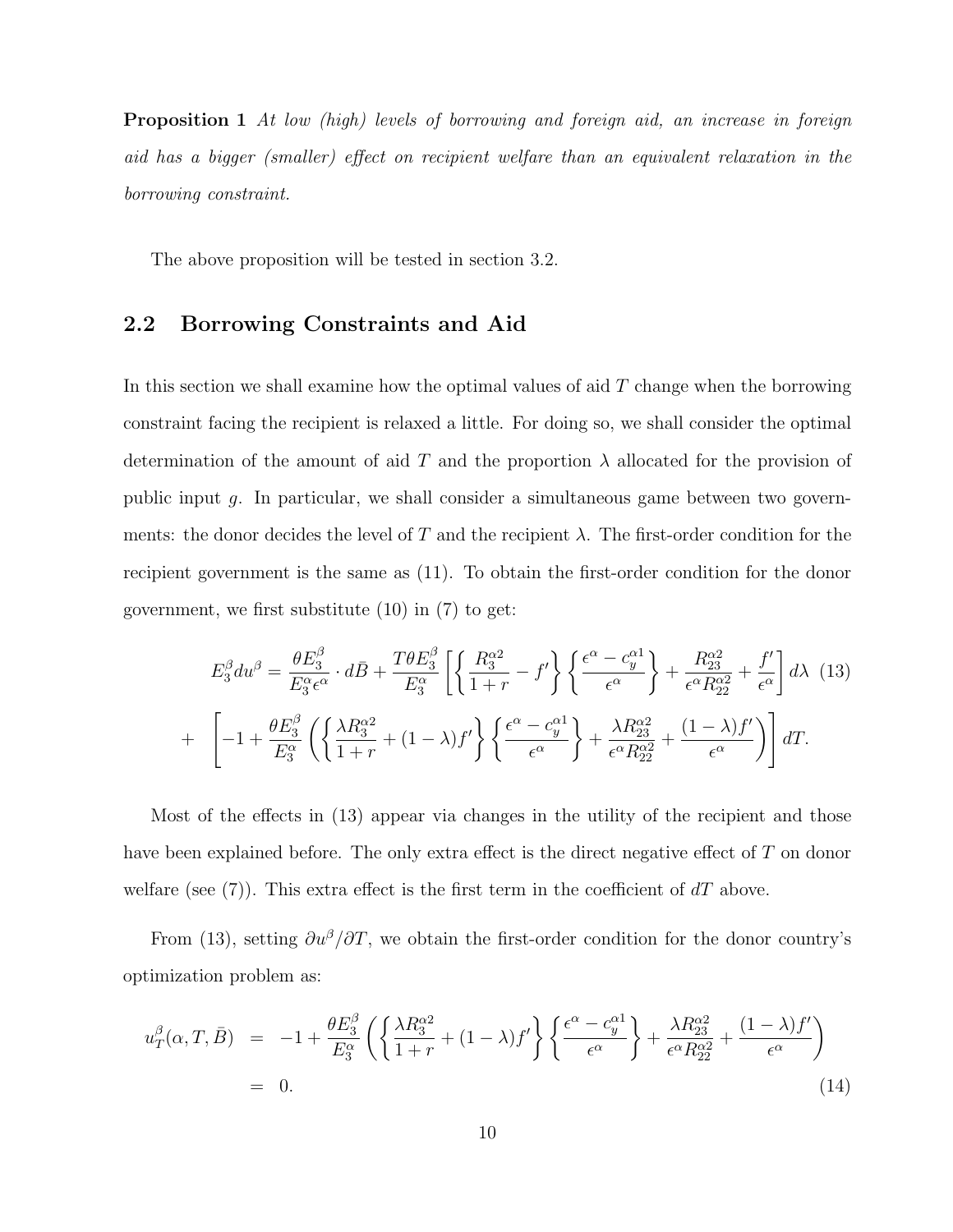Equations (11) and (14) simultaneously determine the equilibrium levels of T and  $\lambda$  in terms of  $\bar{B}$  and other exogenous variables. We now want to examine the sign of  $dT/d\bar{B}$ . For this, we differentiate the two first-order conditions and simultaneously solve for  $dT/dB$  as:

$$
\Delta \cdot \frac{dT}{d\bar{B}} = u_{\lambda\bar{B}}^{\alpha} u_{T\lambda}^{\beta} - u_{\lambda\lambda}^{\alpha} u_{T\bar{B}}^{\beta},\tag{15}
$$

where  $\Delta = u_{\lambda\lambda}^{\alpha}u_{TT}^{\beta} - u_{\lambda T}^{\alpha}u_{T\lambda}^{\beta} > 0$  for the stability of the Nash equilibrium.

From the second-order condition for the recipient country's optimization problem, we have  $u_{\lambda\lambda}^{\alpha} < 0$ . It can be easily verified that  $u_{\lambda\bar{B}}^{\alpha} > 0$  and that  $u_{T\bar{B}}^{\beta} < 0$  if the marginal utility of income in the recipient country is sufficiently large (*i.e.*,  $E_3^{\alpha}$  sufficiently small), and this is a reasonable assumption for a sufficiently poor country. From (15), it then follows that when  $u_{T\lambda}^{\beta} < 0$ , we have  $dT/d\bar{B} < 0$ , *i.e.*, borrowing and foreign aid are substitutes. The sufficient condition  $u_{T\lambda}^{\beta} < 0$  is equivalent to saying that for the donor the two instruments are strategic substitutes. Formally,

Proposition 2 A relaxation of the borrowing constraint reduces the amount of foreign aid if the donor's reaction function is downward sloping and if the marginal utility of income for the recipient is sufficiently large.

A relaxation of the borrowing constraint benefits the recipient country for a given level of foreign aid. This effect on the welfare of the recipient also affect the welfare of the donor as it is altruistic. However, the marginal benefit of giving aid is weighted by the ratios of the marginal utility of income levels of the two countries in the welfare calculations. If the marginal utility of income of the recipient is higher than that of the donor, a relaxation of the borrowing constraint reduces the marginal benefit of giving aid without altering the marginal cost (which is unity), and thus reduces the optimal level of foreign aid. This is the direct effect. There is an indirect effect via an induced change in the value of  $\lambda$ . A relaxation of the borrowing constraint reduces the interest rate and thus increases the present value of the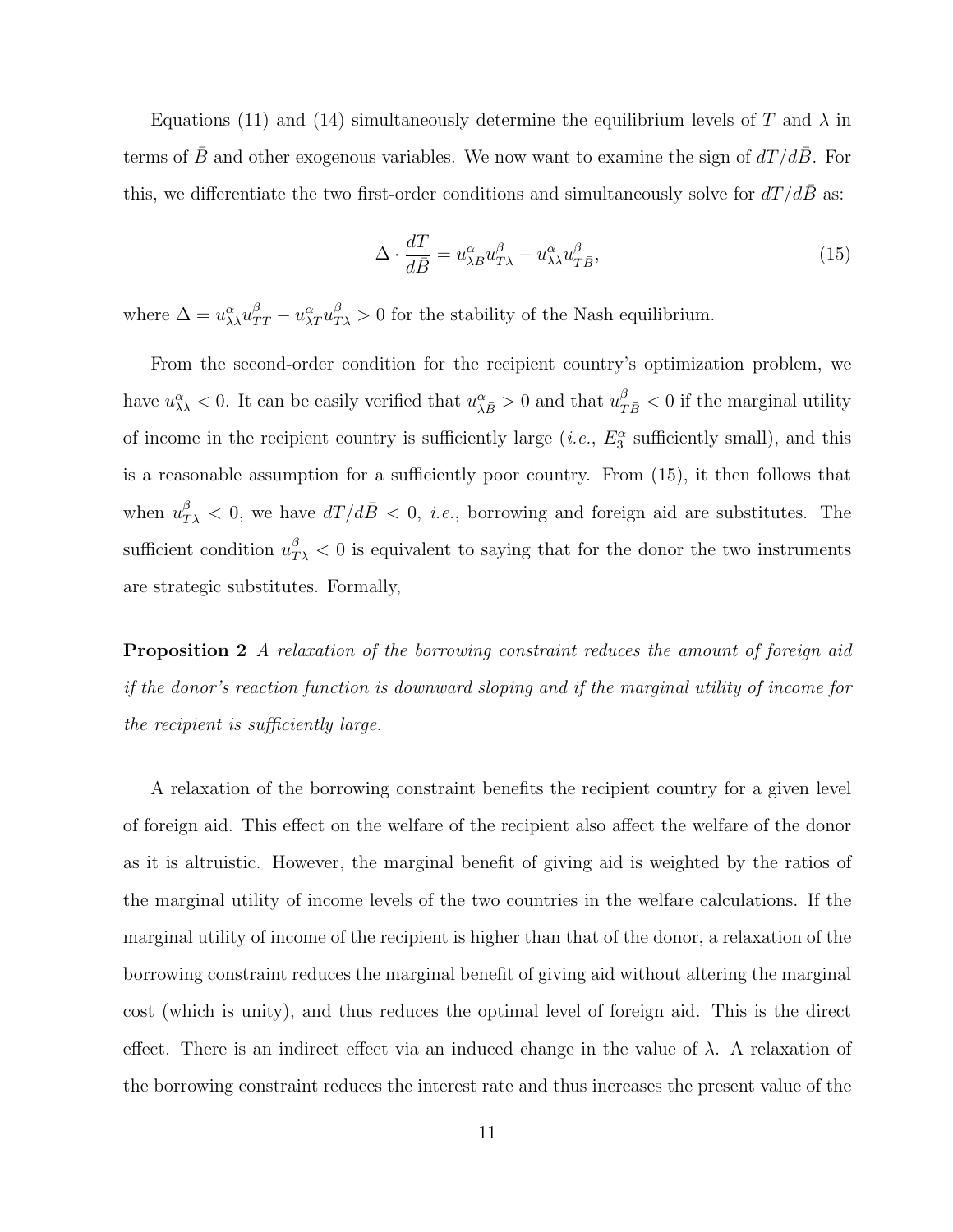marginal benefit of increasing  $\lambda$  (via an increase in the level of the public input provision). This increases the equilibrium level of  $\lambda$ . This increase in  $\lambda$  will reduce the equilibrium level of foreign aid if aid and  $\lambda$  are strategic substitutes for the donor.

The proposition will also be tested in section 3.1

### 3 Empirical Analysis

#### 3.1 Borrowing and foreign aid

#### 3.1.1 Description of data

We begin the empirical analysis by testing the second proposition of our theoretical model that a relaxation of borrowing constraints reduces the amount foreign aid received. Our data set comprises 114 aid-recipient countries over the period 1997-2008.<sup>11</sup> This study offers a separate analysis on the allocation of total and bilateral foreign assistance, whose data are taken from the online database of Development Aid Committee (DAC-2011) of the OECD.<sup>12</sup> The aid data contain net disbursements for development objectives and, thus, exclude military aid. We convert these data into constant USD2005 using the consumer price index for low and middle income countries. The figures for foreign aid are typically corrected for the size of the recipient countries. In the literature, there are two alternative ways for doing so: (i) divide foreign aid received by population of the recipient, i.e., compute aid per capita (see, for example, Maizels and Nissanke, 1984; Trumbull and Wall, 1994; Younas and Bandyopadhyay, 2009; Younas, 2008), or (ii) compute foreign aid as a percentage of the GDP of the recipient country (see, for example, Boone, 1996; Burnside and Dollar, 2000; Hansen and Tarp, 2001; Baliamoune-Lutz and Mavrotas, 2009). In this paper, we shall use

<sup>&</sup>lt;sup>11</sup>The reason for starting our analysis from this time period is due to the availability of cross-border lending data by the reporting banks from the Bank of International Settlements.

<sup>&</sup>lt;sup>12</sup>Total aid is the sum of bilateral and multilateral aid. Since multilateral assistance mostly contains soft loans, we limit our focus on the other two types of aid.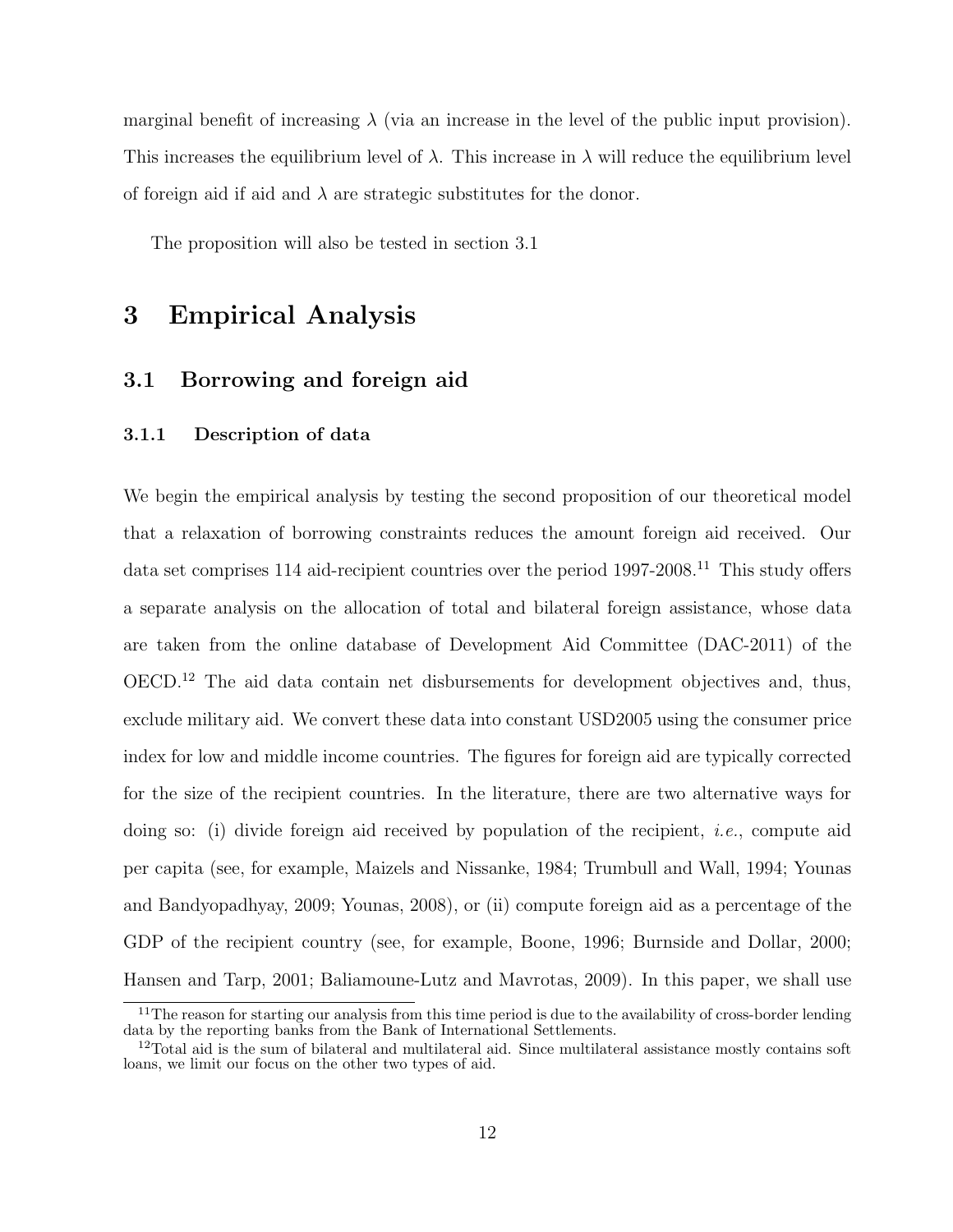both of these alternatives.

To measure access to foreign borrowing, we take offshore bank loans data from the Bank of International Settlement (BIS) Locational Banking Statistics.<sup>13</sup> These data contain crossborder loans to all sectors in developing countries from banks located in the BIS reporting countries. Since these are cross-border loans, local lending by banks in a BIS member country is not included. For example, loans vis- $\grave{a}$ -vis India are those from BIS reporting banks located outside of India. India is a BIS reporting country but local lending in foreign currencies by banks located in India are not included in the cross-border borrowing. The cross-border lending data are based on the residence of the reporting institutions and, therefore, measure the activities of all banking offices residing in each reporting country. Such offices report exclusively on their own unconsolidated business, which, thus, includes international transactions with any of their own affiliates.<sup>14</sup>

BIS adjusts the quarterly loans data for exchange rate changes. It also converts the relevant flow of new loans (net of repayments) in each quarter of the year into its original currency using end-of-period exchange rates, and subsequently converts the changes in stocks into dollar amounts using period-average exchange rates. We convert quarterly observations into annual observations by summing data for the four quarters. As in the case of foreign aid, the figures for loans are also corrected for the size of the loans recipient country in two different ways: (i) in per capita term, and (ii) as percentage of the GDP of the loans recipient country. Appendix A gives the list of countries for which we have computed the loans figures.

<sup>&</sup>lt;sup>13</sup>In the literature there are a few alternative data sources for credits. The country-level measures of credit constraints come from the Financial Structure Database, compiled by Beck et al., (2000) and updated by Beck and Demirgüç-Kunt (2009). The sector level variables such as external finance dependence and asset tangibility come from Rajan and Zingales (1998), and these have been updated in Chor and Manova (2011). The third is the BIS data (see, for example, Papaioannou (2009) and Hermann and Mihaljek (2011)). The first two sources give us information on the extent of credit constraints and the third source gives us data on the flow of foreign loans. Since the purpose of this paper is to compare the flow of net foreign aid with that of net foreign loans received by a country, we use the third source.

<sup>&</sup>lt;sup>14</sup>Detailed information on the locational banking statistics is available on the BIS website under http://www.bis.org/statistics/.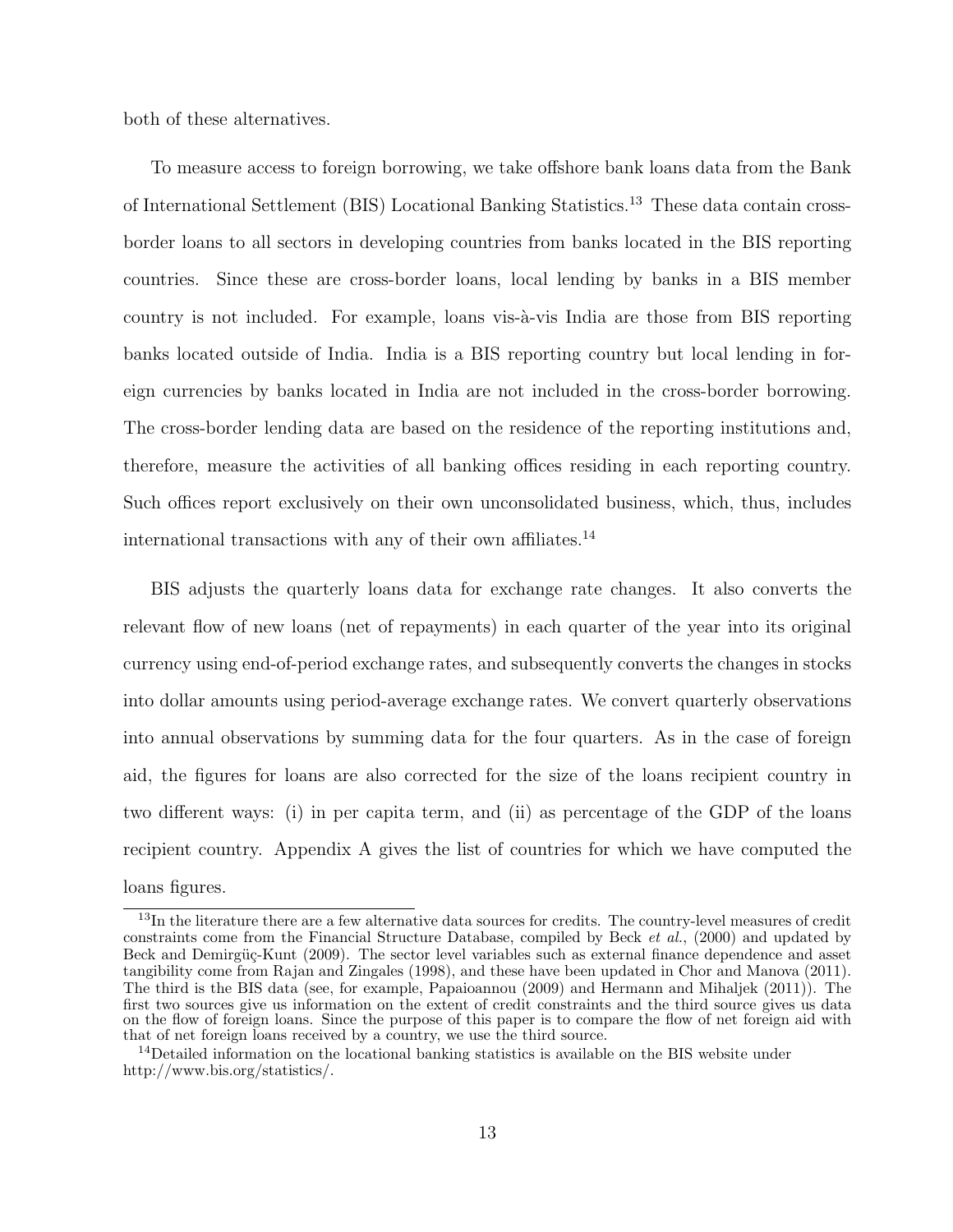While drawing control variables, we take guidelines from the empirical literature on aid. GDP per capita (in constant USD2000) captures the altruistic motivation for aid allocation. An obvious drawback of using GDP per capita as a proxy for economic need results from its skewed distribution due to high income inequalities in developing countries. Thus, as an alternative measure of economic needs, we also employ infant mortality rates in some of our models' specifications.<sup>15</sup> Population is included to examine the size related biases in aid allocation as past studies consistently find that countries with smaller population receive more aid.<sup>16</sup> Trade openness (percentage of exports plus imports to GDP) captures the influence of trade and macroeconomic policies of a developing country on aid allocation. This also resonates well with the commercial motives of donor nations in giving more aid to economically open regimes (e.g., Younas, 2008). While inflation measures macroeconomic instability, its squared term is included to examine its diminishing effect on aid. Data for all these control variables are taken from the online resource of World Development Indicators (2010) of the World Bank.

An overwhelming empirical literature on aid finds that democratic countries receive more aid (e.g., Alesina and Dollar, 2000; Trumbull and Wall, 1994). Thus, we employ data on "political rights and civil liberties" from Freedom House (2010). "Political rights" refers to freedom of the people to participate in the political process through voting, organizing their own political party, and forming effective opposition, while "civil liberties" entail the freedoms of expression, religious belief, movement, and right to form unions. Each of these two indices is measured on a scale from 1 (best) to 7 (worst). Following Trumbull and Wall (1994) and Younas and Bandyopadhyay (2009) among others, we first add and then revert these two indices so that the resulting index ranges from 2 (worst) to 14 (best). As a

<sup>&</sup>lt;sup>15</sup>The World Bank (2010) defines infant mortality rate as the number of infants dying before reaching one year of age, per 1000 live births in a given year. Some data observations for infant mortality rate are missing for some countries. Since these values change slowly over time, we interpolated missing observations by calculating averages from available values (Younas and Bandyopadhyay, 2009; Younas, 2008).

<sup>&</sup>lt;sup>16</sup>See seminal study of Dudley and Montmarquette (1976) for a detailed discussion about the small country effect and foreign aid allocation.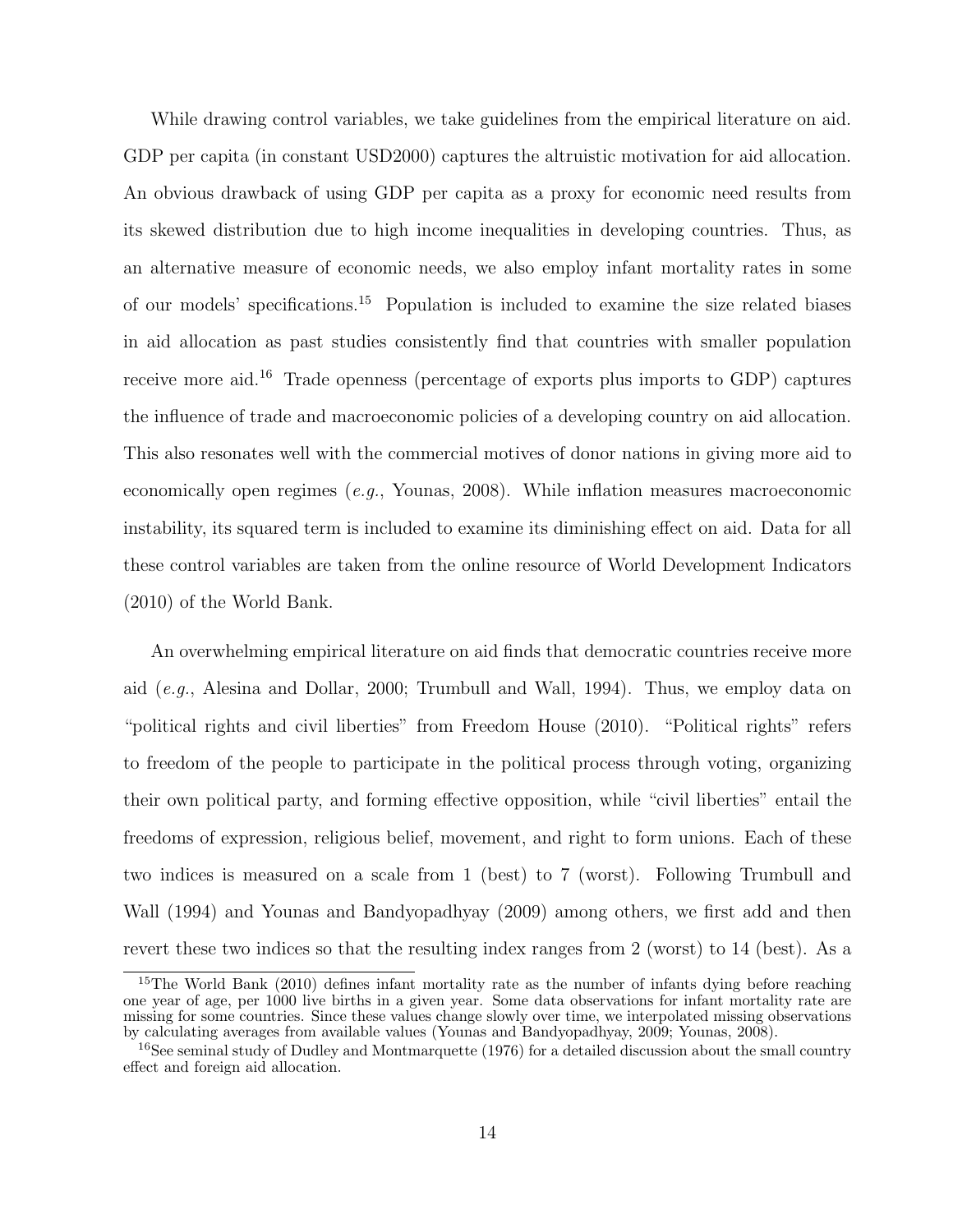robustness check, we also employ data on "voice and accountability" compiled by Kaufmann et al. (2009). This index scores between -2.5 and 2.5, where a higher value indicates that citizens are able to participate in selecting their government, and enjoy freedom of expression, freedom of association and free media.

In addition, all of our econometric specifications include time-invariant country-specific fixed effects to account for the usual politico-strategic considerations for aid allocation.<sup>17</sup> We also include time dummy variables in all specifications to account for unexpected events such as flood, drought or other calamities, which may lead to aid spikes for any given year.

#### 3.1.2 The empirical methodology

The following econometric concerns guide our choice of empirical methodology; ignoring these may cause the estimates to be biased and inconsistent: (i) the joint effect of multiple endogenous variables in aid regressions such as foreign loans, GDP per capita, trade openness, among others. (ii) unobserved country-specific factors that may correlate with other explanatory variables; and, (iii) persistence in aid allocation over time. In their influential paper on aid, Hansen and Tarp (2001) recommend using a dynamic panel generalized method of moment (GMM) estimator for deriving estimation results. This method is particularly useful when endogeneity is suspected in multiple variables, as in our application.<sup>18</sup>

In an empirical cross-country analysis, one can employ two kinds of GMM panel estimators: the difference-GMM estimators as proposed by Arellano and Bond (1991) and the system-GMM estimator as proposed by Blundell and Bond (1998). As for endogeneity, Arellano and Bover (1995) point out that the lagged levels as used in the difference-GMM are often poor instruments for the first differences. The system-GMM uses additional moment

<sup>&</sup>lt;sup>17</sup>See Dreher *et al.* (2009) and Kuziemko and Werker (2006) for a detailed discussion on these considerations for aid allocation.

<sup>&</sup>lt;sup>18</sup> Lack of finding appropriate instruments for many endogenous variables and non-availability of their data for developing countries renders the alternative method of two-stage least square (2SLS) infeasible, and the use of invalid instruments could contaminate the estimation results rather than improve them.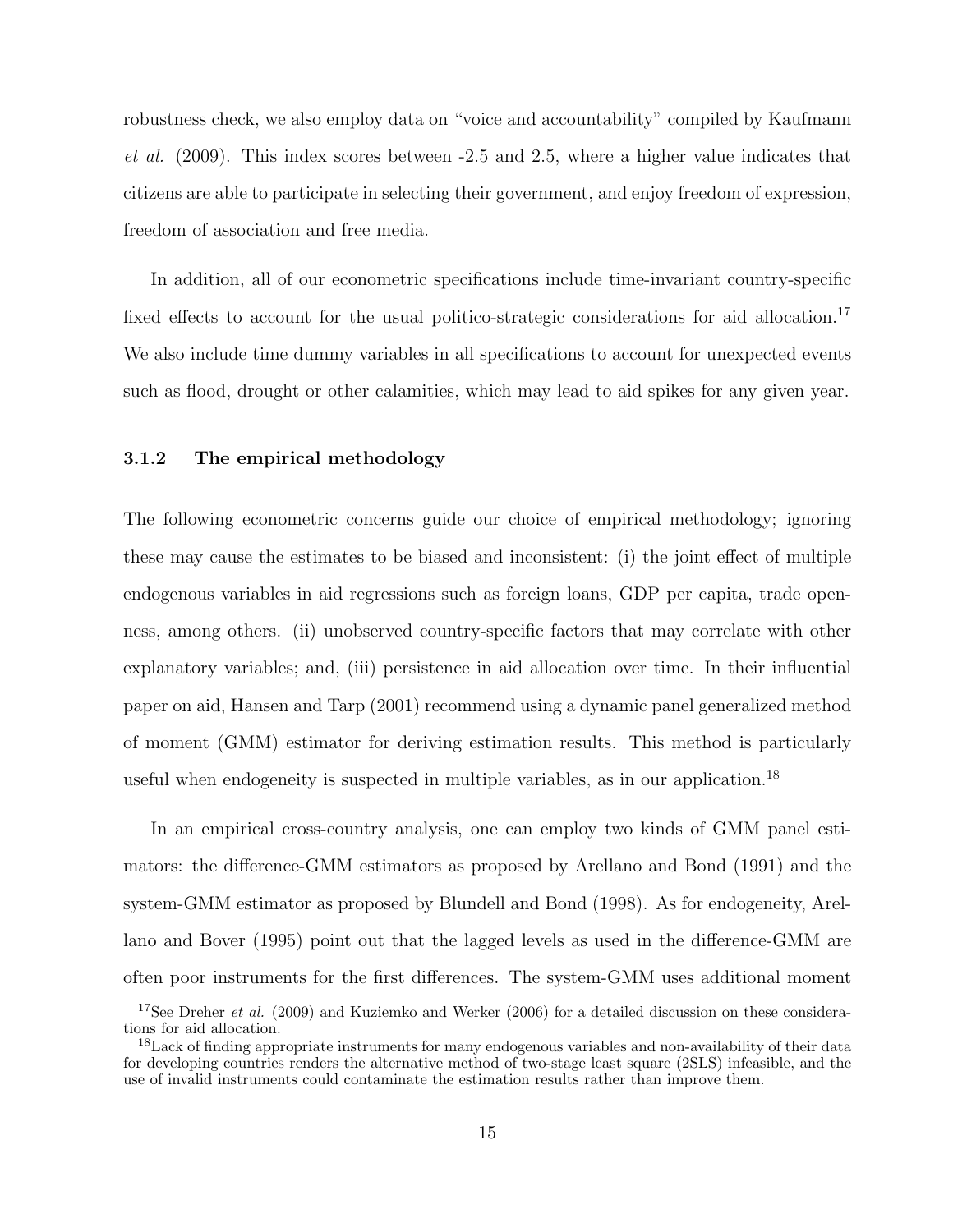conditions and combines the regressions, one in first differences and one in levels, using both lagged differences and lagged levels as instruments. This estimator reduces potential biases and is considered to increase efficiency  $(e.g.,$  Asiedu and Lien, 2011; Bandyopadhyay  $et al.,$ 2011).

The system-GMM is also particularly well suited for large cross sections and a small number of time periods, which is the case in our sample. One potential concern, however, is that this estimator may increase the bias in the estimates if it utilizes more instruments. In each regression we tested, the numbers of instruments utilized are less than numbers of cross sections.<sup>19</sup> We employ the two-step GMM estimator in all regressions, which is considered asymptotically efficient and robust to all kinds of heteroskedasticity (Asiedu and Lien, 2011; Bandyopadhyay et al., 2011). We also test for the validity of instruments and the presence of autocorrelation in each regression. For all the regressions, our results confirm the validity of instruments and the absence of autocorrelation.<sup>20</sup>

We estimate the following equation for aid:

$$
ln(aid)_{it} = \beta_0 + \beta_1 ln(loans)_{it} + \beta_2 ln(aid)_{i,t-1} + X'_{it}\lambda + \eta_i + \sigma_t + \epsilon_{it},
$$
\n(16)

where subscripts i refers to countries, t to time,  $\eta_i$  to the country-specific effects,  $\sigma_t$  to the time-effect, X to the vector of control variables discussed above, and  $\epsilon_{it}$  to the error term. For reasons mentioned before, we shall use two different measures of aid and loans: in per capita terms and as percentage of GDP. By its construction, the dynamic GMM estimator takes first difference of Equation (16), which eliminates the country-specific fixed-effects.

We prefer estimating a log-log model for the following reasons: (i) Most variables in our study vary across wide range (such as aid per capita, loans per capita, GDP per capita, population size and trade openness, among others), and also exhibit skewed distribution.

<sup>&</sup>lt;sup>19</sup>Roodman (2007) states that in a study involving panel GMM estimator the number of instruments should ideally be less than the number of cross-sections, which is the case in all of our regressions.

<sup>20</sup>See the numbers of instruments utilized, Hansen J test, and second-order autocorrelation test reported in Tables 2-4.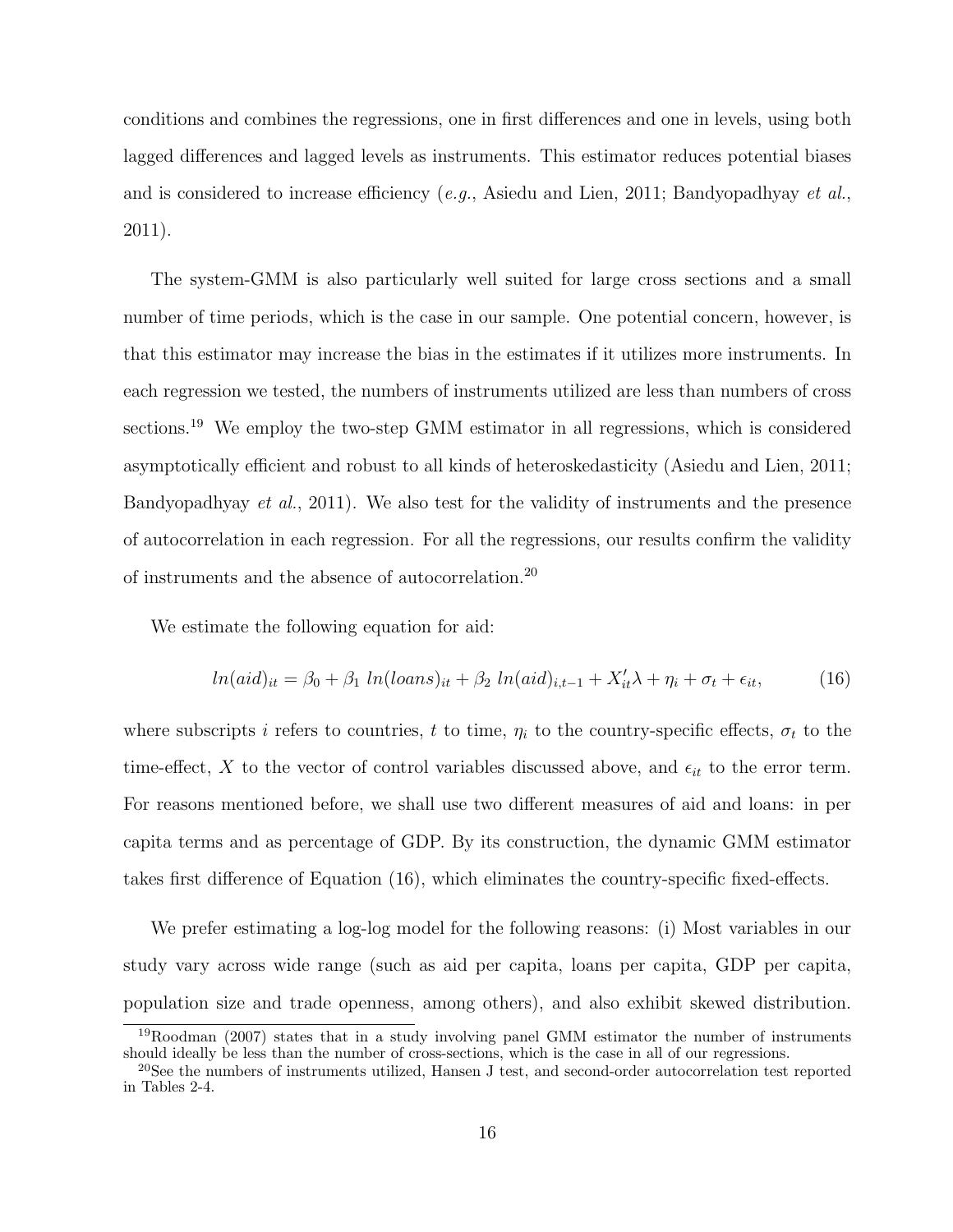Therefore, log transformation smooths the data; (ii) This reduces the effect of outliers on estimates; and (iii) The estimated coefficients can be interpreted as elasticities. The descriptive statistics are reported in Table 1.<sup>21</sup>

#### 3.1.3 Estimation results

Tables 2-4 present results for aid equation. In Table 2, Column (1) reports the results of our baseline model, where we include log loans per capita, log GDP per capita and the lagged value of log total aid per capita. Consistent with the prediction of our theoretical model, the coefficient of log loans per capita is negative and statistically different from zero at the 1% level. As expected, the coefficient of log GDP per capita is also negative, but it is not statistically significant. The effect of lagged log aid per capita is positive and significant, implying persistence in aid allocation over time.

Column (2) reports results for the fully specified model by including other control variables. The coefficient of log loans per capita remains negative and significant at the 1% level, suggesting that a higher inflow of foreign loans is associated with a lower aid allocation. That is, developing countries having better access to foreign credits receive less foreign aid.

The negative coefficient of log GDP per capita also becomes statistically significant at the 1% level, which is consistent with the previous finding that poor countries receive more aid. A negative and significant coefficient of log population confirms the bias in aid allocation to the small countries. Both trade openness and inflation positively impact aid, while the negative coefficient of the squared term of log inflation underscores its diminishing effect. As expected, better conditions of political rights and civil liberties positively influence aid, but their effects are not statistically significant.

<sup>21</sup>Data on some observations for some variables also exhibit negative values. Following others in the literature, we linearly transform all variables by adding a constant in their values so that their lowest value equals zero.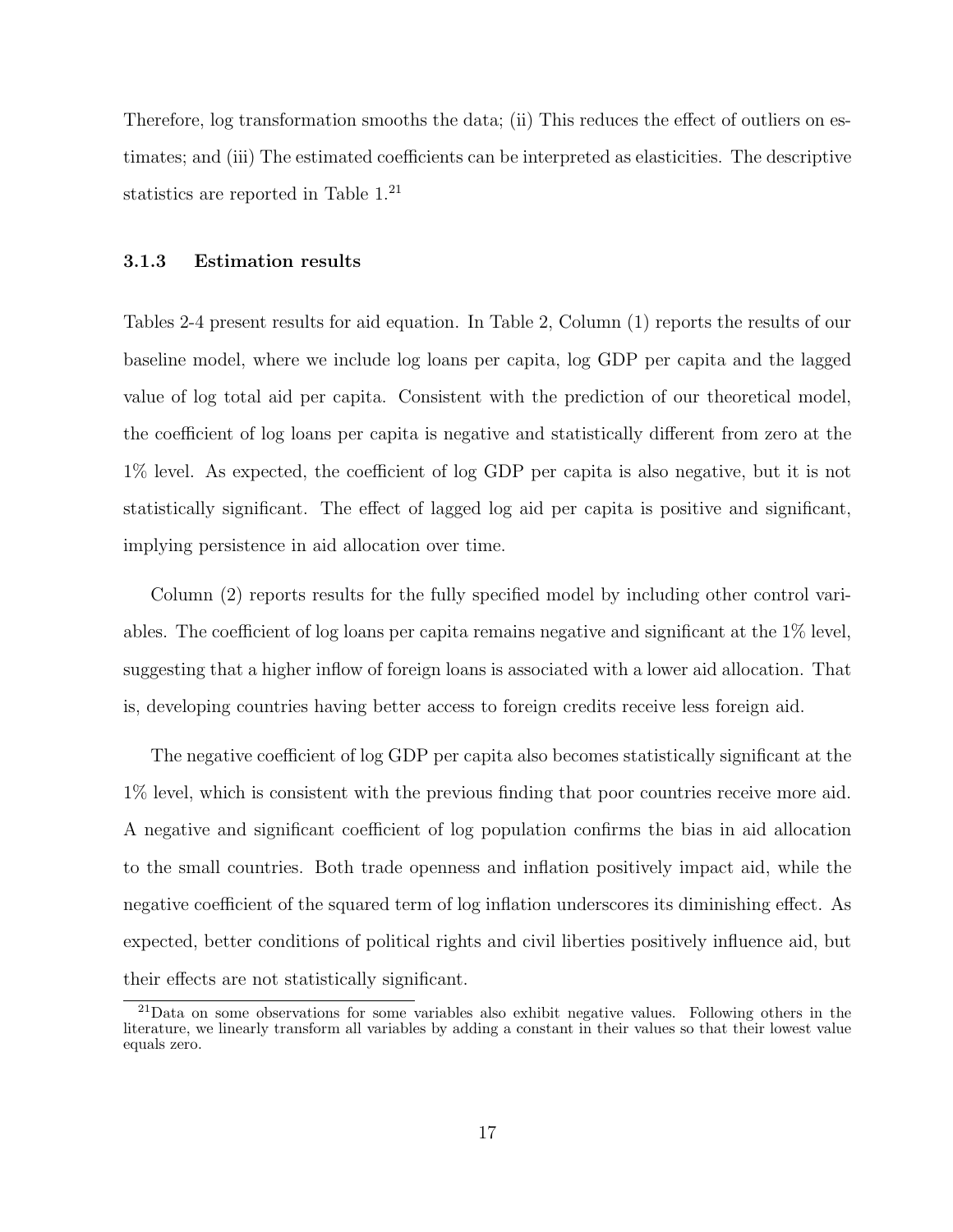As a robustness check, in column (3), we drop the political rights and civil liberties variable and instead include an alternative measure of democracy "log voice and accountability", which has positive and significant impact on aid at the  $1\%$  level. Likewise, in columns (4) and (5), we replace log GDP per capita with log infant mortality rate. The positive and significant impact of infant mortality rate confirms that, all else equal, poverty remains a key criterion for aid allocation. The significance of political rights and civil liberties in column (4) and voice and accountability in column (5) further confirms that more democratic regimes are rewarded with aid. In each regression in Table 2, both the Hansen J and 2nd order autocorrelation tests confirm the validity of the instruments and the absence of serial correlation, respectively.

The inclusion of the new control variables in our fully specified models in columns (2-5) leaves the coefficient of the loans per capita negative, robust at around 0.037 and statistically significant at the 1% level. This suggests that a one percent increase in loans per capita is associated with a 0.037 percent decline in aid per capita. In monetary terms, this amounts to a reduction of total aid per capita of 2.091 USD for the average, and 1.270 USD for the median country in our sample. Note that in both columns (3) and (4), the estimated coefficient of lagged log aid per capita is 0.289, while the estimated coefficient of log loans per capita is 0.037. Thus, the long run effect on aid per capita is  $0.052 (= 0.037/(1 - 0.289))$ , which implies that the aid reduction effect of loans increases over time.

Let us consider an example to get a better sense of this aid reduction effect of loans. Take two countries in our study Mexico, who received the lowest (1.12 USD), and Cape Verde, who received the highest (328.43 USD) amount of average aid per capita over the sample period. Then a one percent increase in loans per capita will induce a reduction of aid per capita of 0.042 USD in the short run and 0.056 in the long run for Mexico; and this amounts stands at 12.152 USD in the short run and 16.422 in the long run for Cape Verde. In total dollar value, this reduces aid by 4.217 million USD in the short run and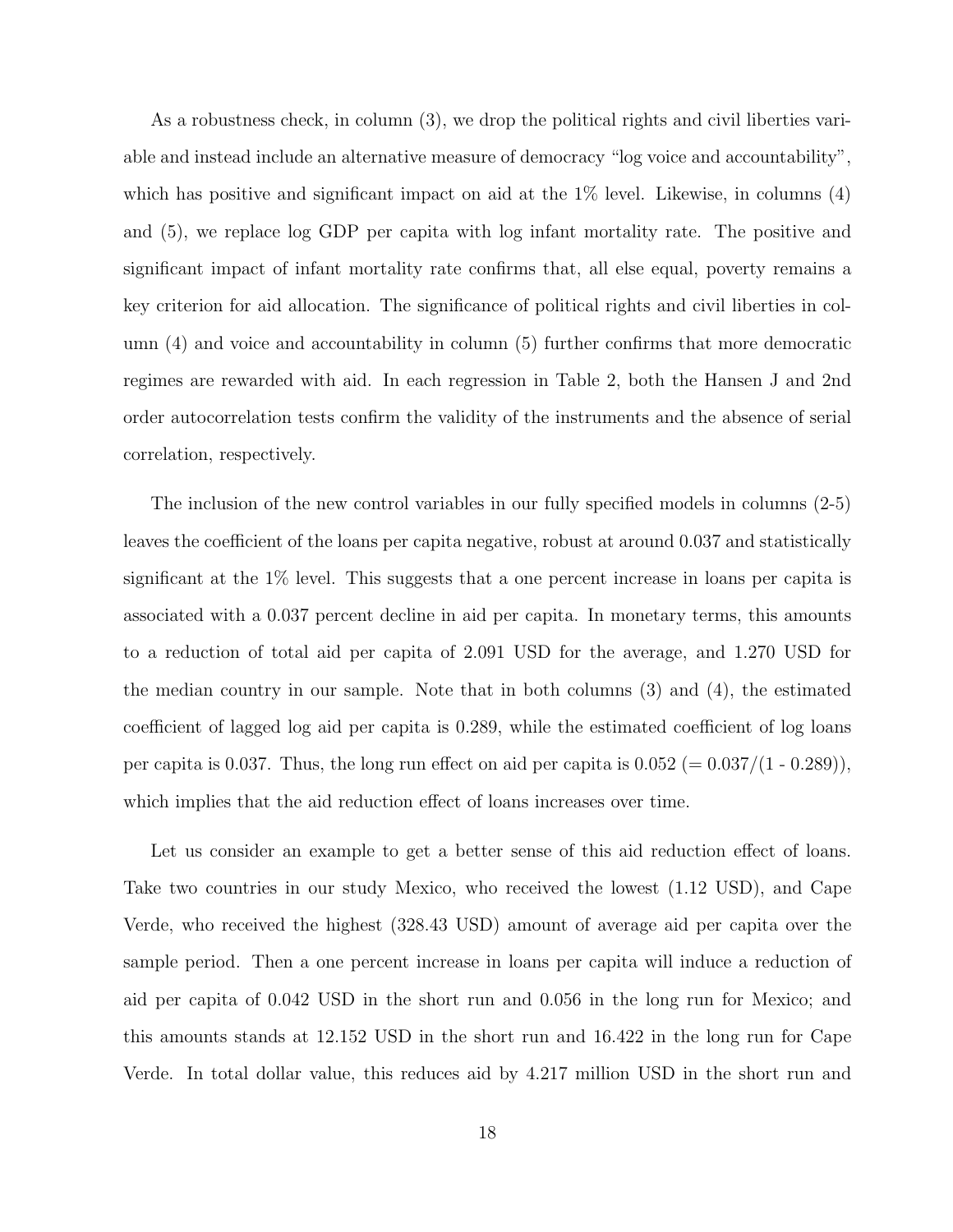5.622 million USD in the long run for Mexico, while for Cape Verde this reduction in aid amounts to 5.564 million USD in the short run and 7.519 million USD in the long run. To offer yet another perspective, this reduces total aid by 76.830 million USD in the short run and 103.824 million USD in the long run for China, which is the most populous country in our sample. For Dominica, which is the least populous country in our sample, this reduction stands at 0.806 million USD in the short run and 1.089 million USD in the long run.

Next we examine whether the influence of loans on aid changes when we replace our dependent variable log total aid per capita with log bilateral aid per capita in Equation (16). The results in Table 3 show that log loans per capita has both quantitatively and qualitatively approximately the same effect on log bilateral aid per capita as for log total aid per capita in Table 2. This is true both for our baseline model as well as for our fully specified models. In fact, the magnitude of the coefficient of log loans per capita shows a marginal decrease from 0.037 to 0.043 in our fully specified model in column (3). In monetary terms, this amounts to a reduction of bilateral aid per capita of 1.525 USD for the average, and 1.476 USD for the median country in our sample. This long run effect is  $0.056 (= 0.043/(1 - 0.229))$ , which, further strengthens our findings that the aid reduction effect of loans increases over time. The sign, significance, and interpretation of all other control variables remain the same as above.<sup>22</sup>

Finally, we run regressions by redefining our dependent variables as log total aid/GDP, log bilateral aid/GDP, and our key independent variable as log loans/GDP. We use log transformations of these variables for the same reasons as mentioned above. Table 4 reports the estimation results of the fully specified models for both log total aid/GDP and for log bilateral aid/GDP. In 5 out of 6 regressions, the coefficients of log loans/GDP remain negative and significant at the 1% level. These results further strengthen our findings in Tables 2 and 3 and, hence, our theoretical prediction that better access to foreign credits

 $22$ The variable of political rights and civil liberties which was statistically insignificant in column (2) of Table 1 remains statistically significant for all regressions of log bilateral aid per capita.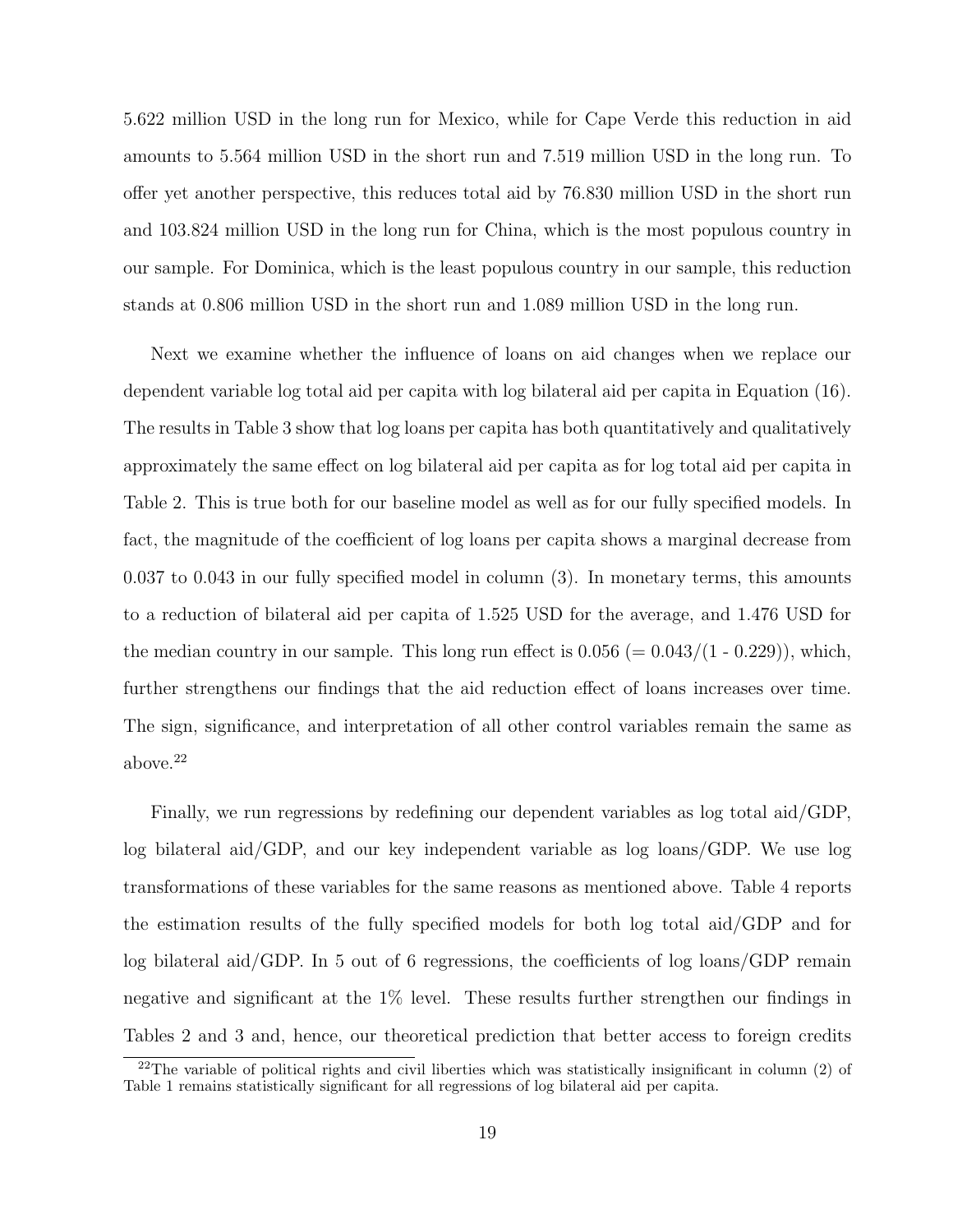reduces flow of aid to the developing countries. In fact, these findings suggest that the aid reduction influence of loans is substantially larger. For example, the size of the coefficient of log loans/GDP is 0.042 in log total aid/GDP regression in column (2), and its size is 0.071 for log bilateral aid/GDP regression in column (5). This suggests that the long run aid reduction effect of loans is  $0.138$  (=  $0.042/(1 - 0.696)$ ) for total aid/GDP, while it is 0.169  $(= 0.071/(1 - 0.581))$  for bilateral aid/GDP. The findings of all other control variables are as expected.

#### 3.2 Borrowing, foreign aid and growth

#### 3.2.1 Description of data and the empirical model

In this section, we test the first proposition of our theoretical model that at low (high) levels of borrowing and foreign aid, an increase in foreign aid has a bigger (smaller) effect on recipient welfare than an equivalent relaxation in the borrowing constraint. Following the empirical literature on aid-growth, we use growth rate of real GDP per capita to measure welfare  $(e,q, \text{ Arndt } et al., 2010; \text{ Burnside and Dollar}, 2000; \text{ Hansen and Tarp}, 2001).$  The main variables of interests for testing this proposition are foreign aid and foreign loans.

Our empirical methodology still rests on the application of dynamic panel model based on the system-GMM estimator as employed for aid regressions in Table 2-4. This method has also been favored by several other recent contributions in aid-growth literature (e.g., Arndt et al., 2010; Asiedu and Nandwa, 2007; Hansen and Tarp, 2001). Our empirical strategy of using log-log model and, thus, necessary transformations of variables exhibiting negative values remains the same as discussed above in section 3.1.

Our empirical growth model takes the following form:

$$
ln(growth)_{it} = \beta_0 + \beta_1 ln(ai d)_{it} + \beta_2 (ln(ai d))_{it}^2 + \beta_3 ln(loans)_{it} + \beta_4 (ln(loans))_{it}^2
$$

$$
+ \beta_5 ln(growth)_{i,t-1} + Z_{it}'\gamma + \kappa_i + \tau_t + \mu_{it}, \qquad (17)
$$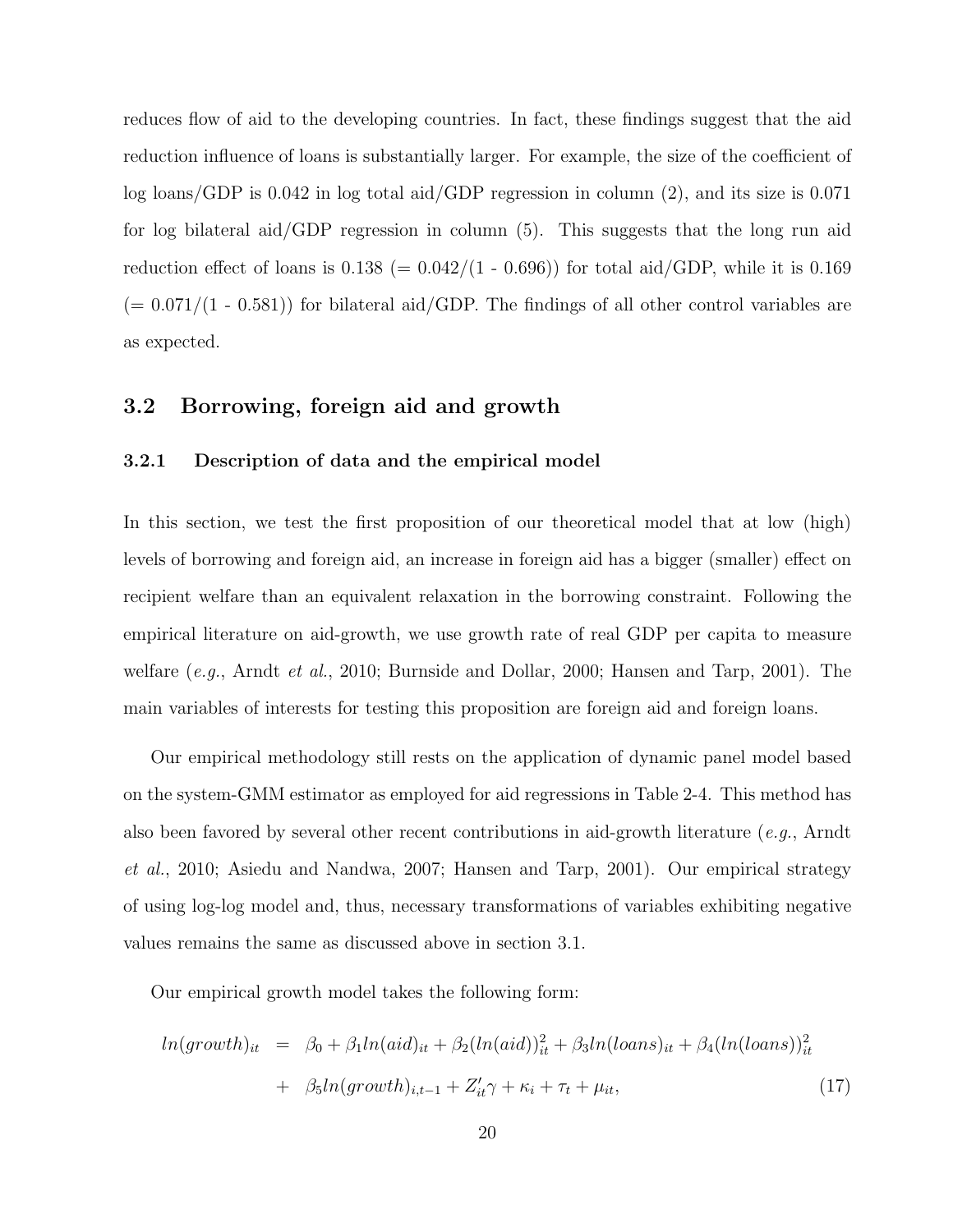where subscripts i refers to countries, t to time,  $\kappa_i$  to the country-specific effects,  $\tau_t$  to the time-effect,  $Z$  to the vector of control variables, and  $\mu_{it}$  to the disturbance term. Once again we use two alternative measures for aid and loans: in per capita terms and as percentage of GDP. Our main variables of interests in equation  $(17)$  are: log aid, log loans,  $(\log \text{aid})^2$  and (log loans)<sup>2</sup> . Based on the first proposition of our theoretical model, we hypothesize that  $\beta_1 > 0$ ,  $\beta_2 < 0$ ,  $\beta_3 < 0$ , and  $\beta_4 > 0$ . That is, if these four coefficients turn out to be as hypothesized, then the marginal effect of aid is higher (lower) than that of loans when the magnitude of these two variables is small (large).

With regards to the selection of control variable, we take guidelines from the recent aidgrowth literature (e.g., Arndt et al., 2010; Asiedu and Nandwa, 2007; Burnside and Dollar, 2000; Hansen and Tarp, 2001). Specifically, we include: log fixed capital formation as proxied by investment/GDP, log initial real GDP per capita, log inflation and its squared term, log government consumption/GDP, log secondary school enrollments, log rule of law and the lagged value of log growth rate of real GDP per capita. Rule of law reflects the strength and impartiality of the legal system, as well as the enforcement of property rights. For robustness analysis, we also replace log initial real GDP per capita with log infant mortality rates.

Many influential past studies conclude that countries' institutions are important for their economic growth and poverty alleviation (*e.g.*, Acemoglu *et al.*, 2001; Rodrik *et al.*, 2004). Thus, we also employ alternative measures of institutional quality to examine whether the results of our main variables of interest remain robust with their inclusion. Data for the rule of law and other institutional measures such as regulatory quality and government effectiveness are taken from Kaufmann et al. (2009). A higher score of these institutional indices indicates better quality.<sup>23</sup> Data for all the other control variables come from WDI (2010). The descriptive statistics of all these variables are presented in Table 1.

<sup>&</sup>lt;sup>23</sup>While regulatory quality captures the ability of the government to formulate and implement sound policies and regulations promoting private sector development, government effectiveness mainly measures the quality of public services and the degree of its independence from political pressures.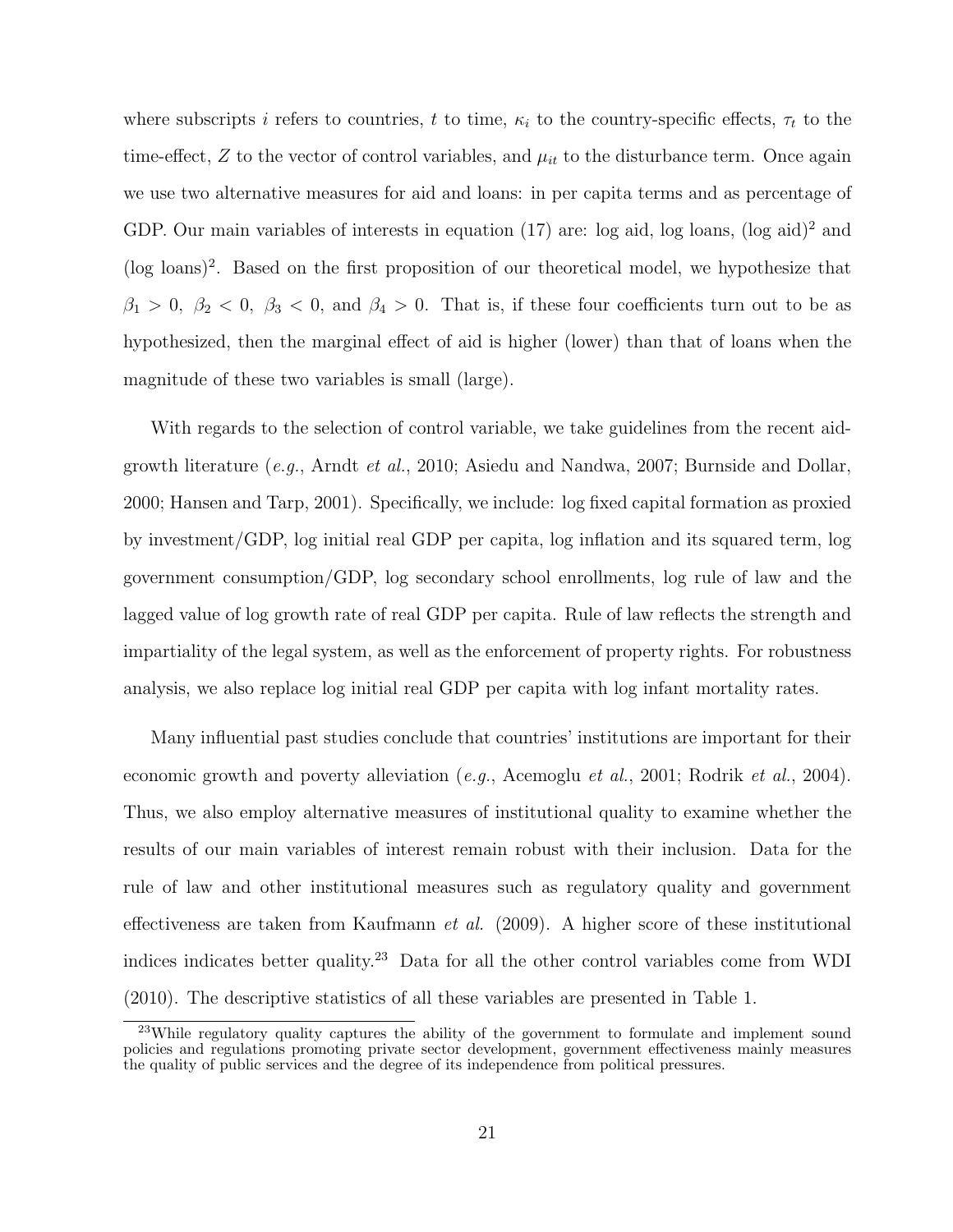#### 3.2.2 Estimation results

Tables 5-8 report the results. In table 5, column (1) presents the estimation results of the model that includes log total aid per capita and log loans per capita but not their squared terms; it, however, includes all other standard control variables. We find that while the coefficient of log loans per capita is positive and significant at the 1% level, the effect of log aid per capita is not statistically significant. This finding of aid is consistent with Boone (1996), who concludes that aid has no significant impact on macroeconomic variables. Boone's empirical results, however, have been questioned by subsequent studies, which, unlike Boone, model aid-growth relation in the non-linear form  $(e.g.,$  Burnside and Dollar, 2000; Durbarry et al., 1998; Hadjimichael et al., 1995; Hansen and Tarp, 2001).

Column (2) presents estimation results of our fully specified model which also includes squared terms of both log total aid per capita and log loans per capita. The positively significant coefficient of log total aid per capita and negatively significant coefficient of its squared term confirm diminishing marginal returns to aid. This suggests that while some countries may utilize aid effectively, others lack the absorptive capacity or institutional quality with which to complement aid. This also indicates that after reaching a threshold level, the negative rent seeking effect of aid dominates its positive infrastructure building effect, as pointed out in Harms and Lutz  $(2006)$ .<sup>24</sup> On the other hand, the negative significant coefficient of log loans per capita and positive significant coefficient of its squared term suggests an increasing marginal return to loans. The signs of the coefficients of these main variables of our interests agree with our prior.

We evaluate the marginal effect of aid on growth  $(\beta_1 + 2\beta_2 \text{ } Aid)$  at the mean value of aid per capita, 5.23.<sup>25</sup> We also evaluate this effect at its median value, 5.17, to deal with the

 $24$ See Hansen and Tarp (2001) for a detailed discussion on the theoretical arguments about non-linear effect of aid on economic growth, which relate to absorptive capacity constraints, Dutch disease and institutional destruction problems in developing countries.

<sup>25</sup>For every regressions, the marginal effect of aid at its mean value (along with the significance of the marginal effect) is also reported in Table 5.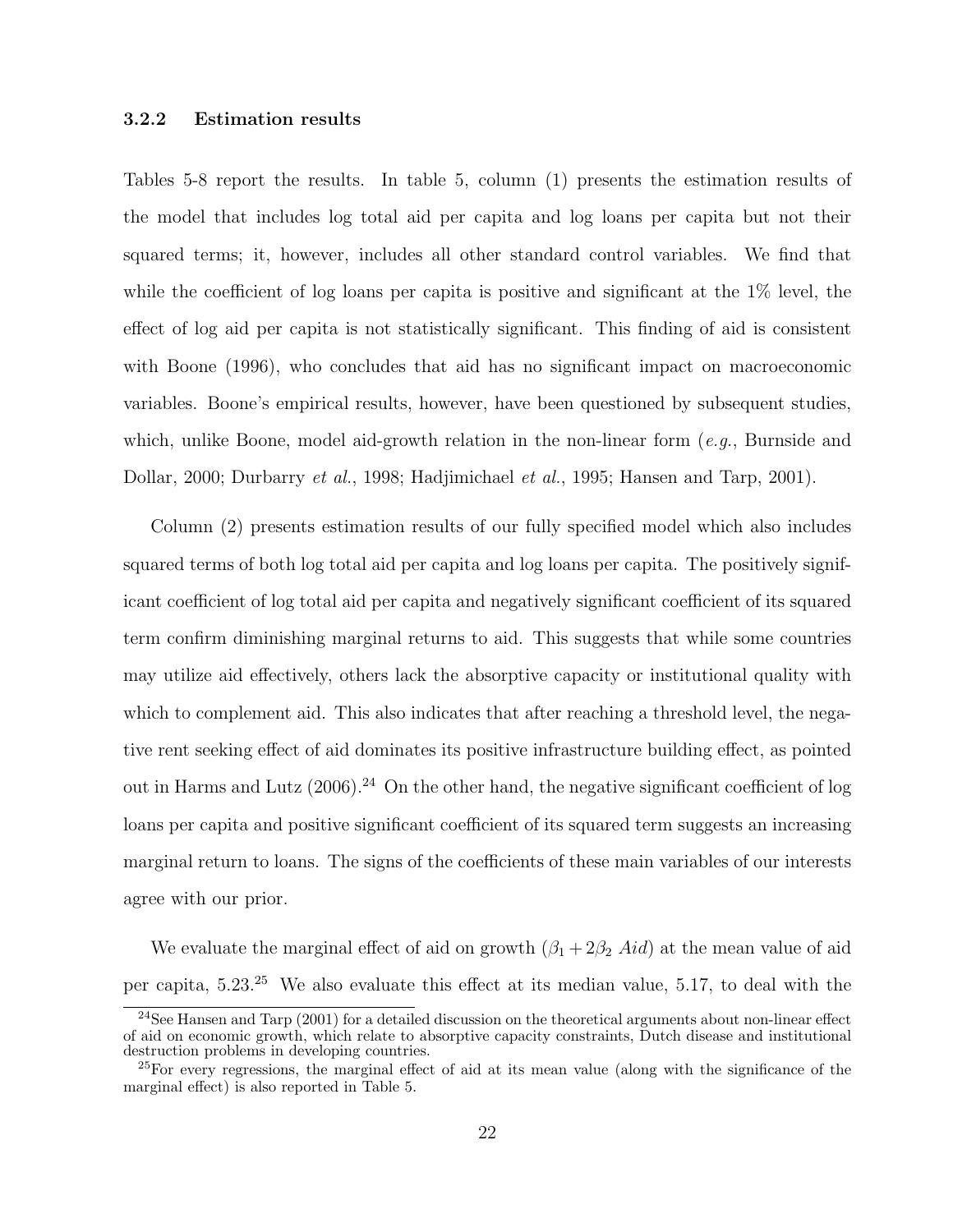problem of skewed distribution of aid across countries and time. These calculations show that a one percent increase in the aid per capita induces an increase of roughly 0.05 percent in growth when this effect is evaluated at its mean value, and it spurs about 0.06 percent of growth when evaluated at its median level. Interestingly, this marginal impact of aid does not turn negative even when it is evaluated at a very high value of aid in our sample. For example, this effect is 0.04% when evaluated at 90th percentile of aid. This suggests that although aid is most effective at low level and its marginal effect decreases quite fast, it never has a growth demoting effect in our sample countries and time periods. This finding appears to appeal to the morals of giving aid as underscored by Stern (1974), who argues for the transfer from the better-off to the worse-off countries if the benefit to the latter justifies the cost to the former.

Next we evaluate the marginal effect of loans on growth  $(\beta_3 + 2\beta_4 \text{ L}oans)$ . Notice that both mean, 9.28, and median, 9.27, values of loans per capita are approximately the same; therefore, we report its marginal effect evaluated at its mean value.<sup>26</sup> This marginal effect of loans per capita on growth is 0.32, which is 84.38 percent higher than the marginal effect of aid per capita at its mean. This implies that starting at the mean level, an increase in aid will result in a decline in its positive effect on growth, while an increase in loans will augment its positive effect on growth. This, however, also implies that starting at a low level, aid has a larger positive effect on growth than loans. In fact, the negative effect of loans does not turn positive until it attains a fairly large value. These findings agree with the first proposition of our theoretical model.

The marginal effects of aid and loans computed above have been at their respective mean and median values. However, it is of interest to compute the critical level of financial transfer (either aid or loans) below (above) which the marginal effect of aid (loans) is larger. To do so we need to compute the value of X such that  $\beta_1 + 2\beta_2 * X = \beta_3 + 2\beta_4 * X$ . For column 2

<sup>&</sup>lt;sup>26</sup>Like aid, the marginal effect of loans (along with the significance of the marginal effect) is also reported in Table 5.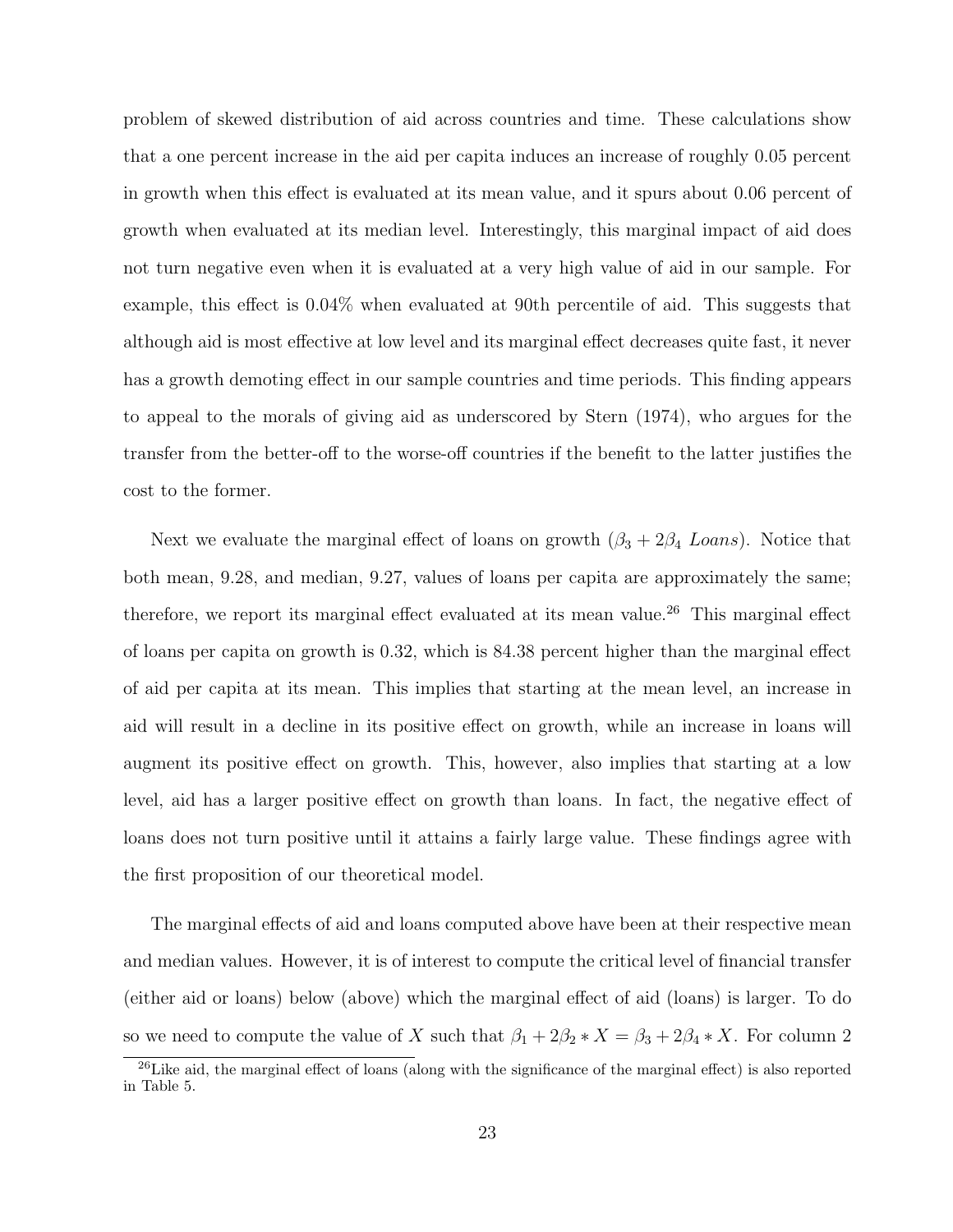of table 5, the value of X is computed as  $6.479$  which is higher than the mean value of total aid per capita and lower than the mean value of loans per capita. $27$ 

Many past studies state that a change in control variables can change the results in growth regression (see, for example, Dollar and Levin, 2004). Thus, we check whether the results of our variables of interest are robust to the introduction of alternative controls that explain growth. In column (3), we replace log initial GDP per capita with log infant mortality rates. Next, we replace log rule of law with log regulatory quality and log government effectiveness, one at a time (see columns 4 and 5). These results show that sign, significance and even the magnitude of the coefficients of the variables of our interest remain the same with the inclusion of other control variables.

We now briefly discuss the results of control variables. Our results strongly support the findings of Hansen and Tarp (2001) that the lagged growth rate has a robust and positive effect on its current rate as its estimated coefficients are significant at the 1% level in all the regressions. Although domestic investment as proxied by fixed capita formation positively affect growth, but its statistical significance is not robust across all the specifications. As expected, initial GDP per capita, infant mortality rates and government consumption negatively influence growth, while school enrollment positively affects growth. Our findings also support the assertion of Rodrik *et al.* (2004) that institutions are important for growth as the coefficients of rule of law, regulatory quality and government effectiveness are positive and significant at the 1% level. Lastly, the sign and significance of the coefficients of inflation and its squared term reflect its diminishing effect.

Next we replace log total aid per capita with log bilateral aid per capita as the former also includes part of multilateral assistance. The results in Table 6 show that the nonlinear effect of bilateral aid per capita is both quantitatively and qualitatively the same as that of total

 $27$ We also compute these values for all our regressions in which the squared values of Aid and Loans appear, and these are reported in Tables 5-8.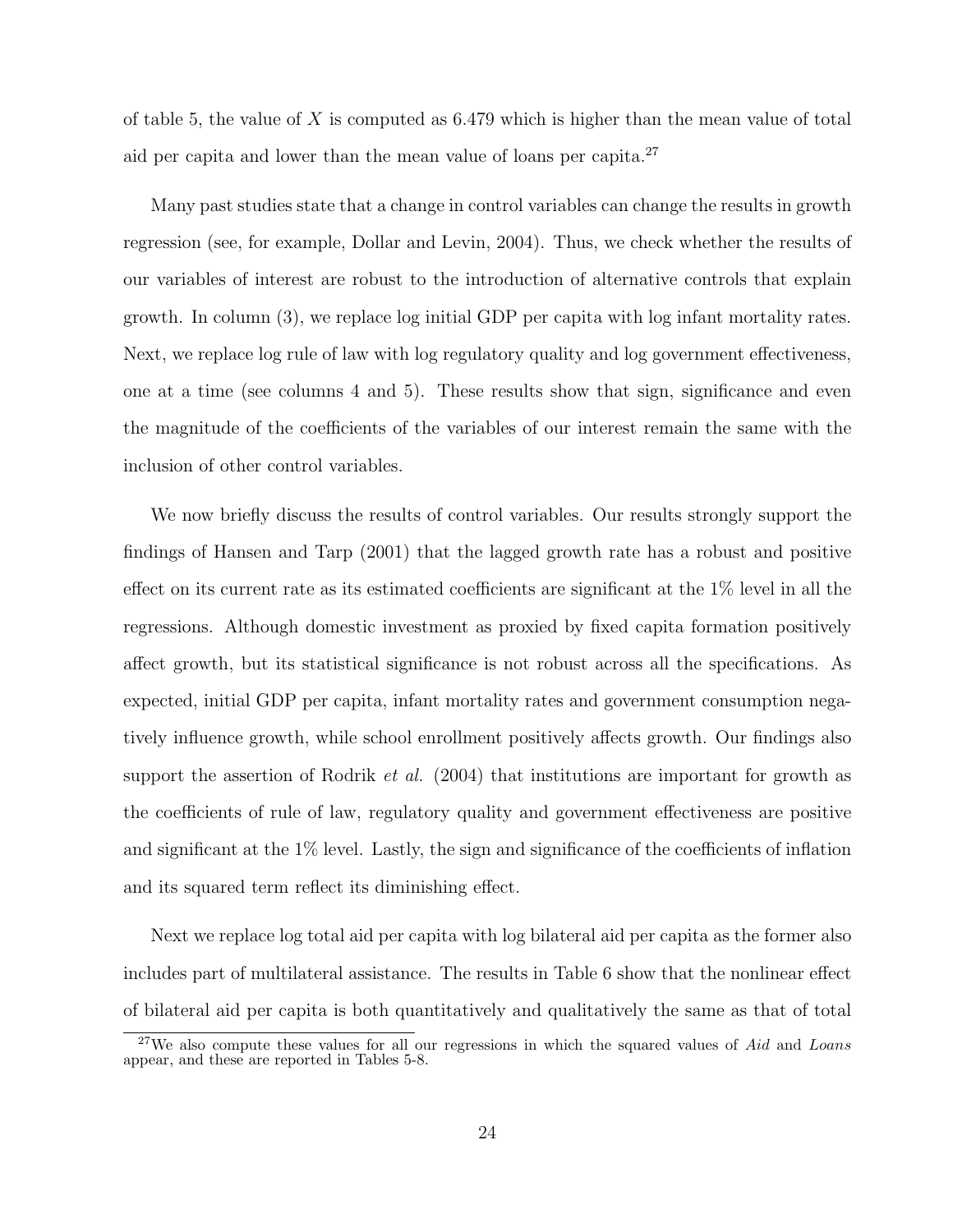aid per capita, which further confirms decreasing marginal returns to aid. Like aid per capita, this positive effect on growth decreases, but it never becomes negative even at the maximum value of bilateral aid per capita in our sample. For example, in the regression results in column (2), the partial effect of log bilateral aid per capita evaluated at its maximum value in our sample (6.37) stands at 0.02.

The negative significant coefficient of log loans per capita and positive significant coefficient of its squared term in all the regressions further confirm increasing returns to loans. Table 6 also shows that, for all the regressions, the partial effect of loans per capita evaluated at its mean value is between 40 and 58 percent larger than the partial effects calculated in Table 5. These results further strengthen our key assertion that the effectiveness of aid in fostering economic growth is higher at lower levels, while the effectiveness of loans is higher at higher levels. Similar examples given for the results in Table 5 above to elucidate the first proposition of our theoretical model can be replicated in the case for results in Table 6. The estimated results of all other control variables are as expected and agree with our prior.

Finally, we take our main variables of interest as percentage of GDP: log total aid/GDP, log bilateral aid/GDP, log offshore bank loans/GDP and their respective squared terms. These results are presented in Table 7 and 8. In all the regressions, the sign and significance of the coefficients of aid and loans variables strongly confirm their non-monotonic relationship with growth, as found in the case of these variables in per capita form.

### 4 Conclusion

Should foreign aid be replaced by an easier access to international credit? Many in the past have argued an affirmative answer to this question. The argument lies partly on the belief that foreign aid is ineffective and partly on the argument that loans give more incentives to the recipients to utilize them wisely. Whether aid is ineffective is a moot point in the first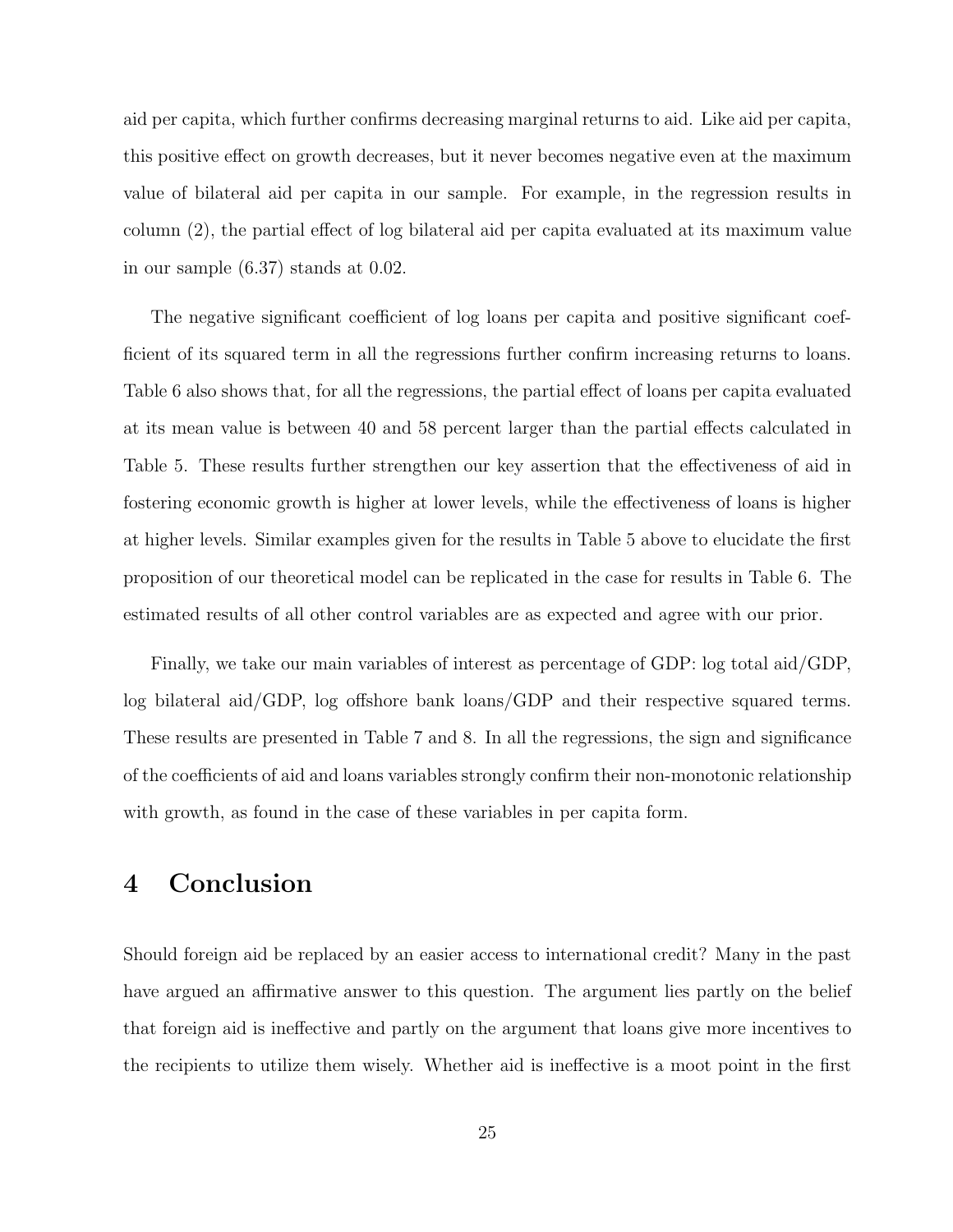place. Second, whether loans have been effective in the past is also a moot point, as we have witnessed several financial crises involving developing countries.

In this paper we revisit these issues in a unified way. First of all we develop a theoretical model to examine the effect of both foreign aid and loans on the welfare of the recipient country. We also examine the interaction between foreign aid and loans. Our theoretical model has two periods and two countries: a recipient and a donor. The recipient country is subject to a binding borrowing constraint and the donor is altruistic toward the recipient. Foreign aid is given for the purpose of providing a public input; however, the recipient is able to optimally divert a proportion of it as lump-sum payments to the consumers. We find that both foreign aid and a relaxation of the borrowing constraint increase the welfare of the recipient. However, the marginal effect of a loan is larger than that of foreign aid if and only if the initial level of that transfer is sufficiently large. We also consider the case where the amount of foreign aid is optimally chosen by the donor, and find that a relaxation of the borrowing constraint reduces the equilibrium level of foreign aid.

Having established the above-mentioned propositions, we then test them using data. We use annual data for the period 1997-2008 for 114 aid-recipient countries. The sources are the OECD, the World Bank, Freedom House, Kaufmann et al. (2009), and the Bank of International Settlement. We employ a dynamic panel generalized method of moments (GMM) analysis to our data set, mainly to address the endogeneity problem in multiple variables. We use various controls apart from the main variables of interest and use different definitions of the main variables: aid per capita, loans per capita, aid as a proportion of GDP, and loans as a proportion of GDP. All of our regressions point to a robust non-linear relationship between growth and aid and between growth and loans. In particular, we find strong support for our theoretical prediction that there is a critical value of money transfer, and if the initial levels of loans or aid are lower than this critical level, then the marginal effect of foreign aid is larger than that of loans. We also find strong support of our other theoretical prediction that more loans do reduce the level of foreign aid.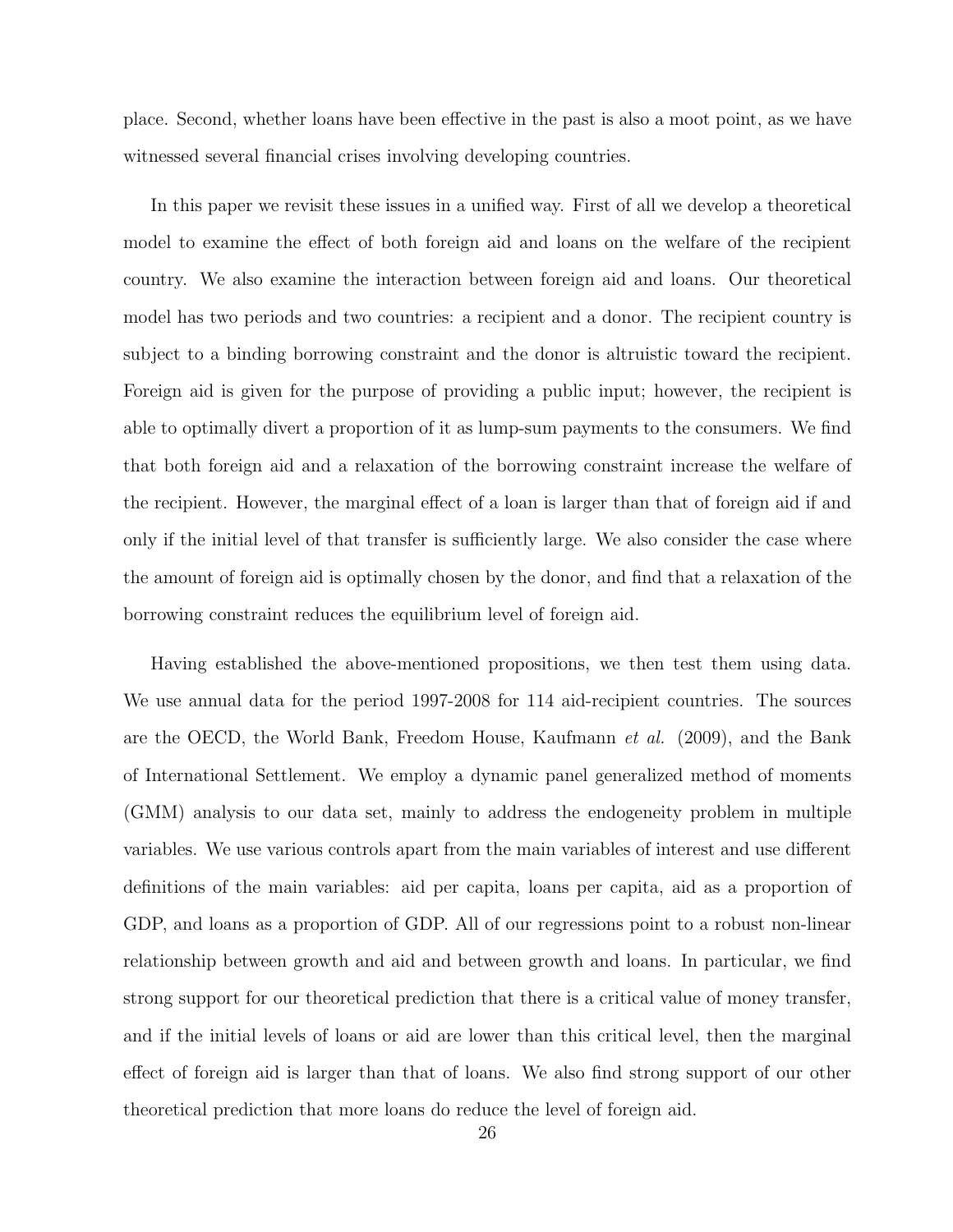### References

- [1] Acemoglu, D., Johnson, S. and Robinson, J. A. (2001). "The colonial origins of comparative development: an empirical investigation," American Economic Review, 91, 1369-1401.
- [2] Alesina, A. and Dollar, D. (2000). "Who gives foreign aid to whom and why?" Journal of Economic Growth, 5, 33-63.
- [3] Addison, T., Mavrotas, G. and McGillivray, M. (2005) "Development assistance and development finance: evidence and global policy agendas," Journal of International Development, 17, 819-836.
- [4] Arellano, M. and Bond, S. R. (1991). "Some tests of specification for panel data: monte carlo evidence and an application to employment equations," Review of Economic Studies, 58, 277–97.
- [5] Arellano, M. and Bover, O. (1995). "Another look at the instrumental variable estimation of error components Models," Journal of Econometrics, 68, 29-52.
- [6] Arndt, C., Jones, S. and Tarp, F. (2010). "Aid, growth, and development: have we come full circle?" *Journal of Globalization and Development*, 1, Article 5.
- [7] Asiedu, E. and Nandwa, B. (2007). "On the impact of foreign aid in education on growth: How relevant is the heterogeneity of aid flows and the heterogeneity of aid recipients?" Review of World Economics, 143, 631-649.
- [8] Asiedu, E. and Lien, D. (2011). "Democracy, foreign direct investment, and natural resources." Journal of International Economics, 84, 99-111.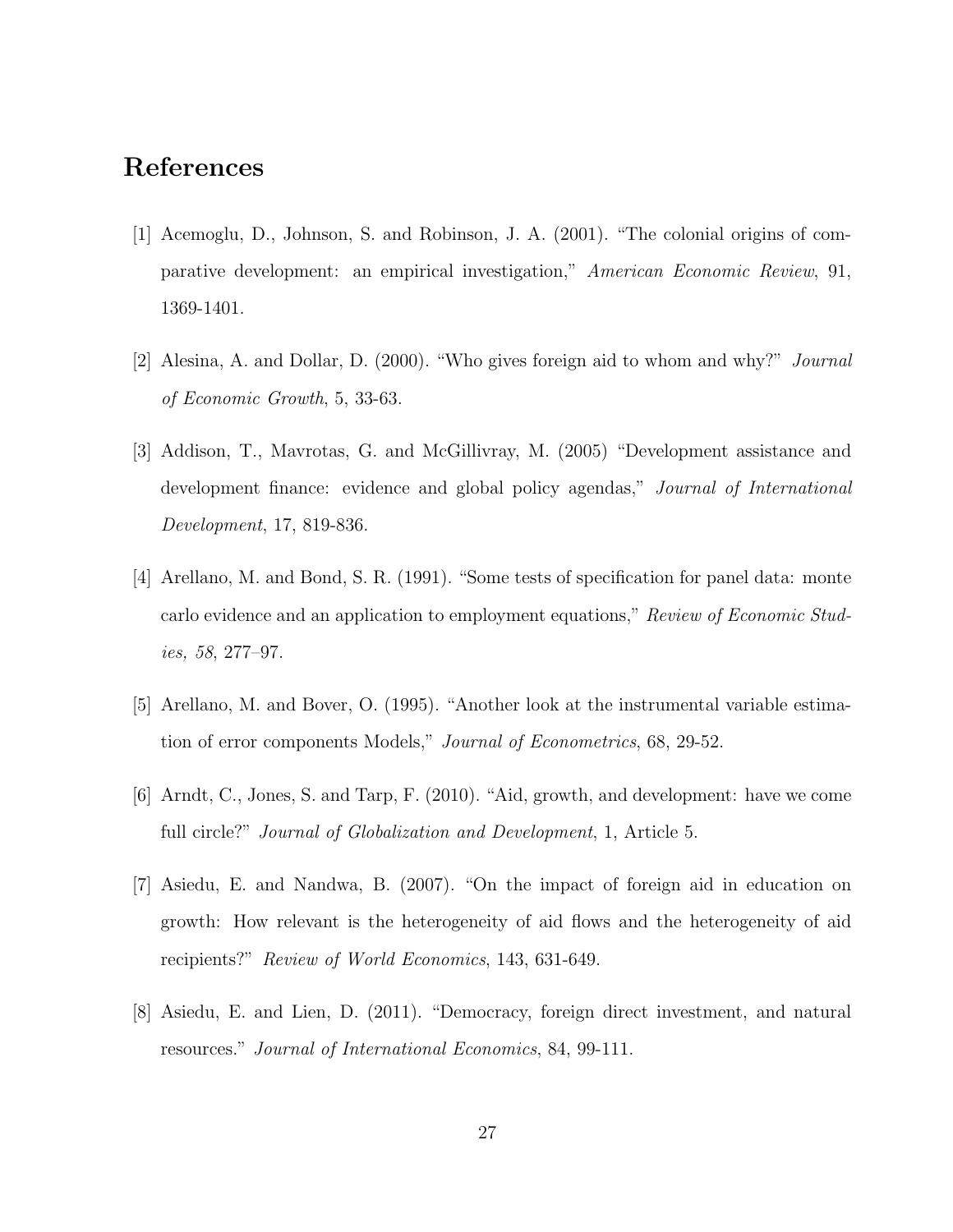- [9] Baliamoune-Lutz, M. and Mavrotas, G. (2009). "Aid effectiveness: looking at the aid– social capital–growth nexus," Review of Development Economics, 13, 510-525.
- [10] Bandyopadhyay, S., Sandler, T. and Younas, J. (2011). "Foreign direct investment, aid, and terrorism: an analysis of developing countries," Unpublished manuscript, Center for Global Collective Action, University of Texas at Dallas.
- [11] Bauer, P.T. (1971). Dissent on Development, London: Widenfeld and Nicolson.
- [12] Beck, T., Demirgüç-Kunt, A. and Levine, R. (2000). "A new database on financial development and structure," World Bank Economic Review, 14, 597-605.
- [13] Beck, T. and Demirgüç-Kunt, A. (2009). "Financial institutions and markets across countries and over time: data and analysis", World Bank Policy Research Working Paper No. 4943.
- [14] Bigsten, A., Collier, P., Dercon, S., Fafchamps, M., Gauthier, B., Gunning, J., Oduro, A., Oostendorp, R., Patillo, C., S–derbom, M., Teal, F. and Zeufack, A. (2003). "Credit constraints in manufacturing enterprises in Africa," Journal of African Economies 12, 104-125.
- [15] Blundell, R. and Bond, S. (1998). "Initial conditions and moment restrictions in dynamic panel models," Journal of Econometrics, 87, 115-143.
- [16] Boone, P. (1996). "Politics and the effectiveness of foreign aid," European Economic Review, 40, 289-329.
- [17] Burnside. C. and Dollar. D. (2000). "Aid, policies, and growth," American Economic Review, 90, 847-868.
- [18] Chenery, H.B. and Strout, A.M. (1966). "Foreign assistance and economic development," American Economic Review, 56, 679-733.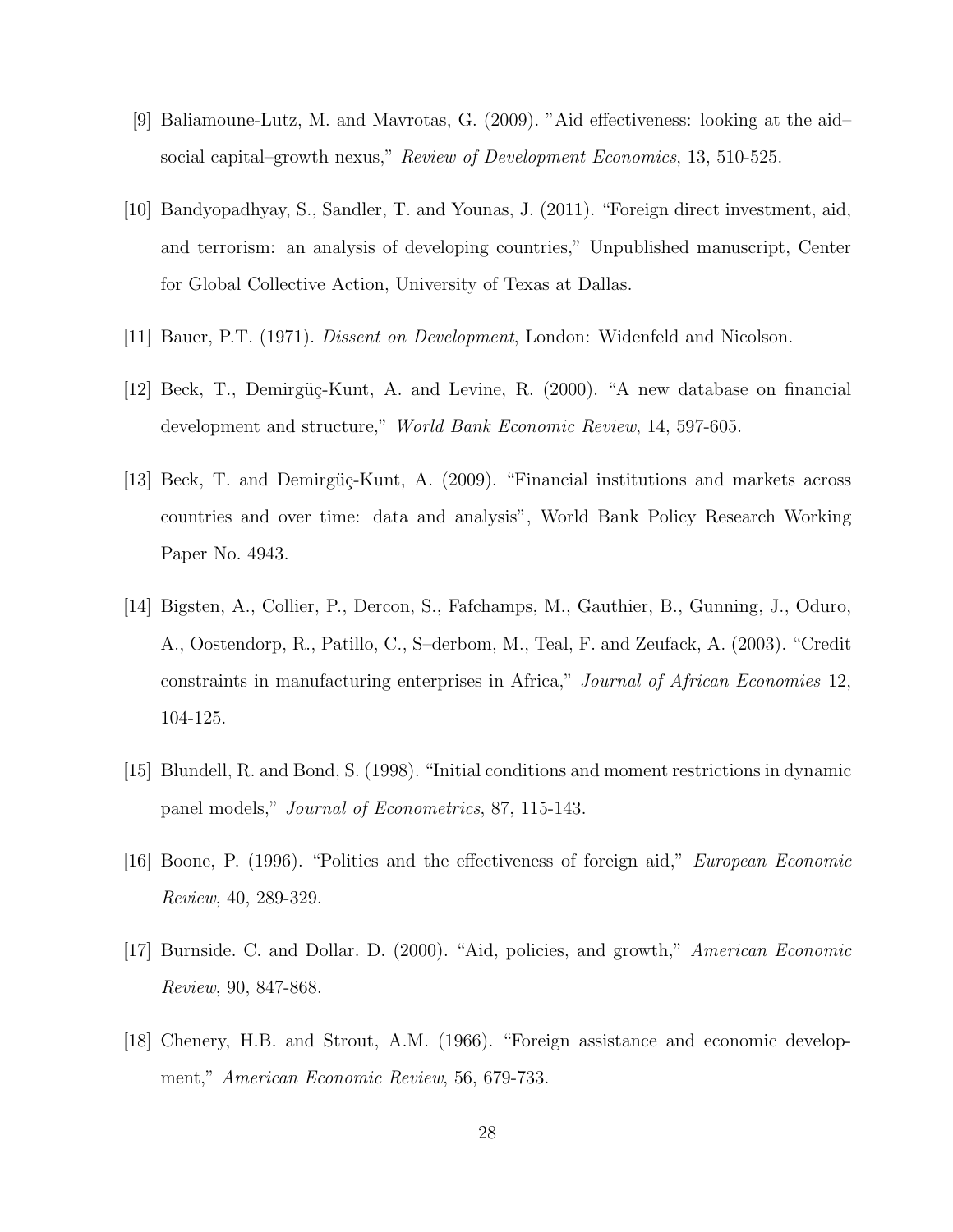- [19] Chor, D. and Manova, K. (2011). "Off the cliff and back? credit conditions and international trade during the global financial crisis, *Journal of International Economics*, forthcoming.
- [20] Collier, P. and Dollar. D. (2002). "Aid allocation and poverty reduction," European Economic Review, 45, 1-26.
- [21] Dollar, D. and Levin, V. (2004). "The increasing selectivity of foreign aid, 1984-2002," World Bank Policy Research Paper 3299.
- [22] Dalgaard, C.J., Hansen, H. and Tarp, F. (2004). "On the empirics of aid and growth," Economic Journal, 114, 191-216.
- [23] Dixit, A., and Norman, V. (1980). Theory of International Trade, Cambridge: Cambridge University Press.
- [24] Dreher, A., Sturm, J. and Vreeland, J. R. (2009). "Development aid and international politics: does membership on the UN Security Council influence World Bank decision?" Journal of Development Economics, 88, 1-18.
- [25] Dudley, L. and Montmarquette, C. (1976). "A model of supply of bilateral aid foreign aid," American Economic Review, 66, 132-142.
- [26] Durbarry, R., Gemmell, N. and Greenaway, D. (1998). "New evidence on the impact of foreign aid on economic growth," CREDIT Research Paper 98r8, University of Nottingham.
- [27] Easterly, W. (2003). "Can foreign aid buy growth?" Journal of Economic Perspectives 17, 23-48.
- [28] Freedom House (2010), Freedom in the World, Freedom House, New York.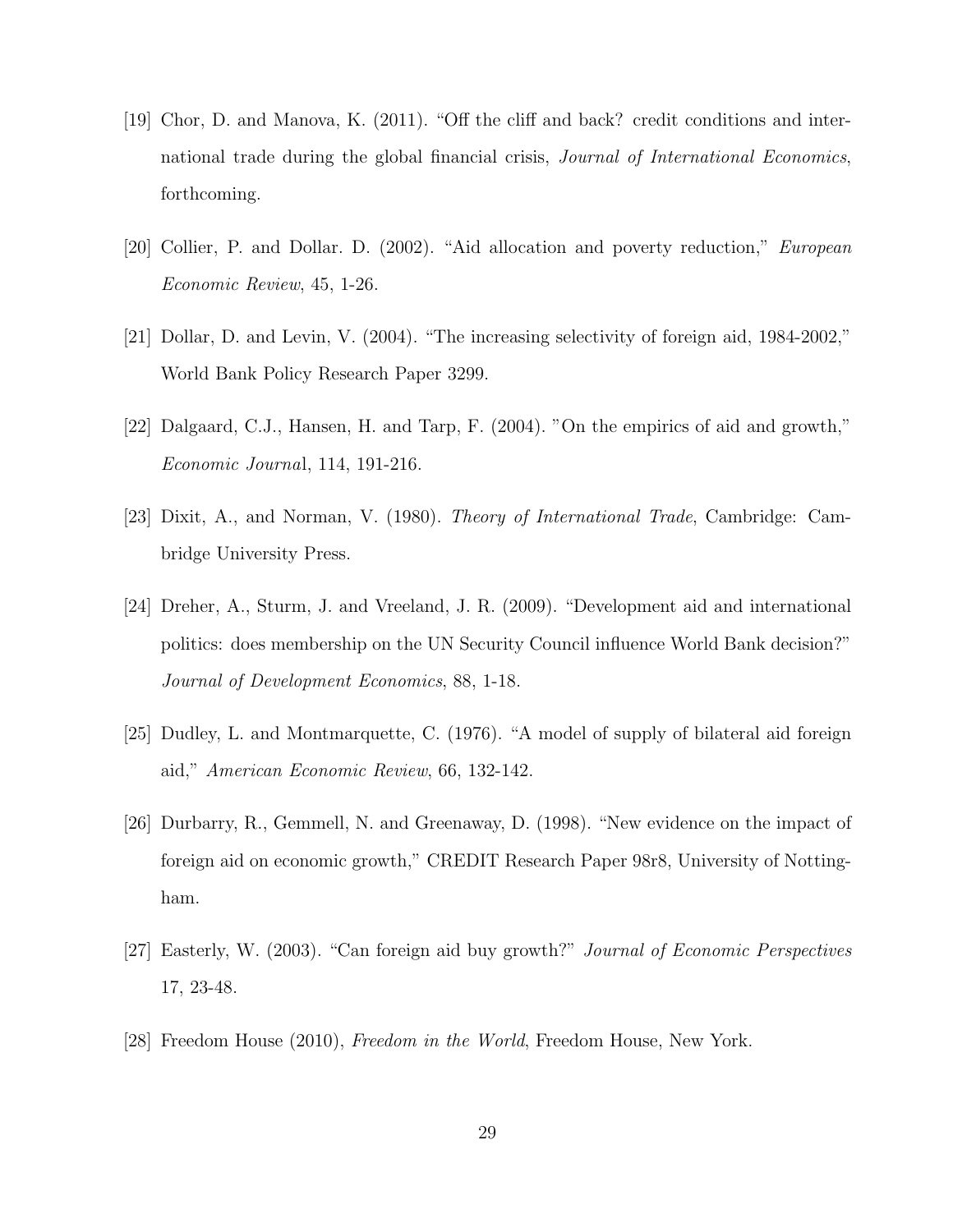- [29] Feyzioglu, T., Swaroop, V. and Min, Z. (1998). "A panel data analysis of the fungibility of foreign aid," The World Bank Economic Review, 12, 29–58.
- [30] Galindo, A. and Schiantarelli, F. (editors) (2003) Credit constraints and investment in Latin America, Inter-American Development Bank, Washington, DC.
- [31] Hadjimichael, M.T., Ghura, D., Mühleisen, M., Nord, R. and Ucer, E.M. (1995). "Sub-Saharan Africa: growth, savings, and investment, 1986-93," Occasional Paper 118, International Monetary Fund.
- [32] Hansen, H. and Tarp, F. (2000). "Aid effectiveness disputed," Journal of International Development, 12, 375-398.
- [33] Hansen H. and Tarp, F. (2001). "Aid and growth regressions," *Journal of Development* Economics, 64, 547–570.
- [34] Harms, P. and Lutz, M. (2006). "Aid, governance and private foreign investment: some puzzling findings for the 1990s," Economic Journal, 116, 773-790.
- [35] Harrison, A. and McMillan, M. (2003) Does direct foreign investment affect domestic credit constraints?" Journal of International Economics, 61, 73-100.
- [36] Héricourt, J. and Poncet, S. (2007). "FDI and credit constraints: firm level evidence in China," Université Paris I Panthéon-Sorbonne - TEAM, February.
- [37] Hermann, S. and Mihaljek, D. (2011). "The determinants of cross-border bank flows to emerging markets: new evidence on the spread of financial crises," Bank of Finland Working Paper No. 3-2011.
- [38] Kaufmann, D., Kraay, A. and Mastruzzi, M. (2009). "Governance matters VII: governance indicators for 1996-2008," World Bank Policy Research, June 2009.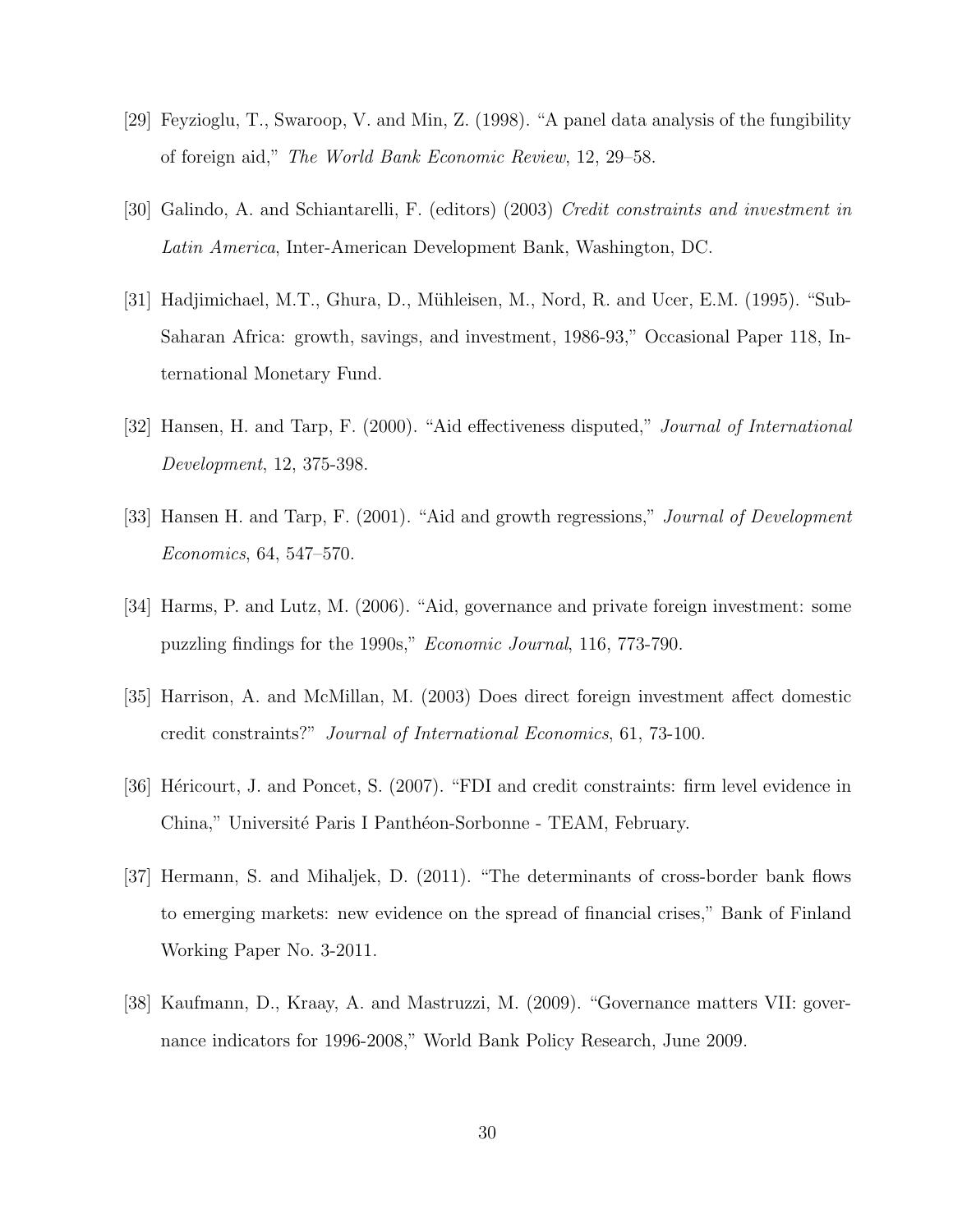- [39] Kuziemko, I. and Werker, E. (2006). "How much is a seat on the Security Council worth? Foreign aid and bribery at the United Nations," Journal of Political Economy, 114, 905-930.
- [40] Lahiri, S. (ed.) (2006). Theory and Practice of Foreign aid (Frontiers of Economics and Globalization, Volume 1), Emerald Group Publishing Limited.
- [41] Lahiri, S., and Raimondos-Møller, P. (1997). "Competition for aid and trade policy," Journal of International Economics, 43, 369-385.
- [42] Mavrotas, G. (2006). "Scaling up of foreign aid and the emerging new agenda," Chapter 13 in Lahiri, S. (ed.), Theory and Practice of Foreign aid (Frontiers of Economics and Globalization, Volume 1), Emerald Group Publishing Limited, pp. 211-233.
- [43] Maizels, A. and Nissanke, M. (1984). "Motivations for aid to developing countries," World Development, 12, 879-900.
- [44] McGillivray, M., Feeny, S., Hermes, N. and R. Lensik. (2006). "Controversies over the impact of development aid: it works; it doesn't work; it can, but that depends. . . ," Journal of International Development, 18, 1031-1050.
- [45] Papaioannou, E. (2009). "What drives international financial flows? politics, institutions and other determinants," Journal of Development Economics, 88, 269-281.
- [46] Rajan, R. and Zingales, L. (1998) "Financial dependence and growth," American Economic Review, 88, 559-586.
- [47] Rajan, R. and Subramanian, A. (2005) "Aid and growth, what does the cross-country evidence really show?" IMF Working Paper No. 05/127.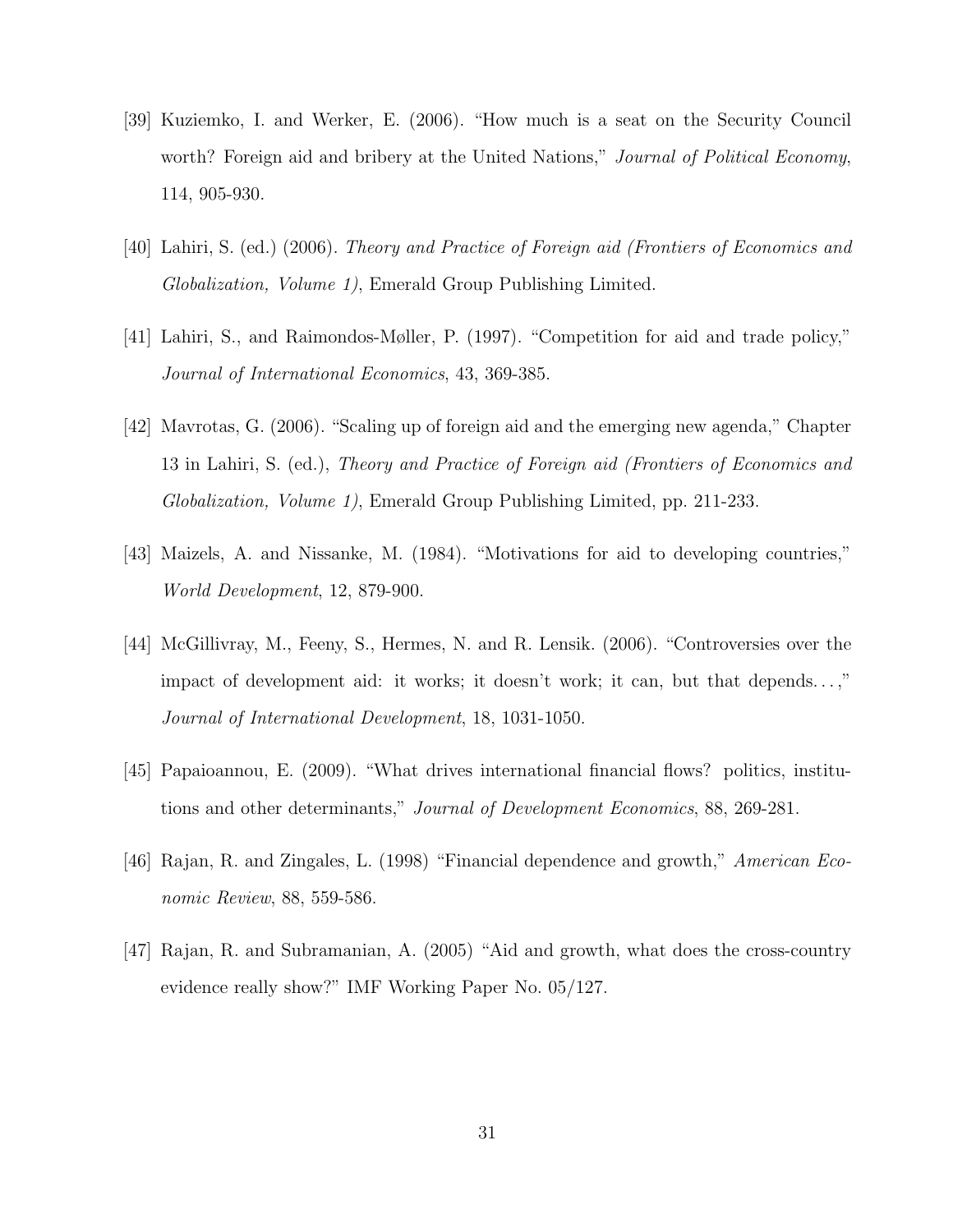- [48] Rodrik, D., Subramanian, A. and Trebbi, F. (2004). "Institutions rule: the primacy of institutions over geography and integration in economic development," Journal of Economic Growth, 9, 131-165.
- [49] Roodman, D. (2007). "A short note on the theme of too many instruments," Center for Global Development, Working Paper 125.
- [50] Stern, N.H. (1974). "Professor Bauer on development: a review article," Journal of Development Economics, 1, 191-211.
- [51] Swaroop, V., Jha, S., Rajkumar, A.S. and Sunil, A. (2000). "Fiscal effects of foreign aid in a federal system of governance: the case of India". Journal of Public Economics, 22, 307–330.
- [52] Trumbull, W.N. and Wall, H.J. (1994). "Estimating aid allocation criteria with panel data," Economic Journal, 104, 876-882.
- [53] Wilson, J.D. (1991). "Optimal public good provision with limited lump-sum taxation," American Economic Review, 81, 153-66.
- [54] World Bank (2010), World Development Indicators, 2010. World Bank, Washington, DC.
- [55] Younas, J. and Bandyopadhyay, S. (2009). "Do donors care about declining trade revenue from liberalization? An analysis of bilateral aid allocation," Federal Reserve Bank of St. Louis Review, 91, 141-153.
- [56] Younas, J. (2008). "Motivation for bilateral aid allocation: altruism or trade benefits," European Journal of Political Economy, 24, 661-674.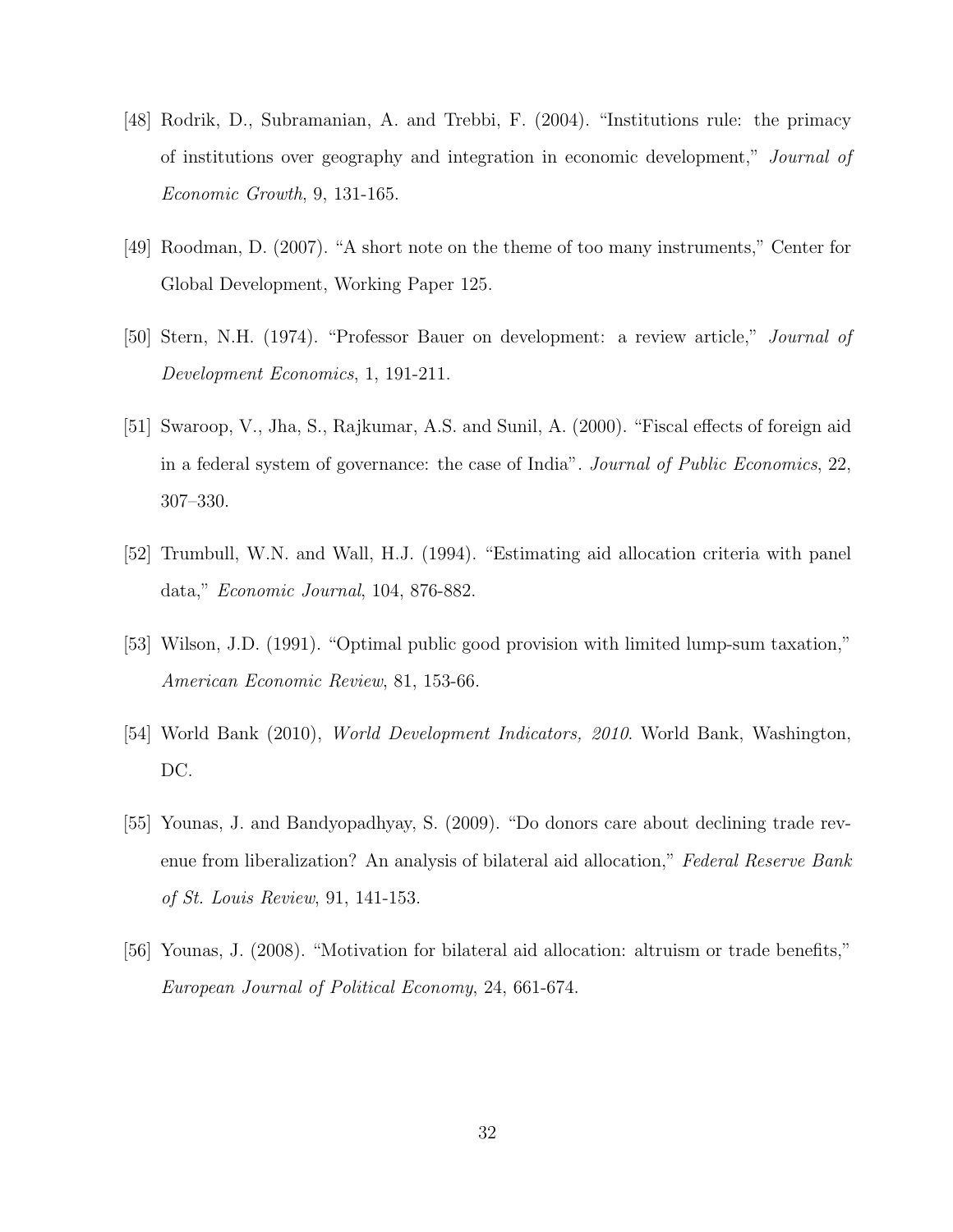| Variables                                 | Obs. | Mean   | Std. Dev. | Min    | Max    |
|-------------------------------------------|------|--------|-----------|--------|--------|
| Ln (Real net total aid per capita)        | 1347 | 5.234  | 0.316     | 0.000  | 6.530  |
| Ln (Real net bilateral aid per capita)    | 1347 | 5.241  | 0.247     | 0.000  | 6.368  |
| $Ln$ (Net total aid/GDP)                  | 1347 | 2.092  | 0.682     | 0.000  | 4.597  |
| $Ln$ (Net bilateral aid/GDP)              | 1347 | 1.939  | 0.512     | 0.000  | 4.525  |
| Ln (Net offshore bank loans per capita)   | 1368 | 9.279  | 0.260     | 0.000  | 10.288 |
| $Ln$ (Net offshore bank loans/GDP)        | 1362 | 4.471  | 0.145     | 0.000  | 5.158  |
| Ln (GDP per capita constant 2000USD)      | 1359 | 6.940  | 1.206     | 4.390  | 9.739  |
| Ln (Infant mortality)                     | 1368 | 3.651  | 0.795     | 1.065  | 5.056  |
| Ln (Population)                           | 1368 | 15.828 | 1.873     | 11.172 | 21.004 |
| Ln(Trade/GDP)                             | 1334 | 4.312  | 0.487     | 2.763  | 5.647  |
| $Ln$ (Inflation)                          | 1358 | 3.502  | 0.363     | 0.000  | 6.365  |
| Ln (Political rights and civil liberties) | 1368 | 1.975  | 0.486     | 0.788  | 2.639  |
| Ln (Voice and accountability)             | 1368 | 0.961  | 0.302     | 0.000  | 1.502  |
| Ln (Growth rate of real GDP per capita)   | 1362 | 3.496  | 0.167     | 0.000  | 4.154  |
| $\text{Ln}$ (Fixed capital formation/GDP) | 1266 | 3.003  | 0.394     | 0.742  | 4.121  |
| Ln (Initial GDP per capita)               | 1366 | 6.827  | 1.188     | 4.642  | 9.342  |
| $\text{Ln}$ (Government consumption/GDP)  | 1279 | 2.592  | 0.406     | 0.975  | 4.242  |
| Ln (School enrollment)                    | 1037 | 3.906  | 0.655     | 1.609  | 4.737  |
| $Ln$ (Rule of law)                        | 1360 | 1.014  | 0.251     | 0.000  | 1.590  |
| Ln (Regulatory quality)                   | 1357 | 1.161  | 0.238     | 0.000  | 1.656  |
| Ln (Government effectiveness)             | 1344 | 1.065  | 0.251     | 0.000  | 1.563  |

Table 1: Summary statistics for variables used in aid (Equation 16) as well as in growth regressions (Equation 17).

Note: Data for all variables range from 1997-2008. All of the ratios are defined as percentage of GDP. Total aid is the sum of bilateral and multilateral aid. Loans data from Bank for International Settlement (BIS) is adjusted for exchange rate movements (done by BIS).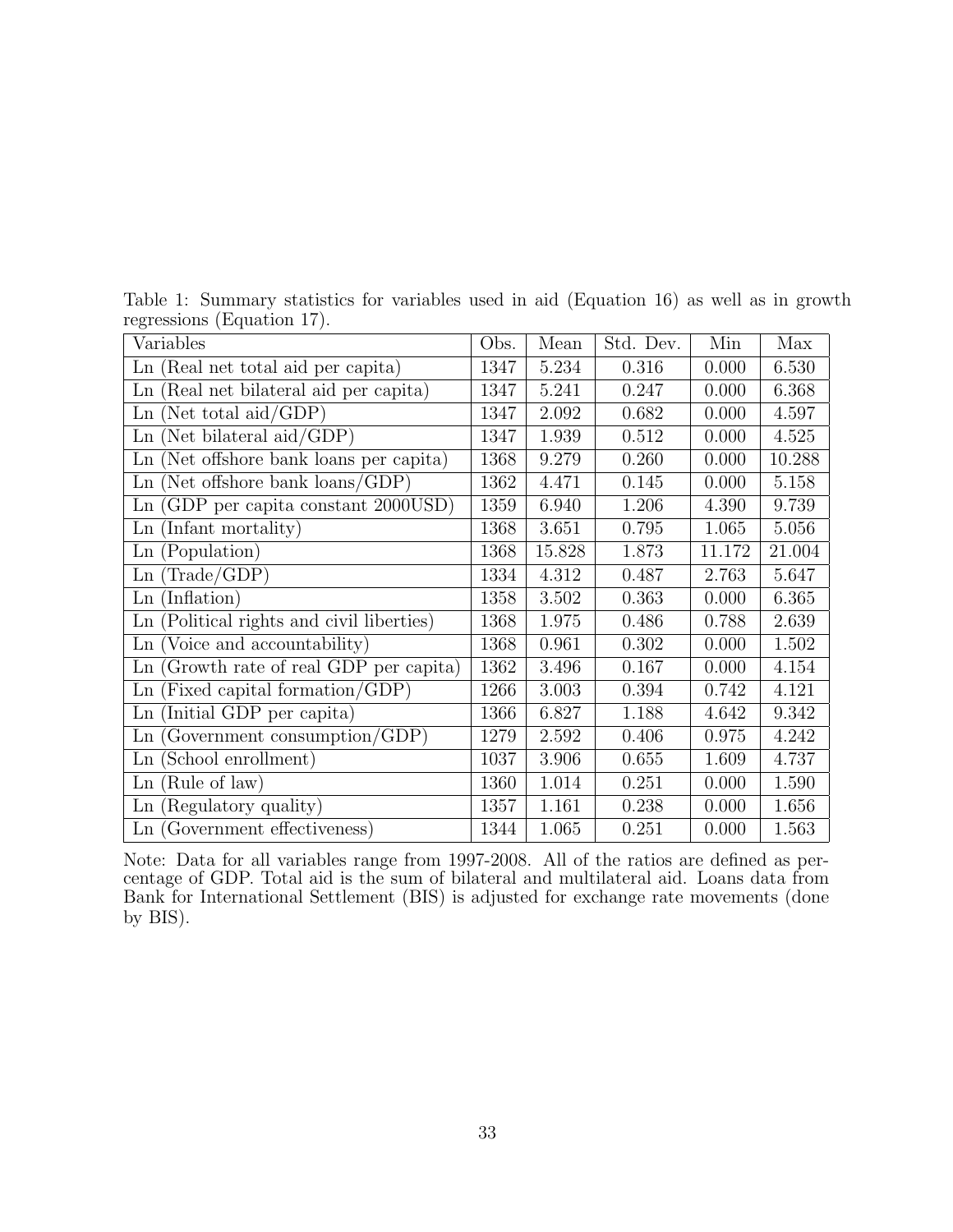| Independent Variables            | (1)         | (2)         | (3)         | (4)         | (5)                   |
|----------------------------------|-------------|-------------|-------------|-------------|-----------------------|
| <i>Ln</i> (Offshore bank loans   | $-0.055***$ | $-0.039***$ | $-0.037***$ | $-0.036***$ | $-0.037***$           |
| per capita)                      | (0.000)     | (0.000)     | (0.000)     | (0.000)     | (0.000)               |
| Ln (GDP per capita)              | $-0.026$    | $-0.040***$ | $-0.050***$ |             |                       |
|                                  | (0.128)     | (0.000)     | (0.000)     |             |                       |
| <i>Ln</i> (Total aid per capita) | $0.591***$  | $0.319***$  | $0.289***$  | $0.310***$  | $0.\overline{289***}$ |
| lagged                           | (0.000)     | (0.000)     | (0.000)     | (0.000)     | (0.000)               |
| Ln (Population)                  |             | $-0.050***$ | $-0.049***$ | $-0.044***$ | $-0.045***$           |
|                                  |             | (0.000)     | (0.000)     | (0.000)     | (0.000)               |
| Ln (Political rights and         |             | 0.007       |             | $0.051***$  |                       |
| civil liberties)                 |             | (0.402)     |             | (0.000)     |                       |
| $Ln$ (Trade openness)            |             | $0.073***$  | $0.095***$  | 0.009       | 0.01                  |
|                                  |             | (0.000)     | (0.000)     | (0.342)     | (0.168)               |
| Ln(Inflation)                    |             | $0.550***$  | $0.465***$  | $0.532***$  | $0.512***$            |
|                                  |             | (0.000)     | (0.000)     | (0.000)     | (0.000)               |
| Ln (Inflation) squared           |             | $-0.068***$ | $-0.056***$ | $-0.061***$ | $-0.056***$           |
|                                  |             | (0.000)     | (0.000)     | (0.000)     | (0.000)               |
| $Ln$ (Voice and                  |             |             | $0.107***$  |             | $0.152***$            |
| accountability)                  |             |             | (0.000)     |             | (0.000)               |
| Ln (Infant mortality)            |             |             |             | $0.023***$  | $0.038***$            |
|                                  |             |             |             | (0.000)     | (0.000)               |
| Hansen $J$ test <sup>1</sup>     | 0.202       | 0.279       | 0.258       | 0.245       | 0.245                 |
| 2nd order autocorrelation        | 0.286       | 0.388       | 0.519       | 0.406       | 0.536                 |
| test <sup>2</sup>                |             |             |             |             |                       |
| $#$ of observations              | 1225        | 1198        | 1198        | 1198        | 1198                  |
| $#$ of countries, n              | 114         | 114         | 114         | 114         | 114                   |
| $#$ of instruments, i            | 33          | 113         | 113         | 113         | 113                   |
| Instrument ratio, $r = n/i$      | 3.45        | 1.01        | 1.01        | 1.01        | 1.01                  |
| Time effect included             | Yes         | Yes         | Yes         | Yes         | Yes                   |

Table 2: Dependent variable: Ln (Total aid per capita); Estimation technique: the system-GMM

Notes for this and all subsequent tables: We employ two-step estimation for the system-GMM, which is considered asymptotically efficient and robust to all kinds of heteroskedasticity. Superscripts ∗∗∗ , ∗∗, and <sup>∗</sup> indicate significance at the 1, 5, and 10% levels, respectively. P values are in parentheses.

 $<sup>1</sup>$  The null hypothesis is that the instruments are not correlated with the residuals. (P values)</sup>

 $2$  The null hypothesis is that the error term exhibits no second-order serial correlation. (P values)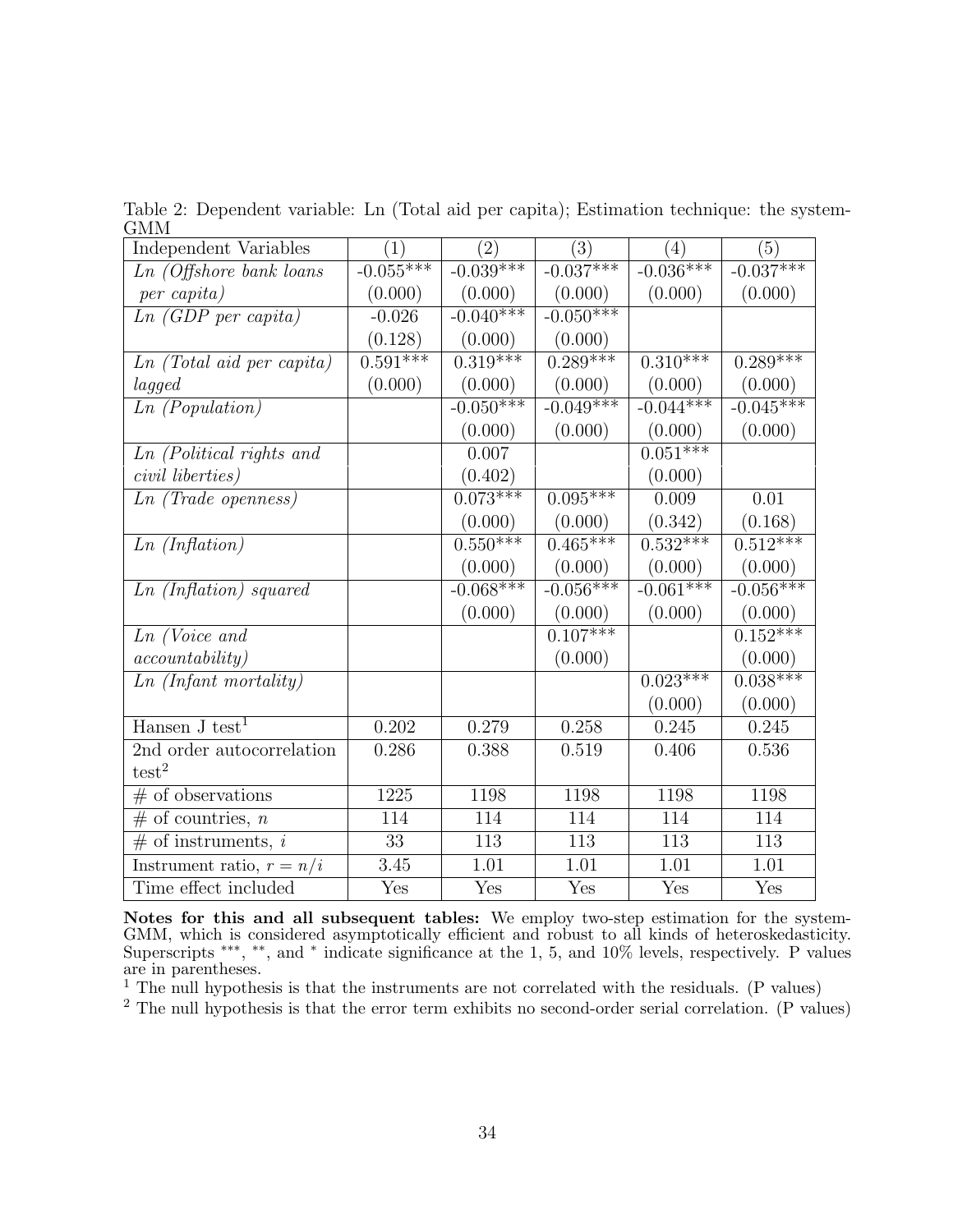| ,,,,,,,,,,,,,,,,,,,,        |             |                   |             |             |                       |
|-----------------------------|-------------|-------------------|-------------|-------------|-----------------------|
| Independent variables       | (1)         | $\left( 2\right)$ | (3)         | (4)         | (5)                   |
| $Ln$ (Offshore bank loans   | $-0.036***$ | $-0.042***$       | $-0.043***$ | $-0.036***$ | $-0.039***$           |
| per capita)                 | (0.000)     | (0.000)           | (0.000)     | (0.000)     | (0.000)               |
| Ln (GDP per capita)         | 0.007       | $-0.022***$       | $-0.028***$ |             |                       |
|                             | (0.626)     | (0.000)           | (0.000)     |             |                       |
| Ln (Bilateral aid           | $0.359***$  | $0.242***$        | $0.229***$  | $0.201***$  | $0.1\overline{76***}$ |
| per capita) lagged          | (0.000)     | (0.000)           | (0.000)     | (0.000)     | (0.000)               |
| $Ln$ (Population)           |             | $-0.026***$       | $-0.026***$ | $-0.035***$ | $-0.035***$           |
|                             |             | (0.000)           | (0.000)     | (0.000)     | (0.000)               |
| Ln (Political rights and    |             | $0.040***$        |             | $0.015***$  |                       |
| civil liberties)            |             | (0.000)           |             | (0.033)     |                       |
| $Ln$ (Trade openness)       |             | $0.048***$        | $0.057***$  | 0.004       | $-0.004$              |
|                             |             | (0.000)           | (0.000)     | (0.660)     | (0.566)               |
| Ln (Inflation)              |             | $0.487***$        | $0.416***$  | $0.518***$  | $0.503***$            |
|                             |             | (0.000)           | (0.000)     | (0.000)     | (0.000)               |
| $Ln (Inflation)$ squared    |             | $-0.061***$       | $-0.051***$ | $-0.061***$ | $-0.058***$           |
|                             |             | (0.000)           | (0.000)     | (0.000)     | (0.000)               |
| $Ln$ (Voice and             |             |                   | $0.025***$  |             | $0.066***$            |
| accountability)             |             |                   | (0.000)     |             | (0.000)               |
| Ln (Infant mortality)       |             |                   |             | $0.016***$  | $0.021***$            |
|                             |             |                   |             | (0.000)     | (0.000)               |
| Hansen J test               | 0.064       | 0.241             | 0.365       | 0.266       | 0.240                 |
| 2nd order                   | 0.322       | 0.375             | 0.385       | 0.428       | 0.541                 |
| autocorrelation test        |             |                   |             |             |                       |
| $#$ of observations         | 1225        | 1198              | 1198        | 1198        | 1198                  |
| $#$ of countries, n         | 114         | 114               | 114         | 114         | 114                   |
| $#$ of instruments, i       | 33          | 113               | 113         | 113         | 113                   |
| Instrument ratio, $r = n/i$ | 3.45        | 1.01              | 1.01        | 1.01        | 1.01                  |
| Time effect included        | Yes         | Yes               | Yes         | Yes         | Yes                   |

Table 3: Dependent variable: Ln (Bilateral aid per capita); Estimation technique: the system-GMM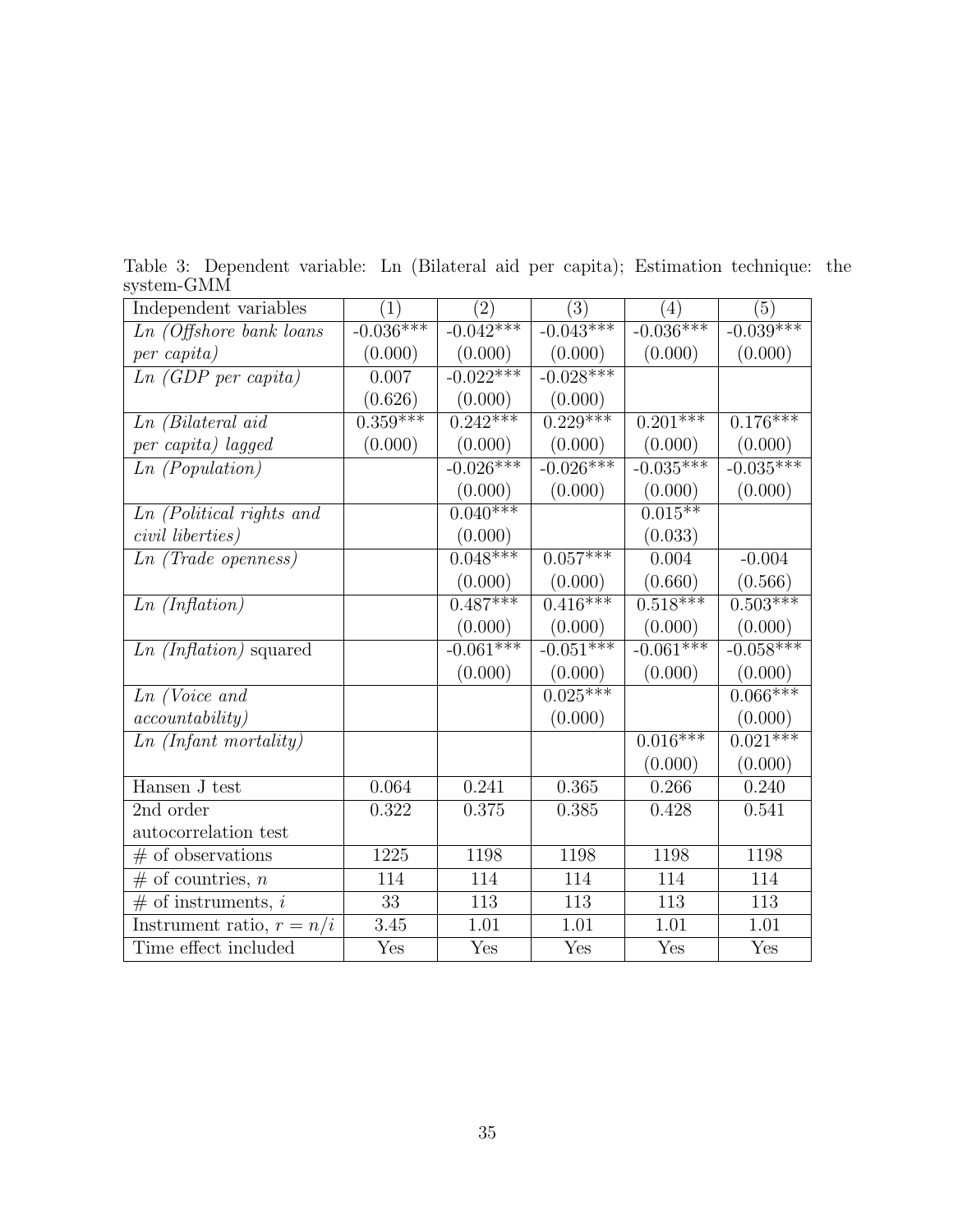| Dependent Variables $\rightarrow$          |                  | Ln (Total aid/GDP) |                  | $Ln$ (Bilateral aid/GDP) |                  |             |
|--------------------------------------------|------------------|--------------------|------------------|--------------------------|------------------|-------------|
| Independent Variables $\downarrow$         | (1)              | (2)                | (3)              | (4)                      | (5)              | (6)         |
| $Ln$ (Offshore bank                        | $-0.027***$      | $-0.042***$        | $-0.008$         | $-0.074***$              | $-0.071***$      | $-0.036***$ |
| loans/GDP                                  | (0.008)          | (0.000)            | (0.529)          | (0.000)                  | (0.000)          | (0.001)     |
| $\overline{Ln\ (GDP\ per\ capital)}$       | $-0.167***$      | $-0.174***$        |                  | $-0.166***$              | $-0.168***$      |             |
|                                            | (0.000)          | (0.000)            |                  | (0.000)                  | (0.000)          |             |
| $Ln (Total \text{ } ai\overline{d/GDP})$   | $0.683***$       | $0.696***$         | $0.785***$       |                          |                  |             |
| lagged                                     | (0.000)          | (0.000)            | (0.000)          |                          |                  |             |
| $Ln$ (Bilateral aid/GDP)                   |                  |                    |                  | $0.568***$               | $0.581***$       | $0.679***$  |
| lagged                                     |                  |                    |                  | (0.000)                  | (0.000)          | (0.000)     |
| $Ln$ (Population)                          | $-0.043***$      | $-0.029***$        | $-0.023***$      | $-0.022***$              | $-0.018***$      | $-0.018***$ |
|                                            | (0.000)          | (0.000)            | (0.000)          | (0.000)                  | (0.000)          | (0.000)     |
| Ln (Political rights and                   | $0.026*$         |                    | $0.043***$       | $0.035***$               |                  | $0.057***$  |
| civil liberties)                           | (0.100)          |                    | (0.000)          | (0.005)                  |                  | (0.000)     |
| $\overline{Ln}$ (Trade openness)           | $0.033***$       | $0.089***$         | 0.013            | $0.048***$               | $0.052***$       | $0.024**$   |
|                                            | (0.004)          | (0.000)            | (0.386)          | (0.000)                  | (0.000)          | (0.051)     |
| Ln(Inflation)                              | $0.236***$       | 0.058              | $0.300***$       | $0.614***$               | $0.388***$       | $0.726***$  |
|                                            | (0.000)          | (0.144)            | (0.000)          | (0.000)                  | (0.000)          | (0.000)     |
| Ln (Inflation) squared                     | $-0.016***$      | 0.007              | $-0.020***$      | $-0.064***$              | $-0.036***$      | $-0.072***$ |
|                                            | (0.005)          | (0.174)            | (0.006)          | (0.000)                  | (0.000)          | (0.006)     |
| $Ln$ (Voice and                            |                  | $0.192***$         |                  |                          | $0.134***$       |             |
| accountability)                            |                  | (0.000)            |                  |                          | (0.000)          |             |
| $\overline{Ln}$ (Infant mortality)         |                  |                    | $0.126***$       |                          |                  | $0.32***$   |
|                                            |                  |                    | (0.001)          |                          |                  | (0.000)     |
| Hansen J test                              | 0.214            | 0.413              | 0.275            | 0.329                    | 0.388            | 0.357       |
| 2nd order                                  | 0.951            | 0.882              | 0.945            | 0.179                    | 0.17             | 0.298       |
| autocorrelation test                       |                  |                    |                  |                          |                  |             |
| $#$ of observations                        | 1198             | 1198               | 1198             | 1198                     | 1198             | 1198        |
| $#$ of countries, <i>n</i>                 | 114              | 114                | 114              | 114                      | 114              | 114         |
| $\overline{\# \text{ of instruments, } i}$ | $\overline{113}$ | 113                | $\overline{113}$ | 113                      | $\overline{113}$ | 113         |
| Instrument ratio, $r = n/i$                | 1.01             | 1.01               | 1.01             | 1.01                     | 1.01             | 1.01        |
| Time effect included                       | Yes              | Yes                | Yes              | Yes                      | Yes              | Yes         |

Table 4: Dependent Variable: Aid/GDP; Estimation technique: the system-GMM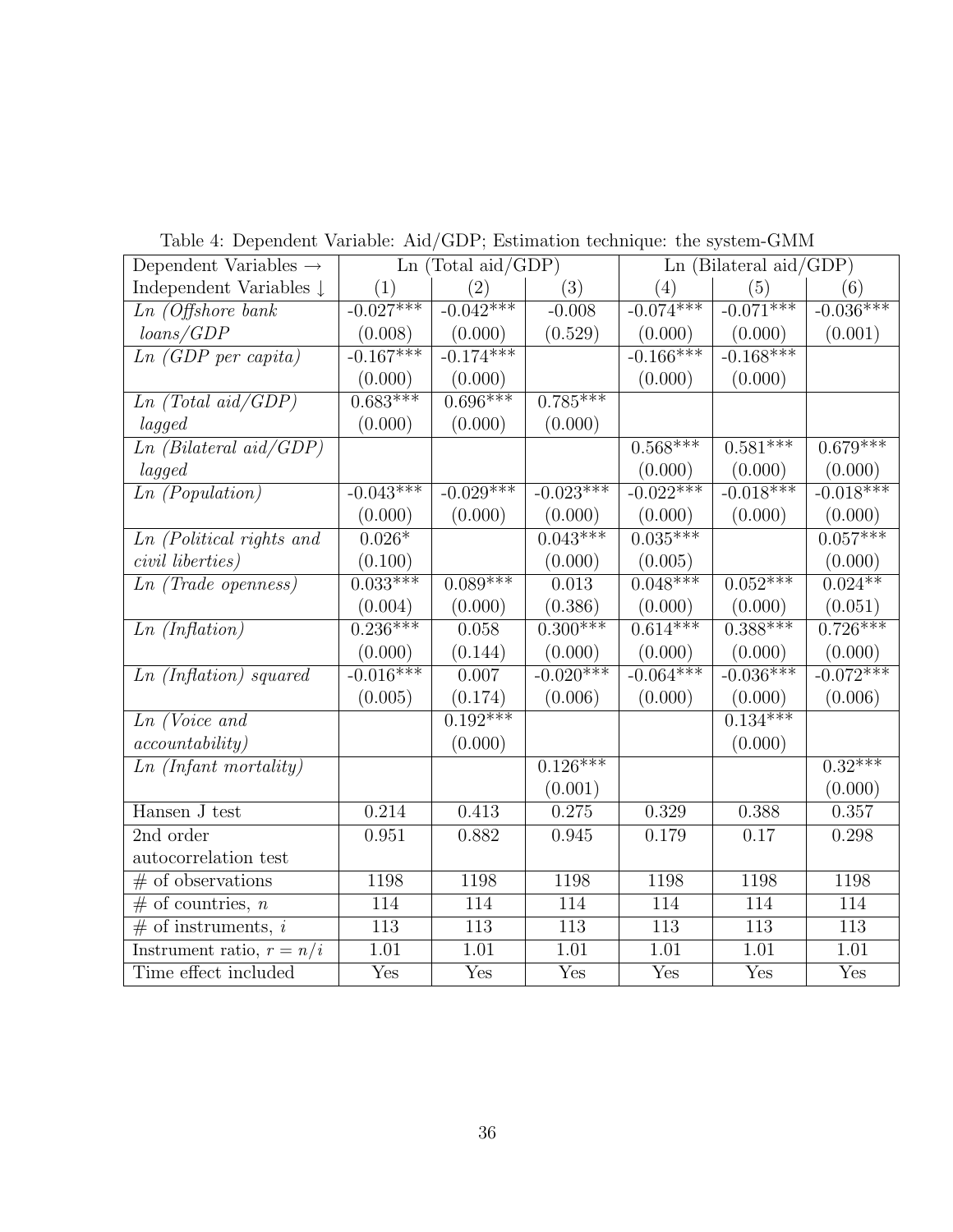| Independent Variables                  | (1)                     | $\left( 2\right)$ | (3)         | (4)         | (5)         |
|----------------------------------------|-------------------------|-------------------|-------------|-------------|-------------|
| Ln (Total aid per capita)              | $0.012\,$               | $0.222***$        | $0.217***$  | $0.153***$  | $0.159***$  |
|                                        | (0.494)                 | (0.000)           | (0.000)     | (0.002)     | (0.000)     |
| $\overline{Ln}$ (Total aid per capita) |                         | $-0.016***$       | $-0.016***$ | $-0.010**$  | $-0.013***$ |
| squared                                |                         | (0.001)           | (0.001)     | (0.024)     | (0.003)     |
| $Ln$ (Offshore bank loans              | $0.969***$              | $-0.685***$       | $-0.735***$ | $-0.449***$ | $-0.702***$ |
| per capita)                            | (0.000)                 | (0.000)           | (0.000)     | (0.001)     | (0.000)     |
| $Ln$ (Offshore bank loans              |                         | $0.054***$        | $0.055***$  | $0.044***$  | $0.051***$  |
| per capita) squared                    |                         | (0.000)           | (0.000)     | (0.000)     | (0.000)     |
| $Ln$ (Growth rate of GDP               | $0.190***$              | $0.216***$        | $0.214***$  | $0.172***$  | $0.278***$  |
| per capita) lagged                     | (0.001)                 | (0.000)           | (0.000)     | (0.000)     | (0.000)     |
| $Ln$ (Fixed capital formation)         | $0.030*$                | 0.007             | 0.01        | $0.027**$   | $0.051***$  |
|                                        | (0.068)                 | (0.556)           | (0.221)     | (0.026)     | (0.000)     |
| $Ln$ (Initial GDP per capita)          | $-0.014$                | $-0.007$          |             | $-0.025***$ | $-0.009$    |
|                                        | (0.124)                 | (0.197)           |             | (0.000)     | (0.136)     |
| Ln (Infant mortality)                  |                         |                   | $-0.023***$ |             |             |
|                                        |                         |                   | (0.002)     |             |             |
| Ln (Inflation)                         | $2.180***$              | $1.906***$        | $2.229***$  | $1.305***$  | $2.050***$  |
|                                        | (0.000)                 | (0.000)           | (0.000)     | (0.000)     | (0.000)     |
| Ln (Inflation) squared                 | $-0.286***$             | $-0.248***$       | $-0.290***$ | $-0.157***$ | $-0.266***$ |
|                                        | (0.000)                 | (0.000)           | (0.000)     | (0.000)     | (0.000)     |
| Ln(Govt. constant                      | $-0.031*$               | $-0.033**$        | $-0.032**$  | $-0.065***$ | $-0.028***$ |
|                                        | (0.064)                 | (0.014)           | (0.019)     | (0.000)     | (0.011)     |
| $Ln(School\; en rollment)$             | 0.007                   | $0.036***$        | 0.006       | $0.052***$  | $0.039***$  |
|                                        | (0.777)                 | (0.002)           | (0.551)     | (0.000)     | (0.001)     |
| Ln(Rule of law)                        | $0.058**$               | $0.069***$        | $0.081***$  |             |             |
|                                        | (0.019)                 | (0.002)           | (0.002)     |             |             |
| Ln (Regulatory quality)                |                         |                   |             | $0.151***$  |             |
|                                        |                         |                   |             | (0.000)     |             |
| <i>Ln</i> (Government effectiveness)   |                         |                   |             |             | $0.077***$  |
|                                        |                         |                   |             |             | (0.002)     |
| Hansen J test                          | 0.411                   | 0.404             | 0.096       | 0.599       | 0.371       |
| 2nd order autocorrelation test         | 0.324                   | 0.666             | 0.846       | 0.954       | 0.398       |
| $#$ of observations                    | 917                     | 917               | 917         | 917         | 917         |
| $#$ of countries, <i>n</i>             | 110                     | 110               | 110         | 110         | 110         |
| $#$ of instruments, i                  | 68                      | 84                | 88          | 84          | 84          |
| Instrument ratio, $r = n/i$            | 1.62                    | 1.31              | 1.25        | 1.31        | 1.31        |
| Time effect included                   | $\overline{\text{Yes}}$ | Yes               | Yes         | Yes         | Yes         |
| Marginal effect of aid                 |                         | $0.055***$        | $0.050***$  | $0.048***$  | $0.023***$  |
| Marginal effect of loans               |                         | $0.317***$        | $0.286***$  | $0.368***$  | $0.244***$  |
| Critical Value of Aid/Loans $(X)$      |                         | 6.479             | 6.704       | 5.574       | 6.727       |

Table 5: Dependent variable: Ln (Growth rate of GDP per capita); Estimation technique: the system-GMM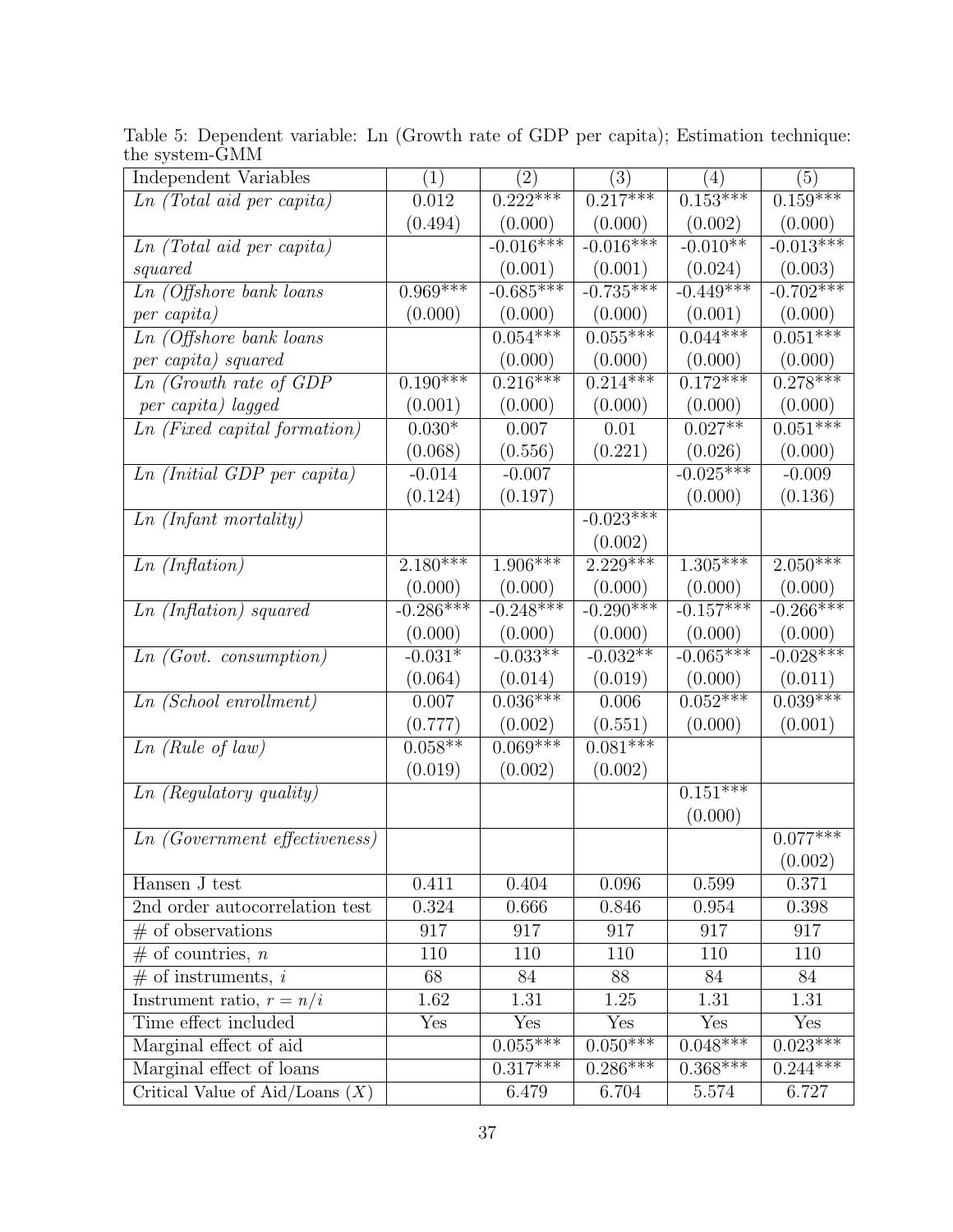| Independent Variables             | (1)         | $\left( 2\right)$     | (3)                   | (4)         | (5)                   |
|-----------------------------------|-------------|-----------------------|-----------------------|-------------|-----------------------|
| Ln (Bilateral aid per capita)     | 0.014       | $0.233***$            | $0.252***$            | $0.185***$  | $0.175***$            |
|                                   | (0.648)     | (0.000)               | (0.000)               | (0.002)     | (0.000)               |
| Ln (Bilateral aid per capita)     |             | $-0.017***$           | $-0.018***$           | $-0.014**$  | $-0.014***$           |
| squared                           |             | (0.006)               | (0.001)               | (0.017)     | (0.006)               |
| $Ln$ (Offshore bank loans         | $0.851***$  | $-0.936***$           | $-0.894***$           | $-0.645***$ | $-0.902***$           |
| per capita)                       | (0.000)     | (0.000)               | (0.000)               | (0.001)     | (0.000)               |
| $Ln$ (Offshore bank loans         |             | $0.080***$            | $0.074***$            | $0.070***$  | $0.080***$            |
| per capita) squared               |             | (0.000)               | (0.000)               | (0.000)     | (0.000)               |
| $Ln$ (Growth rate of GDP          | $0.286***$  | $0.234***$            | $0.212***$            | $0.162***$  | $0.218***$            |
| per capita) lagged                | (0.000)     | (0.000)               | (0.000)               | (0.000)     | (0.000)               |
| $Ln$ (Fixed capital formation)    | 0.016       | 0.01                  | $0.015***$            | 0.006       | $0.039***$            |
|                                   | (0.348)     | (0.307)               | (0.041)               | (0.543)     | (0.000)               |
| Ln (Initial GDP per capita)       | $-0.022**$  | $-0.009$              |                       | $-0.030***$ | $-0.014**$            |
|                                   | (0.014)     | (0.129)               |                       | (0.000)     | (0.042)               |
| Ln (Infant mortality)             |             |                       | $-0.030***$           |             |                       |
|                                   |             |                       | (0.000)               |             |                       |
| Ln(Inflation)                     | $1.821***$  | $1.\overline{891***}$ | $2.105***$            | $1.095***$  | $1.\overline{839***}$ |
|                                   | (0.000)     | (0.000)               | (0.000)               | (0.001)     | (0.000)               |
| Ln (Inflation) squared            | $-0.236***$ | $-0.247***$           | $-0.274***$           | $-0.131***$ | $-0.239***$           |
|                                   | $-0.001$    | (0.000)               | (0.000)               | (0.003)     | (0.000)               |
| Ln(Govt. constant,                | $-0.029*$   | $-0.033**$            | $-0.040***$           | $-0.049***$ | $-0.042***$           |
|                                   | (0.057)     | (0.014)               | (0.000)               | (0.000)     | (0.000)               |
| $Ln(School\; en rollment)$        | 0.032       | $0.034***$            | $-0.020*$             | $0.055***$  | $0.041***$            |
|                                   | (0.162)     | (0.002)               | (0.064)               | (0.000)     | (0.001)               |
| $Ln \ (Rule \ of \ law)$          | $0.057***$  | $0.077***$            | $0.059***$            |             |                       |
|                                   | (0.010)     | (0.000)               | (0.000)               |             |                       |
| $Ln$ (Regulatory quality)         |             |                       |                       | $0.176***$  |                       |
|                                   |             |                       |                       | (0.000)     |                       |
| $\overline{L}n$ (Government       |             |                       |                       |             | $0.092***$            |
| effectiveness)                    |             |                       |                       |             | (0.000)               |
| Hansen J test                     | 0.428       | 0.328                 | 0.963                 | 0.612       | 0.443                 |
| 2nd order autocorrelation test    | 0.35        | 0.603                 | 0.493                 | 0.265       | 0.551                 |
| $\overline{\#}$ of observations   | 917         | 917                   | 917                   | 917         | 917                   |
| $#$ of countries, <i>n</i>        | 110         | 110                   | 110                   | 110         | 110                   |
| $\overline{\#}$ of instruments, i | 68          | 84                    | 88                    | 84          | 84                    |
| Instrument ratio, $r = n/i$       | 1.62        | 1.31                  | 1.25                  | 1.31        | 1.31                  |
| Time effect included              | Yes         | Yes                   | Yes                   | Yes         | Yes                   |
| Marginal effect of aid            |             | $0.054***$            | $0.063***$            | $0.038***$  | $0.028***$            |
| Marginal effect of loans          |             | $0.549***$            | $0.\overline{479***}$ | $0.654***$  | $0.583***$            |
| Critical Value of Aid/Loans $(X)$ |             | 6.026                 | 6.229                 | 4.940       | 5.729                 |

Table 6: Dependent variable: Ln (Growth rate of GDP per capita); Estimation technique: the system-GMM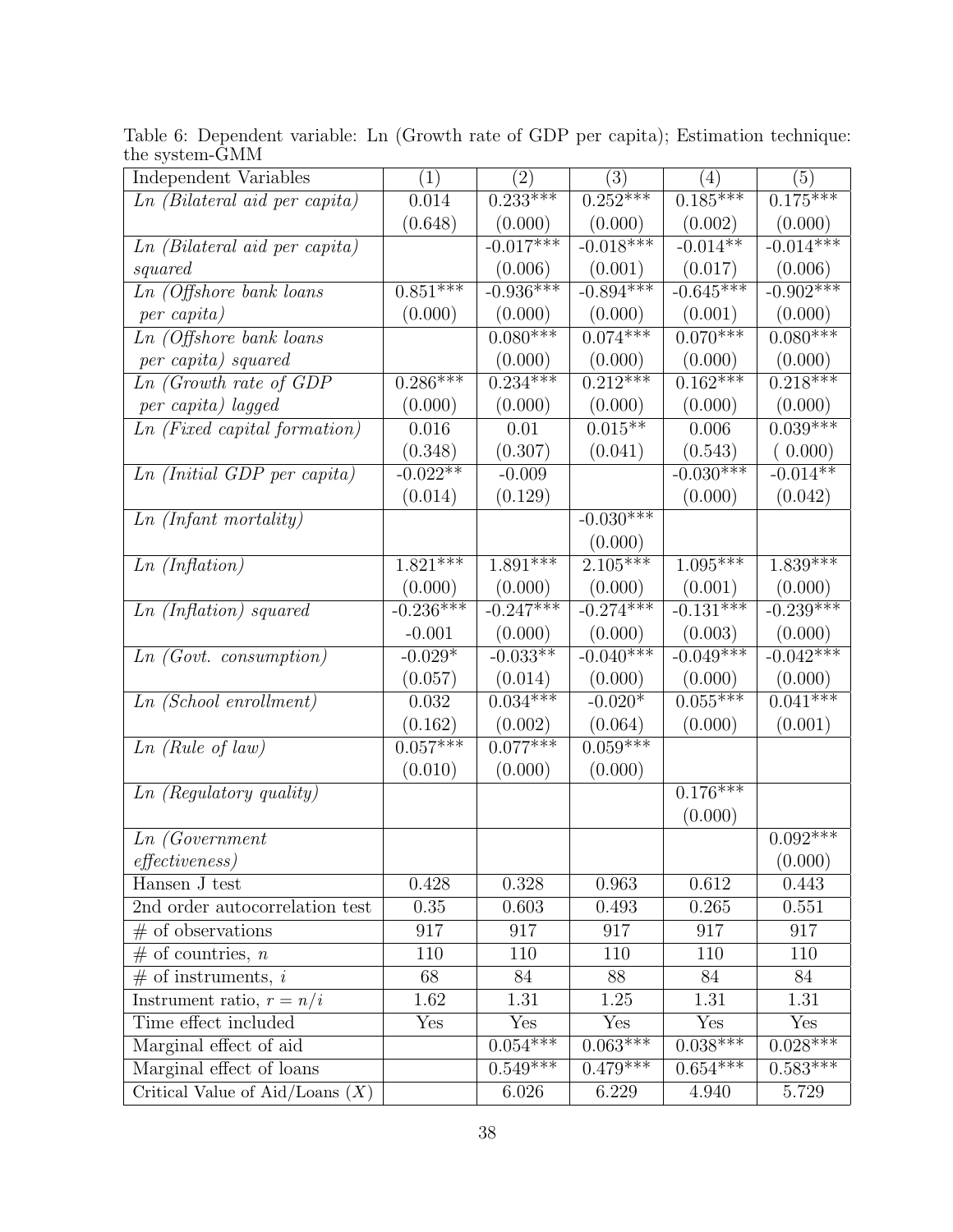| Independent Variables                | $\left( 1\right)$     | $\left( 2\right)$ | (3)         | (4)                   | (5)                    |
|--------------------------------------|-----------------------|-------------------|-------------|-----------------------|------------------------|
| Ln (Total aid/GDP)                   | 0.024                 | $0.145***$        | $0.195***$  | $0.107**$             | $0.100***$             |
|                                      | (0.149)               | (0.000)           | (0.000)     | (0.022)               | (0.002)                |
| Ln (Total aid/GDP) squared           |                       | $-0.029***$       | $-0.037***$ | $-0.023**$            | $-0.023***$            |
|                                      |                       | (0.001)           | (0.001)     | (0.023)               | (0.001)                |
| Ln~(Offshore~bank~loans/GDP)         | $0.490***$            | $-3.135***$       | $-4.222***$ | $-4.820***$           | $-6.\overline{511***}$ |
|                                      | (0.000)               | (0.002)           | (0.001)     | (0.001)               | (0.000)                |
| Ln~(Offshore~bank~loans/GDP)         |                       | $0.368***$        | $0.467***$  | $0.557***$            | $0.732***$             |
| squared                              |                       | (0.001)           | (0.000)     | (0.000)               | (0.000)                |
| $Ln$ (Growth rate of GDP             | $0.108**$             | $0.155***$        | $0.196***$  | $0.142***$            | $0.203***$             |
| per capita) lagged                   | (0.015)               | (0.000)           | (0.000)     | (0.000)               | (0.000)                |
| <i>Ln</i> (Fixed capital formation)  | 0.004                 | $-0.004$          | 0.007       | $-0.031**$            | 0.005                  |
|                                      | (0.812)               | (0.625)           | (0.361)     | (0.024)               | (0.621)                |
| Ln (Initial GDP per capita)          | $-0.024**$            | $-0.030***$       |             | $-0.041***$           | $-0.034***$            |
|                                      | (0.046)               | (0.000)           |             | (0.000)               | (0.000)                |
| $Ln \ (Infant \ mortality)$          |                       |                   | $-0.018**$  |                       |                        |
|                                      |                       |                   | (0.015)     |                       |                        |
| Ln (Inflation)                       | $1.\overline{499***}$ | $1.939***$        | $1.714***$  | $1.\overline{349***}$ | $1.872***$             |
|                                      | (0.003)               | (0.000)           | (0.000)     | (0.000)               | (0.000)                |
| Ln (Inflation) squared               | $-0.204***$           | $-0.262***$       | $-0.226***$ | $-0.173***$           | $-0.254***$            |
|                                      | (0.005)               | (0.000)           | (0.000)     | (0.000)               | (0.000)                |
| Ln(Govt. constant,                   | $-0.009$              | 0.009             | $-0.022*$   | 0.015                 | 0.008                  |
|                                      | (0.639)               | (0.479)           | (0.064)     | (0.303)               | (0.591)                |
| $Ln(School\; en rollment)$           | $0.038*$              | $0.057***$        | 0.008       | $0.055***$            | $0.051***$             |
|                                      | (0.077)               | (0.000)           | (0.474)     | (0.000)               | (0.000)                |
| $Ln$ (Rule of law)                   | 0.036                 | $0.087***$        | $0.065***$  |                       |                        |
|                                      | (0.212)               | (0.000)           | (0.000)     |                       |                        |
| $Ln$ (Regulatory quality)            |                       |                   |             | $0.170***$            |                        |
|                                      |                       |                   |             | (0.000)               |                        |
| <i>Ln</i> (Government effectiveness) |                       |                   |             |                       | $0.098***$             |
|                                      |                       |                   |             |                       | (0.000)                |
| Hansen J test                        | 0.718                 | 0.258             | 0.162       | 0.351                 | 0.32                   |
| 2nd order autocorrelation test       | 0.072                 | 0.906             | 0.093       | 0.807                 | 0.899                  |
| $#$ of observations                  | 917                   | 917               | 917         | 917                   | 917                    |
| $#$ of countries, <i>n</i>           | 110                   | 110               | 110         | 110                   | 110                    |
| $#$ of instruments, i                | 68                    | 84                | 84          | 84                    | 84                     |
| Instrument ratio, $r = n/i$          | 1.62                  | 1.31              | 1.25        | 1.31                  | 1.31                   |
| Time effect included                 | Yes                   | Yes               | Yes         | Yes                   | Yes                    |
| Marginal effect of aid               |                       | $0.024***$        | $0.040***$  | $0.011***$            | $0.004***$             |
| Marginal effect of loans             |                       | $0.156***$        | $-0.046***$ | $0.161***$            | $0.035***$             |
| Critical Value of Aid/Loans $(X)$    |                       | 4.131             | 4.382       | 4.247                 | 4.396                  |

Table 7: Dependent variable: Ln (Growth rate of GDP per capita); Estimation technique: the system-GMM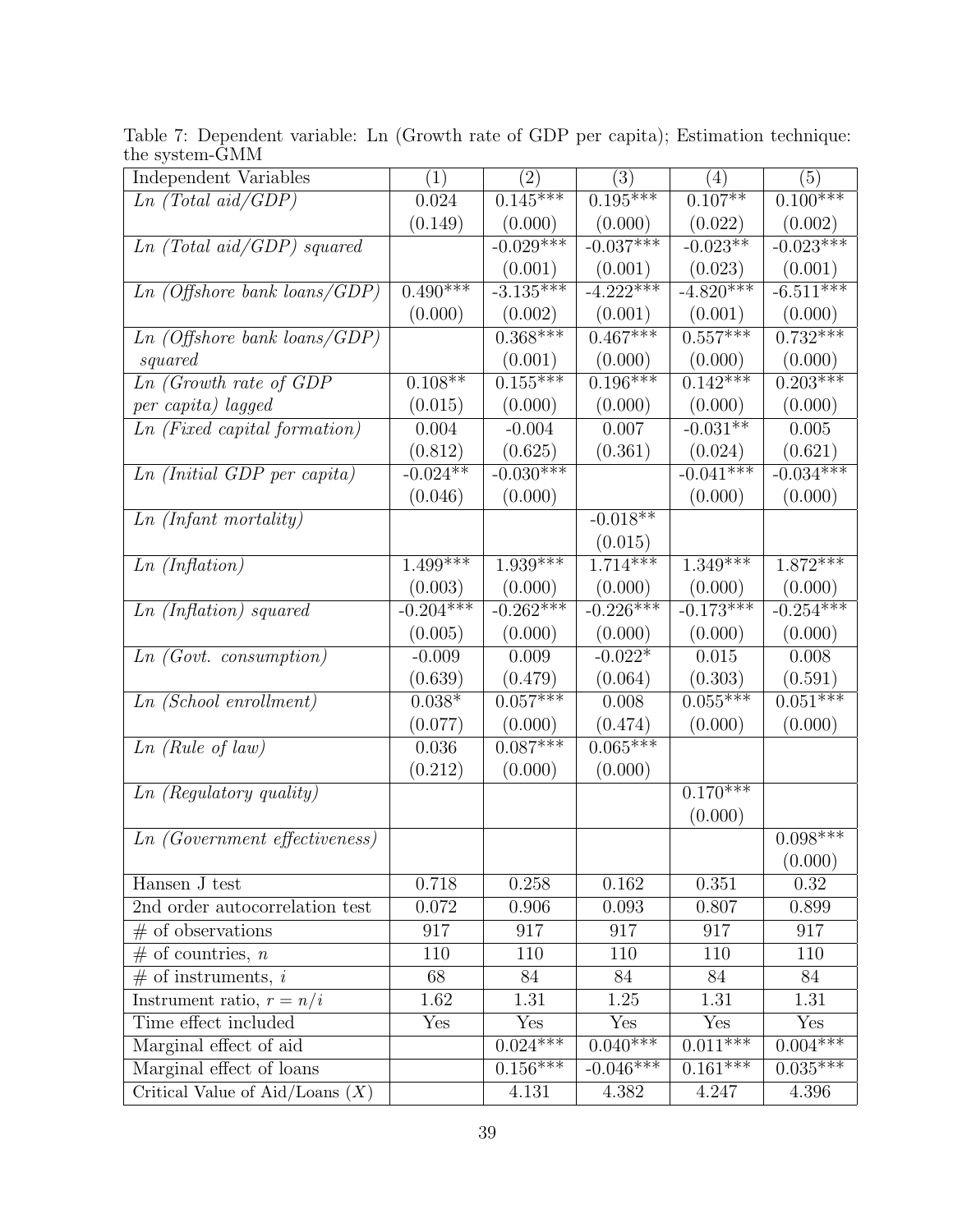| Independent Variables             | (1)                     | (2)                     | (3)         | (4)         | (5)         |
|-----------------------------------|-------------------------|-------------------------|-------------|-------------|-------------|
| $Ln$ (Bilateral aid/GDP)          | 0.014                   | $0.219***$              | $0.300***$  | $0.178***$  | 0.04        |
|                                   | (0.503)                 | (0.000)                 | (0.000)     | (0.006)     | (0.451)     |
| $Ln$ (Bilateral aid/GDP)          |                         | $-0.051***$             | $-0.061***$ | $-0.041***$ | $-0.010$    |
| squared                           |                         | (0.001)                 | (0.000)     | (0.005)     | (0.338)     |
| Ln~(Offshore~bank~loans/GDP)      | $0.380***$              | $-4.075***$             | $-6.138***$ | $-5.882***$ | $-6.947***$ |
|                                   | (0.000)                 | (0.000)                 | (0.000)     | (0.000)     | (0.000)     |
| Ln~(Offshore~bank~loans/GDP)      |                         | $0.472***$              | $0.683***$  | $0.669***$  | $0.776***$  |
| squared                           |                         | (0.001)                 | (0.000)     | (0.000)     | (0.000)     |
| $Ln$ (Growth rate of GDP          | $0.180***$              | $0.226***$              | $0.241***$  | $0.201***$  | $0.248***$  |
| per capita) lagged                | (0.000)                 | (0.000)                 | (0.000)     | (0.000)     | (0.000)     |
| $Ln$ (Fixed capital formation)    | $-0.026*$               | $-0.010$                | $-0.008$    | $-0.020$    | $0.025**$   |
|                                   | (0.086)                 | (0.190)                 | (0.462)     | (0.118)     | (0.016)     |
| $Ln$ (Initial GDP per capita)     | $-0.032***$             | $-0.024***$             |             | $-0.034***$ | $-0.028***$ |
|                                   | (0.000)                 | (0.001)                 |             | (0.000)     | (0.001)     |
| Ln (Infant mortality)             |                         |                         | $-0.031***$ |             |             |
|                                   |                         |                         | (0.001)     |             |             |
| Ln (Inflation)                    | $1.176***$              | $1.295***$              | $1.329***$  | $1.120***$  | $1.041***$  |
|                                   | (0.001)                 | (0.000)                 | (0.000)     | (0.000)     | (0.000)     |
| Ln (Inflation) squared            | $-0.149***$             | $-0.166***$             | $-0.166***$ | $-0.139***$ | $-0.132***$ |
|                                   | (0.003)                 | (0.000)                 | (0.000)     | (0.000)     | (0.000)     |
| Ln(Govt. constant,                | 0.009                   | $-0.001$                | $-0.029***$ | $-0.008$    | $0.018*$    |
|                                   | (0.587)                 | (0.909)                 | (0.000)     | (0.525)     | (0.066)     |
| $Ln(School\; en rollment)$        | $0.055**$               | $0.045***$              | $-0.007$    | $0.043***$  | $0.049***$  |
|                                   | (0.017)                 | (0.000)                 | (0.645)     | (0.000)     | (0.000)     |
| $Ln$ (Rule of law)                | $0.055***$              | $0.081***$              | $0.068***$  |             |             |
|                                   | (0.032)                 | (0.000)                 | (0.000)     |             |             |
| $Ln$ (Regulatory quality)         |                         |                         |             | $0.184***$  |             |
|                                   |                         |                         |             | (0.000)     |             |
| Ln(Government                     |                         |                         |             |             | $0.108***$  |
| <i>effectiveness</i> )            |                         |                         |             |             | (0.000)     |
| Hansen J test                     | 0.589                   | 0.232                   | 0.193       | 0.428       | 0.486       |
| 2nd order autocorrelation test    | 0.104                   | 0.792                   | 0.705       | 0.99        | 0.955       |
| $#$ of observations               | 917                     | 917                     | 917         | 917         | 917         |
| $#$ of countries, <i>n</i>        | 110                     | 110                     | 110         | 110         | 110         |
| $#$ of instruments, i             | 68                      | 84                      | 88          | 84          | 84          |
| Instrument ratio, $r = n/i$       | 1.62                    | 1.31                    | 1.25        | 1.31        | 1.31        |
| Time effect included              | $\overline{\text{Yes}}$ | $\overline{\text{Yes}}$ | Yes         | Yes         | Yes         |
| Marginal effect of aid            |                         | $0.021***$              | $0.063***$  | $0.019***$  | 0.001       |
| Marginal effect of loans          |                         | $0.146***$              | $-0.030***$ | $0.100***$  | $-0.008***$ |
| Critical Value of Aid/Loans $(X)$ |                         | 4.105                   | 4.327       | 4.268       | 3.988       |

Table 8: Dependent variable: Ln (Growth rate of GDP per capita); Estimation technique: the system-GMM